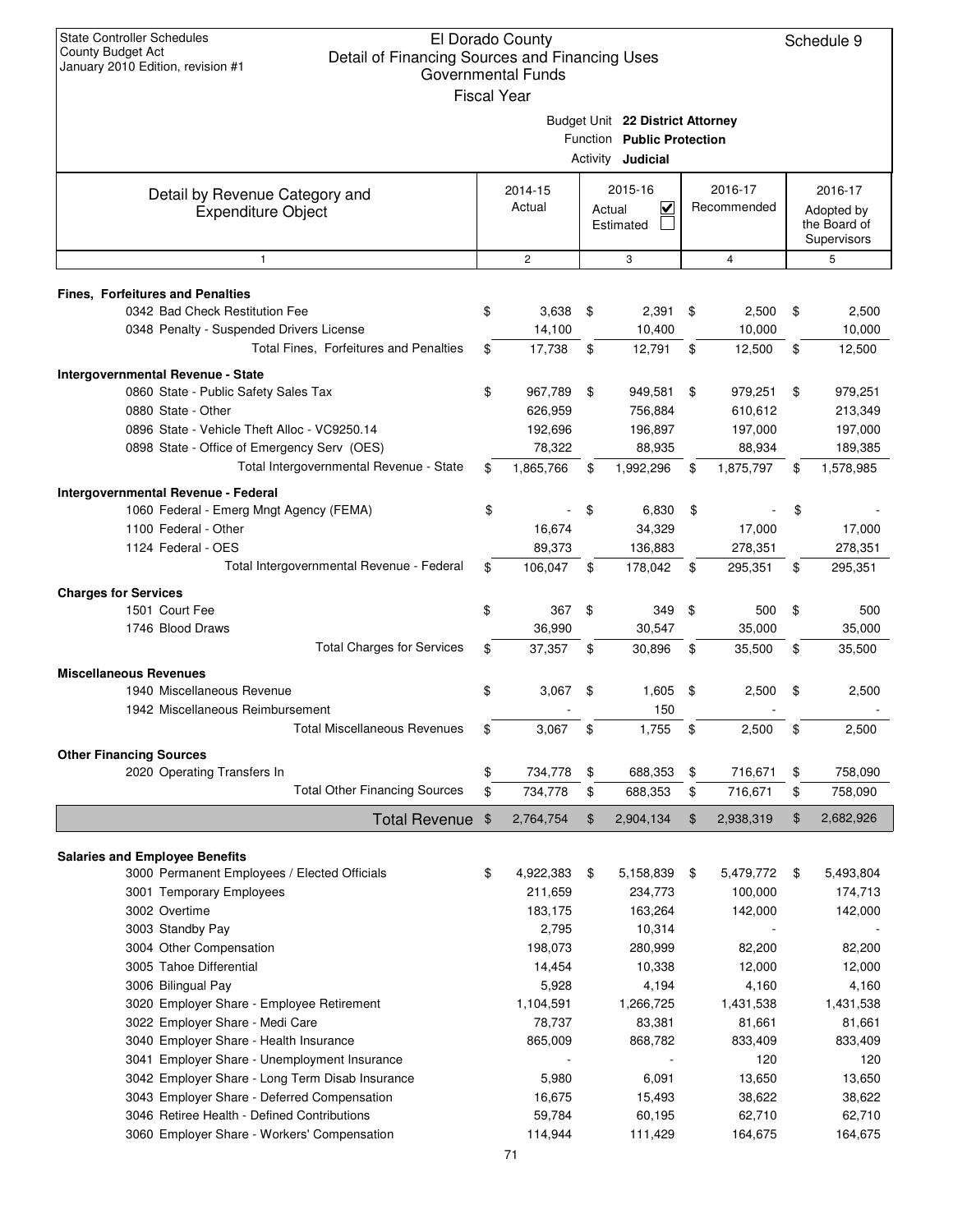| <b>State Controller Schedules</b><br>County Budget Act<br>Detail of Financing Sources and Financing Uses<br>January 2010 Edition, revision #1 |                                                     | El Dorado County<br><b>Governmental Funds</b><br><b>Fiscal Year</b> |    |                                                                                            |                                                      | Schedule 9      |
|-----------------------------------------------------------------------------------------------------------------------------------------------|-----------------------------------------------------|---------------------------------------------------------------------|----|--------------------------------------------------------------------------------------------|------------------------------------------------------|-----------------|
|                                                                                                                                               |                                                     |                                                                     |    | Budget Unit 22 District Attorney<br>Function Public Protection<br>Activity <b>Judicial</b> |                                                      |                 |
| Detail by Revenue Category and<br><b>Expenditure Object</b>                                                                                   | 2015-16<br>2014-15<br>Actual<br>Actual<br>Estimated |                                                                     | V  | 2016-17<br>Recommended                                                                     | 2016-17<br>Adopted by<br>the Board of<br>Supervisors |                 |
| $\mathbf{1}$                                                                                                                                  |                                                     | $\overline{c}$                                                      |    | 3                                                                                          | $\overline{4}$                                       | 5               |
| 3080 Flexible Benefits                                                                                                                        |                                                     | 36,001                                                              |    | 39,010                                                                                     | 208,112                                              | 208,112         |
| <b>Total Salaries and Employee Benefits</b>                                                                                                   | \$                                                  | 7,820,188                                                           | \$ | 8,313,825                                                                                  | \$<br>8,654,629                                      | \$<br>8,743,374 |
| <b>Services and Supplies</b>                                                                                                                  |                                                     |                                                                     |    |                                                                                            |                                                      |                 |
| 4020 Clothing and Personal Supplies                                                                                                           | \$                                                  | 64                                                                  | \$ | 1,091                                                                                      | \$                                                   | \$              |
| 4022 Uniforms                                                                                                                                 |                                                     |                                                                     |    | 56                                                                                         |                                                      |                 |
| 4040 Telephone Company Vendor Payments                                                                                                        |                                                     | 7,695                                                               |    | 6,965                                                                                      | 6,000                                                | 6,000           |
| 4041 Cnty Pass thru Telephone Chrges to Depts                                                                                                 |                                                     | 13,189                                                              |    | 8,099                                                                                      | 6,630                                                | 6,630           |
| 4044 Cable/Internet Service                                                                                                                   |                                                     | 521                                                                 |    | 331                                                                                        | 500                                                  | 500             |
| 4060 Food and Food Products                                                                                                                   |                                                     | 431                                                                 |    | 519                                                                                        | 600                                                  | 600             |
| 4080 Household Expense                                                                                                                        |                                                     | 45                                                                  |    | 95                                                                                         |                                                      |                 |
| 4100 Insurance - Premium                                                                                                                      |                                                     | 97,006                                                              |    | 52,520                                                                                     | 65,111                                               | 65,111          |
| 4123 Jury Expense - Meals                                                                                                                     |                                                     | 13,765                                                              |    | 3,744                                                                                      | 15,000                                               | 15,000          |
| 4124 Witness Fee                                                                                                                              |                                                     | 1,874                                                               |    | 596                                                                                        | 5,000                                                | 5,000           |
| 4128 Witness Mileage                                                                                                                          |                                                     | 7,451                                                               |    | 2,010                                                                                      | 5,000                                                | 5,000           |
| 4144 Maintenance - Computer System Supplies                                                                                                   |                                                     | 4,053                                                               |    | 2,720                                                                                      | 4,500                                                | 4,500           |
| 4160 Maintenance Vehicles - Service Contract                                                                                                  |                                                     | 1,089                                                               |    |                                                                                            |                                                      |                 |
| 4197 Maintenance - Building Supplies                                                                                                          |                                                     |                                                                     |    | 19                                                                                         |                                                      |                 |
| 4220 Memberships                                                                                                                              |                                                     | 15,262                                                              |    | 14,512                                                                                     | 16,000                                               | 16,000          |
| 4221 Memberships - Legislative Advocacy                                                                                                       |                                                     |                                                                     |    | 2,038                                                                                      | 3,000                                                | 3,000           |
| 4260 Office Expense                                                                                                                           |                                                     | 15,213                                                              |    | 15,243                                                                                     | 10,000                                               | 10,000          |
| 4261 Postage                                                                                                                                  |                                                     | 6,891                                                               |    | 7,409                                                                                      | 5,000                                                | 5,000           |
| 4262 Software                                                                                                                                 |                                                     | 324                                                                 |    |                                                                                            |                                                      |                 |
| 4263 Subscription / Newspaper / Journals                                                                                                      |                                                     | 2,062                                                               |    | 2,887                                                                                      | 3,050                                                | 3,050           |
| 4264 Books / Manuals                                                                                                                          |                                                     |                                                                     |    | 70                                                                                         |                                                      |                 |
| 4265 Law Books                                                                                                                                |                                                     | 39,750                                                              |    | 43,089                                                                                     | 20,000                                               | 20,000          |
| 4266 Printing / Duplicating                                                                                                                   |                                                     | 308                                                                 |    | 547                                                                                        | 500                                                  | 500             |
| 4267 On-Line Subscriptions                                                                                                                    |                                                     | 6,500                                                               |    | 1,320                                                                                      | 6,500                                                | 6,500           |
| 4300 Professional and Specialized Services                                                                                                    |                                                     | 54,773                                                              |    | 126,882                                                                                    | 84,500                                               | 84,500          |
| 4308 External Data Processing Services                                                                                                        |                                                     | 37,863                                                              |    | 36,368                                                                                     | 41,000                                               | 41,000          |
| 4317 Criminal Investigation                                                                                                                   |                                                     | 1,815                                                               |    | 37                                                                                         | 2,000                                                | 2,000           |
| 4318 Interpreter                                                                                                                              |                                                     |                                                                     |    | 165                                                                                        |                                                      |                 |
| 4320 Verbatim Report - Transcription                                                                                                          |                                                     | 18,078                                                              |    | 8,593                                                                                      | 10,000                                               | 10,000          |
| 4322 Medical and Sobriety Examinations                                                                                                        |                                                     | 36,990                                                              |    | 31,647                                                                                     | 35,000                                               | 35,000          |
| 4324 Medical, Dental and Lab Services                                                                                                         |                                                     |                                                                     |    |                                                                                            | 3,000                                                | 3,000           |
| 4420 Rents and Leases - Equipment                                                                                                             |                                                     | 18,682                                                              |    | 18,193                                                                                     | 18,000                                               | 18,000          |
| 4421 Security System                                                                                                                          |                                                     | 6,572                                                               |    | 7,113                                                                                      | 6,600                                                | 6,600           |
| 4440 Rent & Lease - Building/Improvements                                                                                                     |                                                     | 80,260                                                              |    | 71,984                                                                                     | 72,000                                               | 89,615          |
| 4460 Small Tools and Instruments                                                                                                              |                                                     | 2,086                                                               |    | 479                                                                                        | 1,500                                                | 1,500           |
| 4461 Minor Equipment                                                                                                                          |                                                     | 5,834                                                               |    | 8,872                                                                                      | 20,000                                               | 20,000          |
| 4462 Minor Computer Equipment                                                                                                                 |                                                     | 6,247                                                               |    | 2,469                                                                                      | 2,500                                                | 2,500           |
| 4464 Minor Law Enforcement Equipment                                                                                                          |                                                     | 12,991                                                              |    | 11,265                                                                                     | 1,500                                                | 1,500           |
| 4465 Minor Vehicle Equipment                                                                                                                  |                                                     | 7,374                                                               |    | 852                                                                                        | 18,000                                               | 18,000          |
| 4500 Special Departmental Expense                                                                                                             |                                                     | 20,535                                                              |    | 21,849                                                                                     | 5,000                                                | 5,000           |
| 4501 Special Projects                                                                                                                         |                                                     |                                                                     |    |                                                                                            | 49,198                                               | 49,198          |
| 4503 Staff Development                                                                                                                        |                                                     | 20,143                                                              |    | 18,443                                                                                     | 18,000                                               | 18,000          |
| 4506 Film Development/Photography Supplies                                                                                                    |                                                     |                                                                     |    | 4                                                                                          |                                                      |                 |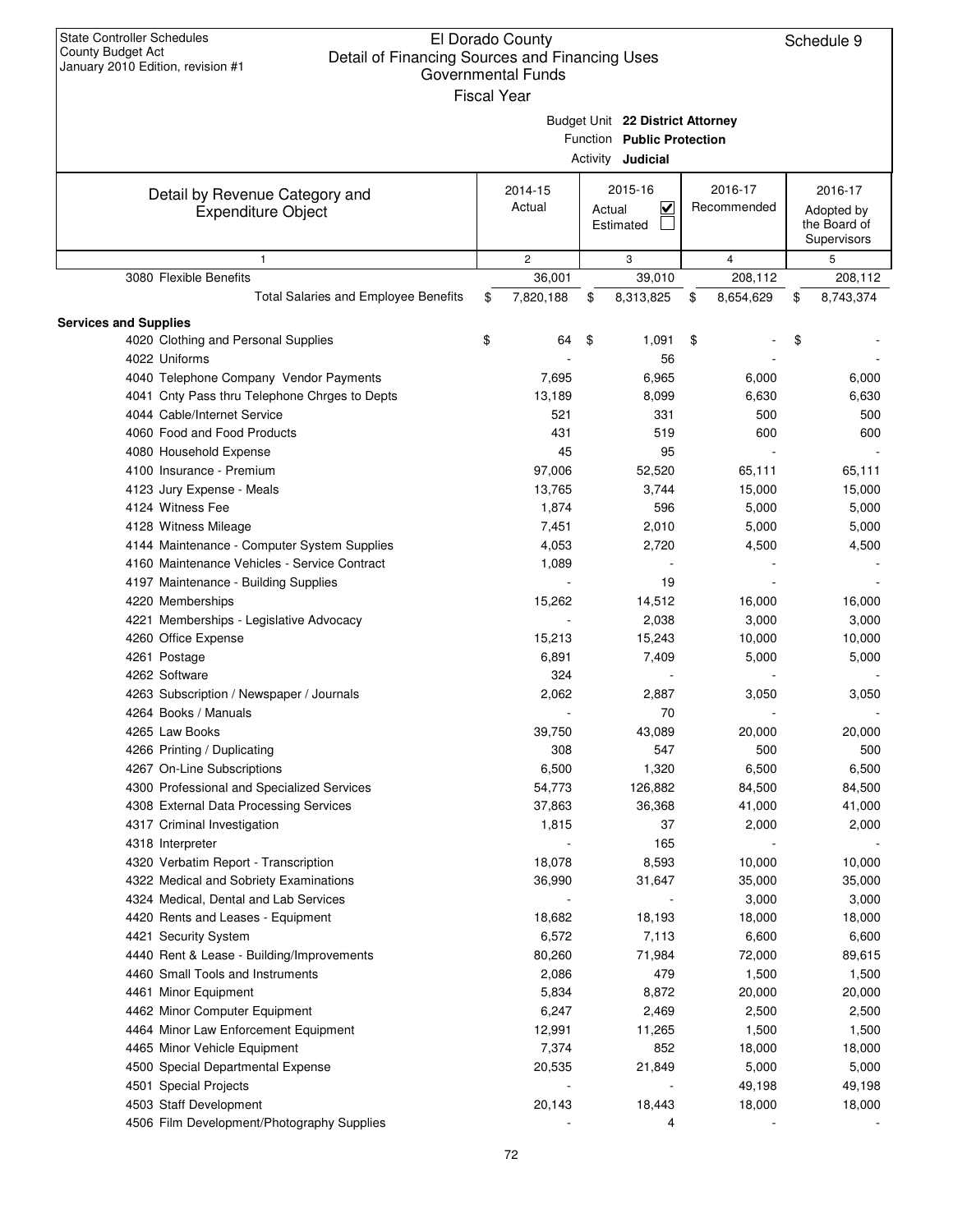| <b>State Controller Schedules</b>                                                                        | El Dorado County          |                            |                                   |                       | Schedule 9          |
|----------------------------------------------------------------------------------------------------------|---------------------------|----------------------------|-----------------------------------|-----------------------|---------------------|
| County Budget Act<br>Detail of Financing Sources and Financing Uses<br>January 2010 Edition, revision #1 |                           |                            |                                   |                       |                     |
|                                                                                                          | <b>Governmental Funds</b> |                            |                                   |                       |                     |
|                                                                                                          | <b>Fiscal Year</b>        |                            |                                   |                       |                     |
|                                                                                                          |                           |                            | Budget Unit 22 District Attorney  |                       |                     |
|                                                                                                          |                           |                            | Function Public Protection        |                       |                     |
|                                                                                                          |                           |                            | Activity <b>Judicial</b>          |                       |                     |
| Detail by Revenue Category and                                                                           | 2014-15                   |                            | 2015-16                           | 2016-17               | 2016-17             |
| <b>Expenditure Object</b>                                                                                | Actual                    |                            | $\overline{\mathbf{v}}$<br>Actual | Recommended           | Adopted by          |
|                                                                                                          |                           |                            | Estimated                         |                       | the Board of        |
|                                                                                                          |                           |                            |                                   |                       | Supervisors         |
| $\mathbf{1}$                                                                                             | $\mathbf{2}$              |                            | 3                                 | 4                     | 5                   |
| 4510 District Attorney - DA<br>4529 Software License                                                     | 2,640                     |                            | 7,263                             |                       | 3,500               |
| 4540 Staff Development                                                                                   | 300                       |                            | 65                                | 3,500                 |                     |
| 4600 Transportation and Travel                                                                           | 20,336                    |                            | 40,519                            | 20,000                | 20,000              |
| 4602 Employee - Private Auto Mileage                                                                     | 8,363                     |                            | 10,347                            | 10,000                | 10,000              |
| 4605 Vehicle - Rent or Lease                                                                             | 81,178                    |                            | 89,466                            | 75,013                | 75,013              |
| 4606 Fuel Purchases                                                                                      | 48,766                    |                            | 41,568                            | 40,000                | 40,000              |
| 4608 Hotel Accommodations                                                                                | 33,229                    |                            | 44,255                            | 25,000                | 25,000              |
| 4620 Utilities                                                                                           | 36,151                    |                            | 39,180                            | 30,000                | 34,795              |
| <b>Total Services and Supplies</b>                                                                       | \$<br>794,700             | \$                         | 803,756                           | \$<br>763,702         | \$<br>786,112       |
|                                                                                                          |                           |                            |                                   |                       |                     |
| <b>Other Charges</b><br>5240 Contribution To Non-county Governmental                                     | \$                        | \$                         |                                   | \$<br>50,000          | \$                  |
| 5300 Interfund Expenditures                                                                              | 6,881                     |                            | 6,013                             | 2,500                 | 2,500               |
| <b>Total Other Charges</b>                                                                               | \$<br>6,881               | \$                         | 6,013                             | \$<br>52,500          | \$<br>2,500         |
|                                                                                                          |                           |                            |                                   |                       |                     |
| <b>Fixed Assets</b><br>6020 Fixed Assets - Building and Improvement                                      | \$                        | \$                         |                                   | \$                    | \$<br>1,143         |
| 6025 Fixed Assets - Leasehold Improvements                                                               | 1,143                     |                            | 1,143                             |                       |                     |
| 6040 Fixed Assets - Equipment                                                                            | 1,671                     |                            |                                   |                       |                     |
| 6045 Fixed Assets - Vehicles                                                                             | 35,448                    |                            |                                   |                       |                     |
| <b>Total Fixed Assets</b>                                                                                | \$<br>38,261              | \$                         | 1,143                             | \$                    | \$<br>1,143         |
|                                                                                                          |                           |                            |                                   |                       |                     |
| <b>Other Financing Uses</b><br>7000 Operating Transfers Out                                              | \$<br>706                 | \$                         |                                   | \$                    |                     |
| 7001 Operating Transfers Out: Fleet                                                                      |                           |                            |                                   | 34,000                | 34,000              |
| <b>Total Other Financing Uses</b>                                                                        | 706                       | \$                         |                                   | \$<br>34,000          | \$<br>34,000        |
|                                                                                                          |                           |                            |                                   |                       |                     |
| <b>Intrafund Transfers</b>                                                                               | 58,161                    |                            |                                   |                       |                     |
| 7200 Intrafund Transfers<br>7221 Intrafnd: Radio Equipment and Support                                   | \$<br>108                 | \$                         | 330                               | \$<br>49,000<br>1,000 | \$<br>1,000         |
| 7223 Intrafnd: Mail Service                                                                              | 3,567                     |                            | 3,848                             | 4,248                 | 4,248               |
| 7224 Intrafnd: Stores Support                                                                            | 259                       |                            | 287                               | 175                   | 175                 |
| 7231 Intrafnd: IS Programming Support                                                                    | 6,890                     |                            | 16,234                            |                       |                     |
| 7232 Intrafnd: Maint Bldg & Improvmnts                                                                   | 3,211                     |                            | 1,072                             |                       |                     |
| <b>Total Intrafund Transfers</b>                                                                         | \$<br>72,196              | \$                         | 21,771                            | \$<br>54,423          | \$<br>5,423         |
|                                                                                                          |                           |                            |                                   |                       |                     |
| <b>Intrafund Abatement</b><br>7352 Intrfnd Abatemnt: DA / Family Support                                 | \$<br>$(226, 204)$ \$     |                            | $(391, 937)$ \$                   | $(425,000)$ \$        | (425,000)           |
| 7380 Intrfnd Abatemnt: Not General Fund                                                                  |                           |                            |                                   |                       | (73, 761)           |
| <b>Total Intrafund Abatement</b>                                                                         | \$<br>(226, 204)          | $\boldsymbol{\mathsf{\$}}$ | (391, 937)                        | \$<br>(425,000)       | \$<br>(498, 761)    |
| Total Expenditures/Appropriations \$                                                                     | 8,506,728                 | \$                         | 8,754,571                         | \$<br>9,134,254       | \$<br>9,073,791     |
|                                                                                                          |                           |                            |                                   |                       |                     |
| Net Cost \$                                                                                              | (5,741,974)               | \$                         | (5,850,437)                       | \$<br>(6, 195, 935)   | \$<br>(6, 390, 865) |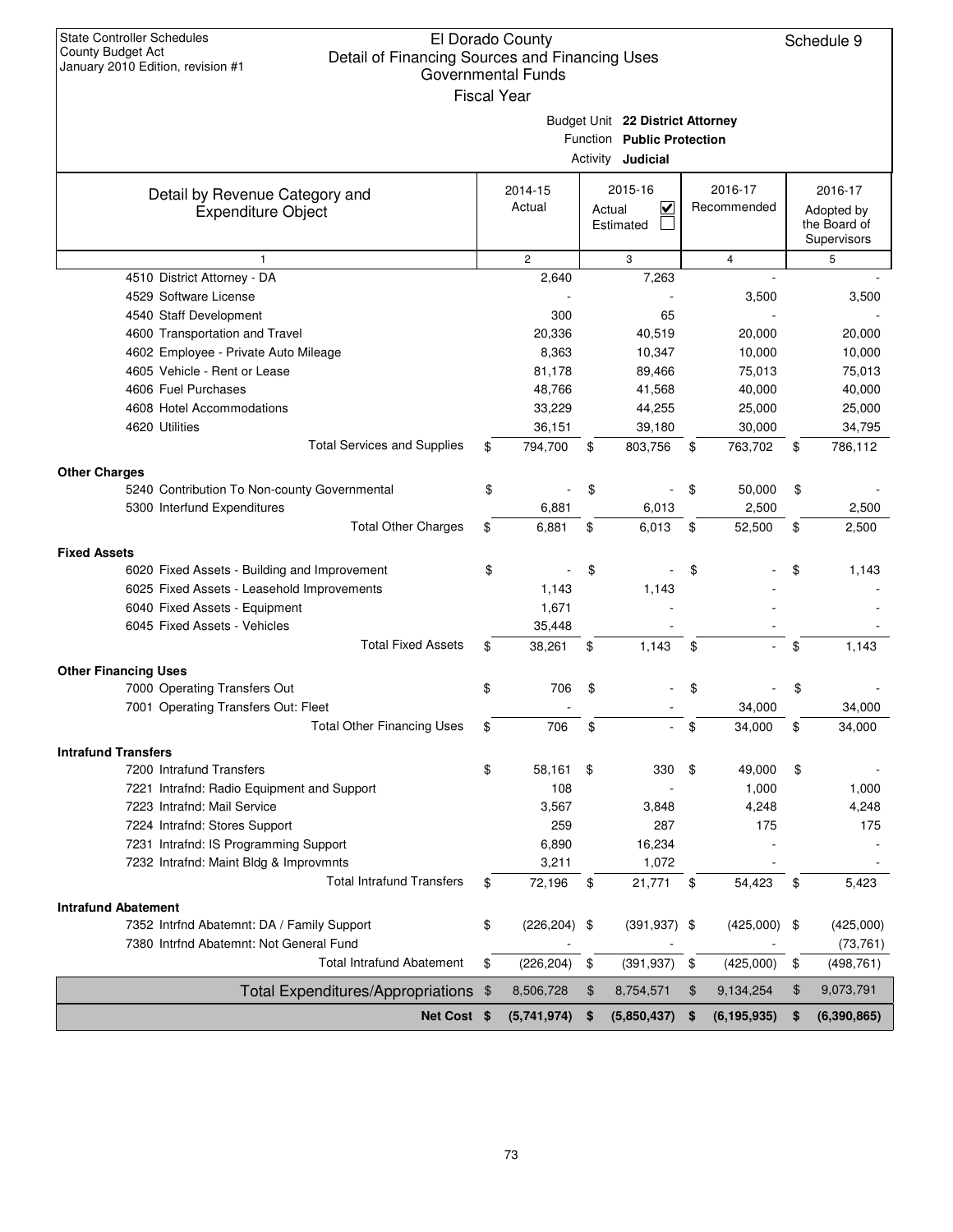| <b>State Controller Schedules</b><br><b>County Budget Act</b><br>Detail of Financing Sources and Financing Uses<br>January 2010 Edition, revision #1 | El Dorado County<br><b>Governmental Funds</b><br><b>Fiscal Year</b> |        |                                                                                          |       |                        | Schedule 9                                           |
|------------------------------------------------------------------------------------------------------------------------------------------------------|---------------------------------------------------------------------|--------|------------------------------------------------------------------------------------------|-------|------------------------|------------------------------------------------------|
|                                                                                                                                                      |                                                                     |        | Budget Unit 23 Public Defender<br>Function Public Protection<br>Activity <b>Judicial</b> |       |                        |                                                      |
| Detail by Revenue Category and<br><b>Expenditure Object</b>                                                                                          | 2014-15<br>Actual                                                   | Actual | 2015-16<br>V<br>Estimated                                                                |       | 2016-17<br>Recommended | 2016-17<br>Adopted by<br>the Board of<br>Supervisors |
| $\mathbf{1}$                                                                                                                                         | $\mathbf{2}$                                                        |        | 3                                                                                        |       | $\overline{4}$         | 5                                                    |
| Intergovernmental Revenue - State<br>0860 State - Public Safety Sales Tax<br>0880 State - Other                                                      | \$<br>301,593                                                       | \$     | 286,748<br>5,604                                                                         | \$    | 292,576<br>4,500       | \$<br>292,576<br>4,500                               |
| Total Intergovernmental Revenue - State                                                                                                              | \$<br>301,593                                                       | \$     | 292,352                                                                                  | \$    | 297,076                | \$<br>297,076                                        |
| <b>Charges for Services</b><br>1381 Public Defender: Indigents                                                                                       | \$<br>1,307                                                         | \$     | 1,000                                                                                    | \$    | 100                    | \$<br>100                                            |
| <b>Total Charges for Services</b>                                                                                                                    | \$<br>1,307                                                         | \$     | 1,000                                                                                    | \$    | 100                    | \$<br>100                                            |
| <b>Miscellaneous Revenues</b><br>1940 Miscellaneous Revenue<br>1942 Miscellaneous Reimbursement                                                      | \$<br>5                                                             | \$     | $\mathbf{1}$                                                                             | \$    |                        | \$                                                   |
| <b>Total Miscellaneous Revenues</b>                                                                                                                  | \$<br>5                                                             | \$     | 1,117<br>1,118                                                                           | \$    |                        | \$                                                   |
| <b>Other Financing Sources</b>                                                                                                                       |                                                                     |        |                                                                                          |       |                        |                                                      |
| 2020 Operating Transfers In                                                                                                                          | \$                                                                  | \$     |                                                                                          | \$    | 56,000                 | \$<br>56,000                                         |
| <b>Total Other Financing Sources</b>                                                                                                                 | \$                                                                  | \$     |                                                                                          | \$    | 56,000                 | \$<br>56,000                                         |
| <b>Total Revenue</b>                                                                                                                                 | \$<br>302,905                                                       | $\$\$  | 294,470                                                                                  | $\$\$ | 353,176                | \$<br>353,176                                        |
|                                                                                                                                                      |                                                                     |        |                                                                                          |       |                        |                                                      |
| <b>Salaries and Employee Benefits</b><br>3000 Permanent Employees / Elected Officials                                                                | \$<br>2,061,052                                                     | \$     | 1,972,879                                                                                | \$    | 2,354,273              | \$<br>2,331,097                                      |
| 3001 Temporary Employees                                                                                                                             | 3,218                                                               |        | 69,042                                                                                   |       | 5,000                  | 5,000                                                |
| 3002 Overtime                                                                                                                                        | 244                                                                 |        | 326                                                                                      |       | 5,000                  | 5,000                                                |
| 3004 Other Compensation                                                                                                                              | 57,485                                                              |        | 246,108                                                                                  |       | 25,000                 | 25,000                                               |
| 3005 Tahoe Differential                                                                                                                              | 11,934                                                              |        | 10,910                                                                                   |       | 12,000                 | 12,000                                               |
| 3006 Bilingual Pay                                                                                                                                   | 4,098                                                               |        | 4,176                                                                                    |       | 4,160                  | 4,160                                                |
| 3020 Employer Share - Employee Retirement                                                                                                            | 359,248                                                             |        | 369,664                                                                                  |       | 469,829                | 469,829                                              |
| 3022 Employer Share - Medi Care                                                                                                                      | 30,935                                                              |        | 33,400                                                                                   |       | 34,117                 | 34,117                                               |
| 3040 Employer Share - Health Insurance<br>3042 Employer Share - Long Term Disab Insurance                                                            | 307,982<br>3,358                                                    |        | 252,387<br>3,060                                                                         |       | 317,930<br>5,840       | 317,930<br>5,840                                     |
| 3043 Employer Share - Deferred Compensation                                                                                                          | 27,139                                                              |        | 23,074                                                                                   |       | 21,556                 | 21,556                                               |
| 3046 Retiree Health - Defined Contributions                                                                                                          | 20,514                                                              |        | 24,653                                                                                   |       | 24,200                 | 24,200                                               |
| 3060 Employer Share - Workers' Compensation                                                                                                          | 14,962                                                              |        | 20,622                                                                                   |       | 26,741                 | 26,741                                               |
| 3080 Flexible Benefits                                                                                                                               | 30,680                                                              |        | 35,984                                                                                   |       | 90,000                 | 90,000                                               |
| <b>Total Salaries and Employee Benefits</b>                                                                                                          | \$<br>2,932,848                                                     | \$     | 3,066,286                                                                                | \$    | 3,395,646              | \$<br>3,372,470                                      |
| <b>Services and Supplies</b>                                                                                                                         |                                                                     |        |                                                                                          |       |                        |                                                      |
| 4020 Clothing and Personal Supplies                                                                                                                  | \$<br>129                                                           | \$     | 12                                                                                       | \$    |                        | \$                                                   |
| 4040 Telephone Company Vendor Payments                                                                                                               | 519                                                                 |        | 835                                                                                      |       | 1,000                  | 1,000                                                |
| 4041 Cnty Pass thru Telephone Chrges to Depts                                                                                                        | 1,938                                                               |        | 846                                                                                      |       | 1,460                  | 1,460                                                |
| 4080 Household Expense                                                                                                                               | 249                                                                 |        | 279<br>4,380                                                                             |       | 300                    | 300                                                  |
| 4086 Household Expense - Janitorial/Custodial<br>4100 Insurance - Premium                                                                            | 4,380<br>15,484                                                     |        | 16,481                                                                                   |       | 2,555<br>18,411        | 2,555<br>18,411                                      |
| 4120 Jury and Witness Expense                                                                                                                        |                                                                     |        |                                                                                          |       | 4,260                  | 4,260                                                |
| 4124 Witness Fee                                                                                                                                     |                                                                     |        |                                                                                          |       | 180                    | 180                                                  |
| 4128 Witness Mileage                                                                                                                                 |                                                                     |        |                                                                                          |       | 100                    | 100                                                  |
| 4160 Maintenance Vehicles - Service Contract                                                                                                         | 50                                                                  |        | 53                                                                                       |       |                        |                                                      |
| 4220 Memberships                                                                                                                                     | 6,900                                                               |        | 4,500                                                                                    |       | 6,840                  | 6,840                                                |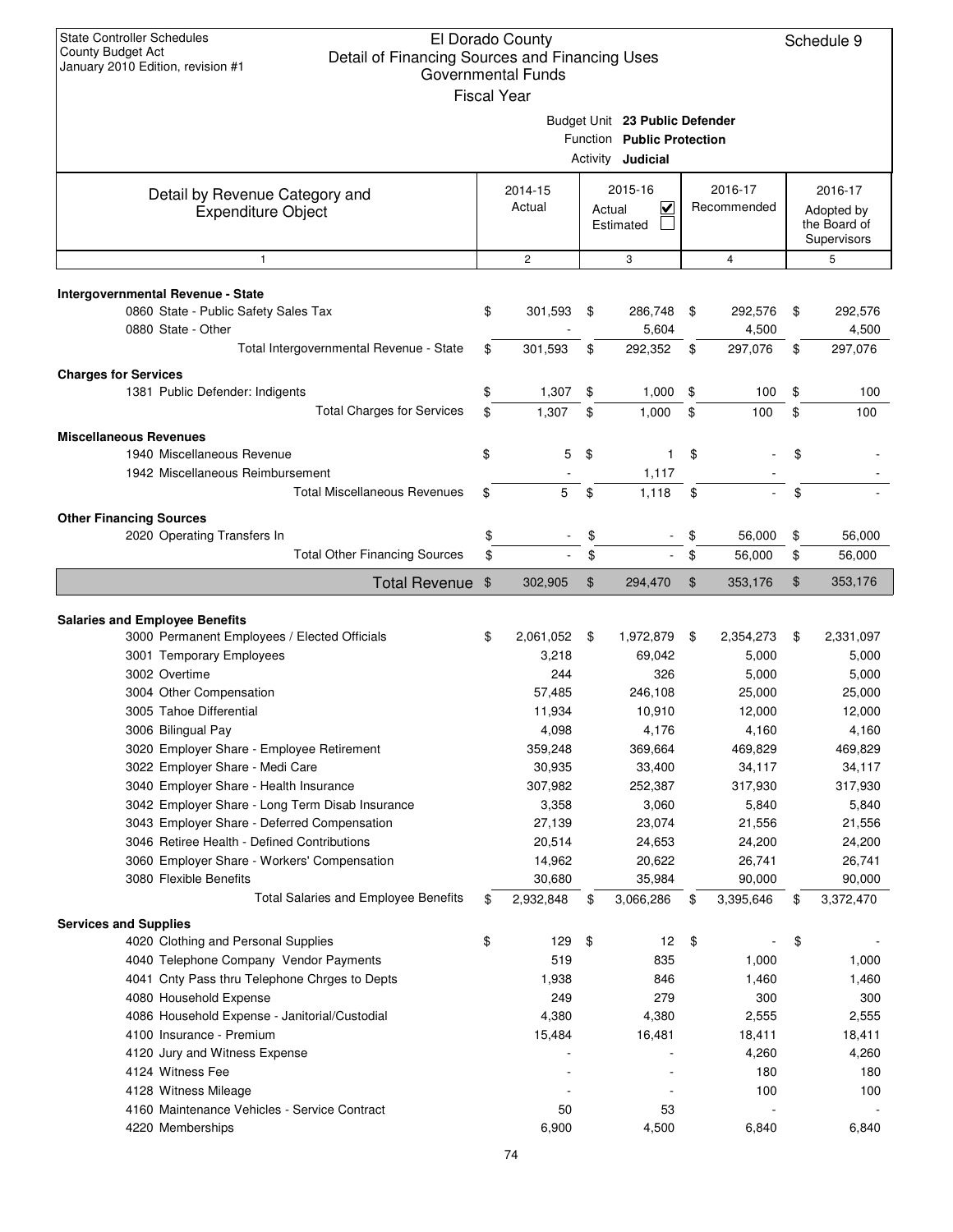| <b>State Controller Schedules</b><br>County Budget Act<br>Detail of Financing Sources and Financing Uses<br>January 2010 Edition, revision #1 | El Dorado County<br>Governmental Funds |                                                                                          |                        | Schedule 9                                           |
|-----------------------------------------------------------------------------------------------------------------------------------------------|----------------------------------------|------------------------------------------------------------------------------------------|------------------------|------------------------------------------------------|
|                                                                                                                                               | <b>Fiscal Year</b>                     | Budget Unit 23 Public Defender<br>Function Public Protection<br>Activity <b>Judicial</b> |                        |                                                      |
| Detail by Revenue Category and<br><b>Expenditure Object</b>                                                                                   | 2014-15<br>Actual                      | 2015-16<br>$\overline{\mathbf{v}}$<br>Actual<br>Estimated                                | 2016-17<br>Recommended | 2016-17<br>Adopted by<br>the Board of<br>Supervisors |
| 1                                                                                                                                             | $\sqrt{2}$                             | 3                                                                                        | 4                      | 5                                                    |
| 4221 Memberships - Legislative Advocacy                                                                                                       |                                        |                                                                                          | 780                    | 780                                                  |
| 4260 Office Expense                                                                                                                           | 8,404                                  | 6,713                                                                                    | 11,403                 | 11,403                                               |
| 4261 Postage                                                                                                                                  | 467                                    | 585                                                                                      | 600                    | 600                                                  |
| 4262 Software                                                                                                                                 |                                        |                                                                                          | 640                    | 640                                                  |
| 4263 Subscription / Newspaper / Journals                                                                                                      | 89                                     | 98                                                                                       | 500                    | 500                                                  |
| 4264 Books / Manuals                                                                                                                          | 487                                    | 27                                                                                       |                        |                                                      |
| 4265 Law Books                                                                                                                                | 2,090                                  | 1,700                                                                                    | 3,500                  | 3,500                                                |
| 4266 Printing / Duplicating                                                                                                                   | 151                                    | 288                                                                                      | 1,000                  | 1,000                                                |
| 4267 On-Line Subscriptions                                                                                                                    | 18,204                                 | 17,440                                                                                   | 19,780                 | 19,780                                               |
| 4300 Professional and Specialized Services                                                                                                    | 46,686                                 | 48,080                                                                                   | 107,910                | 107,910                                              |
| 4317 Criminal Investigation                                                                                                                   | 92,337                                 |                                                                                          |                        |                                                      |
| 4318 Interpreter                                                                                                                              | 963                                    | 1,206                                                                                    | 3,500                  | 3,500                                                |
| 4320 Verbatim Report - Transcription                                                                                                          | 6,330                                  | 4,150                                                                                    | 7,500                  | 7,500                                                |
| 4321 Miscellaneous Trial                                                                                                                      |                                        | 280                                                                                      |                        |                                                      |
| 4323 Psychiatric Medical Services                                                                                                             | 2,250                                  | 6,850                                                                                    | 15,000                 | 15,000                                               |
| 4324 Medical, Dental and Lab Services                                                                                                         | 7,961                                  | 16,232                                                                                   | 7,500                  | 7,500                                                |
| 4343 Perimeter Security                                                                                                                       | 176                                    | 264                                                                                      | 1,264                  | 1,264                                                |
| 4420 Rents and Leases - Equipment                                                                                                             | 8,214                                  | 7,409                                                                                    | 8,853                  | 8,853                                                |
| 4440 Rent & Lease - Building/Improvements                                                                                                     | 61,675                                 | 64,078                                                                                   | 60,245                 | 60,245                                               |
| 4460 Small Tools and Instruments                                                                                                              | 64                                     |                                                                                          |                        |                                                      |
| 4461 Minor Equipment                                                                                                                          |                                        | 1,576                                                                                    | 2,000                  | 2,000                                                |
| 4462 Minor Computer Equipment                                                                                                                 | 1,876                                  | 2,290                                                                                    | 22,630                 | 22,630                                               |
| 4463 Minor Telephone and Radio Equipment                                                                                                      | 111                                    |                                                                                          | 250                    | 250                                                  |
| 4500 Special Departmental Expense                                                                                                             | 42                                     | 262                                                                                      | 6,000                  | 6,000                                                |
| 4501 Special Projects                                                                                                                         |                                        | $\overline{\phantom{a}}$                                                                 | 32,104                 | 32,104                                               |
| 4502 Educational Materials                                                                                                                    | 1,134                                  | 835                                                                                      | 500                    | 500                                                  |
| 4503 Staff Development                                                                                                                        | 5,812                                  | 4,402                                                                                    | 5,341                  | 5,341                                                |
| 4600 Transportation and Travel                                                                                                                | 1,696                                  | 3,087                                                                                    | 3,671                  | 3,671                                                |
| 4602 Employee - Private Auto Mileage                                                                                                          | 7,914                                  | 8,440                                                                                    | 16,256                 | 16,256                                               |
| 4605 Vehicle - Rent or Lease                                                                                                                  | 4,929                                  | 6,591                                                                                    | 8,600                  | 8,600                                                |
| 4606 Fuel Purchases                                                                                                                           | 1,663                                  | 1,854                                                                                    | 8,000                  | 8,000                                                |
| 4608 Hotel Accommodations                                                                                                                     | 3,690                                  | 4,819                                                                                    | 6,338                  | 6,338                                                |
| 4620 Utilities                                                                                                                                | 11,388                                 | 11,266                                                                                   | 12,800                 | 12,800                                               |
| <b>Total Services and Supplies</b>                                                                                                            | 326,453<br>\$                          | 248,206<br>\$                                                                            | 409,571<br>\$          | \$<br>409,571                                        |
| <b>Other Charges</b>                                                                                                                          |                                        |                                                                                          |                        |                                                      |
| 5300 Interfund Expenditures                                                                                                                   | \$                                     | \$                                                                                       | \$                     | \$<br>17,000                                         |
| <b>Total Other Charges</b>                                                                                                                    | \$                                     | \$                                                                                       | \$                     | \$<br>17,000                                         |
|                                                                                                                                               |                                        |                                                                                          |                        |                                                      |
| <b>Fixed Assets</b>                                                                                                                           |                                        |                                                                                          |                        |                                                      |
| 6025 Fixed Assets - Leasehold Improvements                                                                                                    | \$                                     | \$                                                                                       | 17,056<br>\$           | \$<br>17,056                                         |
| <b>Total Fixed Assets</b>                                                                                                                     | \$                                     | \$                                                                                       | \$<br>17,056           | \$<br>17,056                                         |
| <b>Other Financing Uses</b>                                                                                                                   |                                        |                                                                                          |                        |                                                      |
| 7001 Operating Transfers Out: Fleet                                                                                                           | \$                                     | \$                                                                                       | 52,000<br>\$           | \$<br>52,000                                         |
| <b>Total Other Financing Uses</b>                                                                                                             | \$                                     | \$                                                                                       | \$<br>52,000           | \$<br>52,000                                         |
| <b>Intrafund Transfers</b>                                                                                                                    |                                        |                                                                                          |                        |                                                      |
| 7200 Intrafund Transfers                                                                                                                      | \$<br>$25$ \$                          | 100                                                                                      | - \$<br>100            | \$<br>100                                            |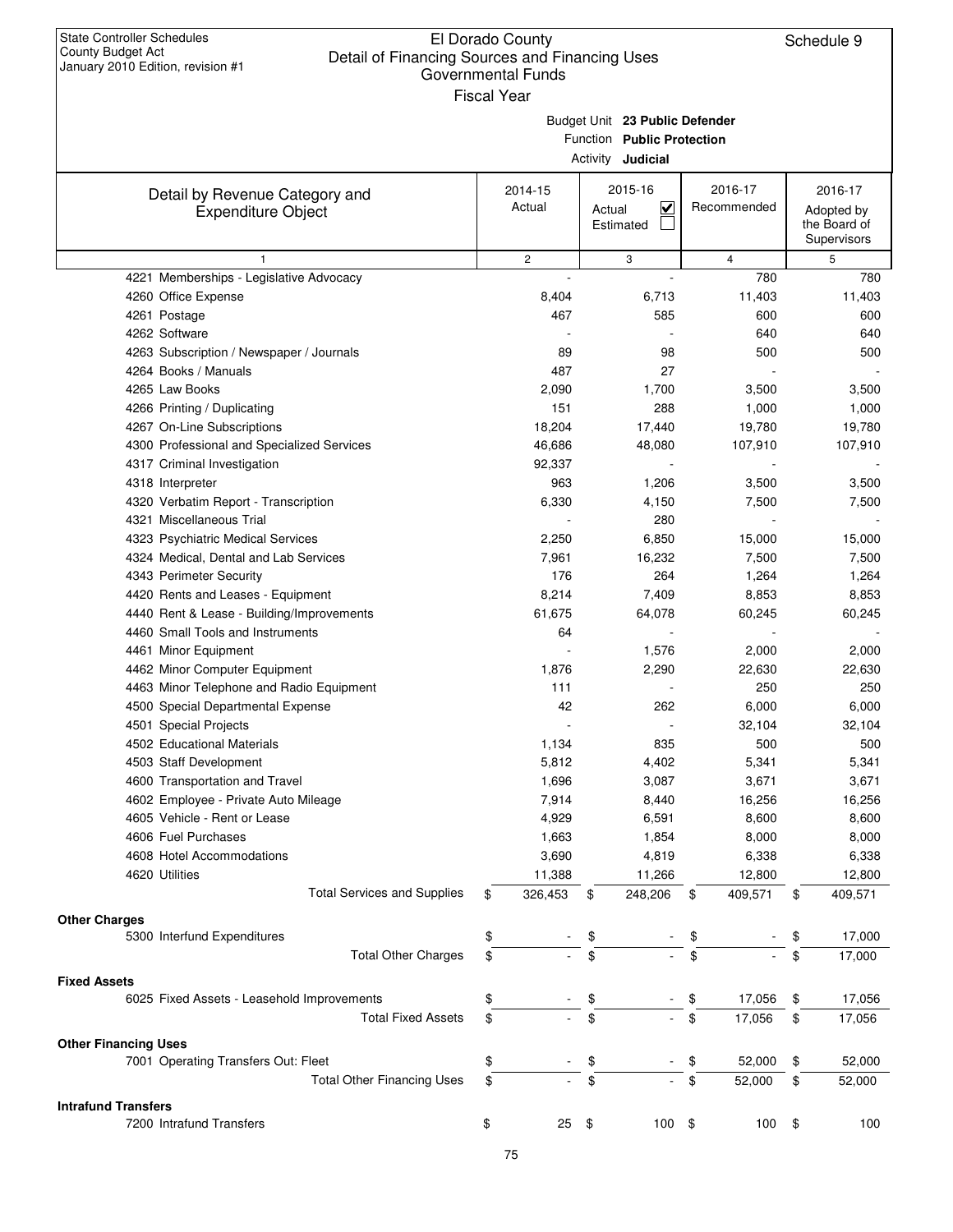| <b>State Controller Schedules</b><br>County Budget Act<br>January 2010 Edition, revision #1 | Detail of Financing Sources and Financing Uses | El Dorado County<br>Governmental Funds<br>Fiscal Year |          |                                                                            |    |             |       | Schedule 9                                           |
|---------------------------------------------------------------------------------------------|------------------------------------------------|-------------------------------------------------------|----------|----------------------------------------------------------------------------|----|-------------|-------|------------------------------------------------------|
|                                                                                             |                                                | Budget Unit                                           | Function | 23 Public Defender<br><b>Public Protection</b><br>Activity <b>Judicial</b> |    |             |       |                                                      |
| Detail by Revenue Category and<br><b>Expenditure Object</b>                                 |                                                | 2014-15<br>Actual                                     |          | 2015-16<br>2016-17<br>$\checkmark$<br>Recommended<br>Actual<br>Estimated   |    |             |       | 2016-17<br>Adopted by<br>the Board of<br>Supervisors |
|                                                                                             |                                                | $\overline{2}$                                        |          | 3                                                                          |    | 4           |       | 5                                                    |
| 7223 Intrafnd: Mail Service                                                                 |                                                | 2,481                                                 |          | 2,699                                                                      |    | 2,728       |       | 2,728                                                |
| 7224 Intrafnd: Stores Support                                                               |                                                | 389                                                   |          | 861                                                                        |    | 585         |       | 585                                                  |
| 7231 Intrafnd: IS Programming Support                                                       |                                                | 43,659                                                |          | 42,779                                                                     |    | 40,000      |       | 40,000                                               |
| 7232 Intrafnd: Maint Bldg & Improvmnts                                                      |                                                | 518                                                   |          | 4,430                                                                      |    | 1,500       |       | 1,500                                                |
|                                                                                             | <b>Total Intrafund Transfers</b>               | \$<br>47,072                                          | \$       | 50,869                                                                     | \$ | 44,913      | \$    | 44,913                                               |
|                                                                                             | Total Expenditures/Appropriations \$           | 3,306,373                                             | \$       | 3,365,361                                                                  | \$ | 3,919,186   | $\$\$ | 3,913,010                                            |
|                                                                                             | Net Cost \$                                    | (3,003,468)                                           | S.       | (3,070,891)                                                                | S  | (3,566,010) | S     | (3,559,834)                                          |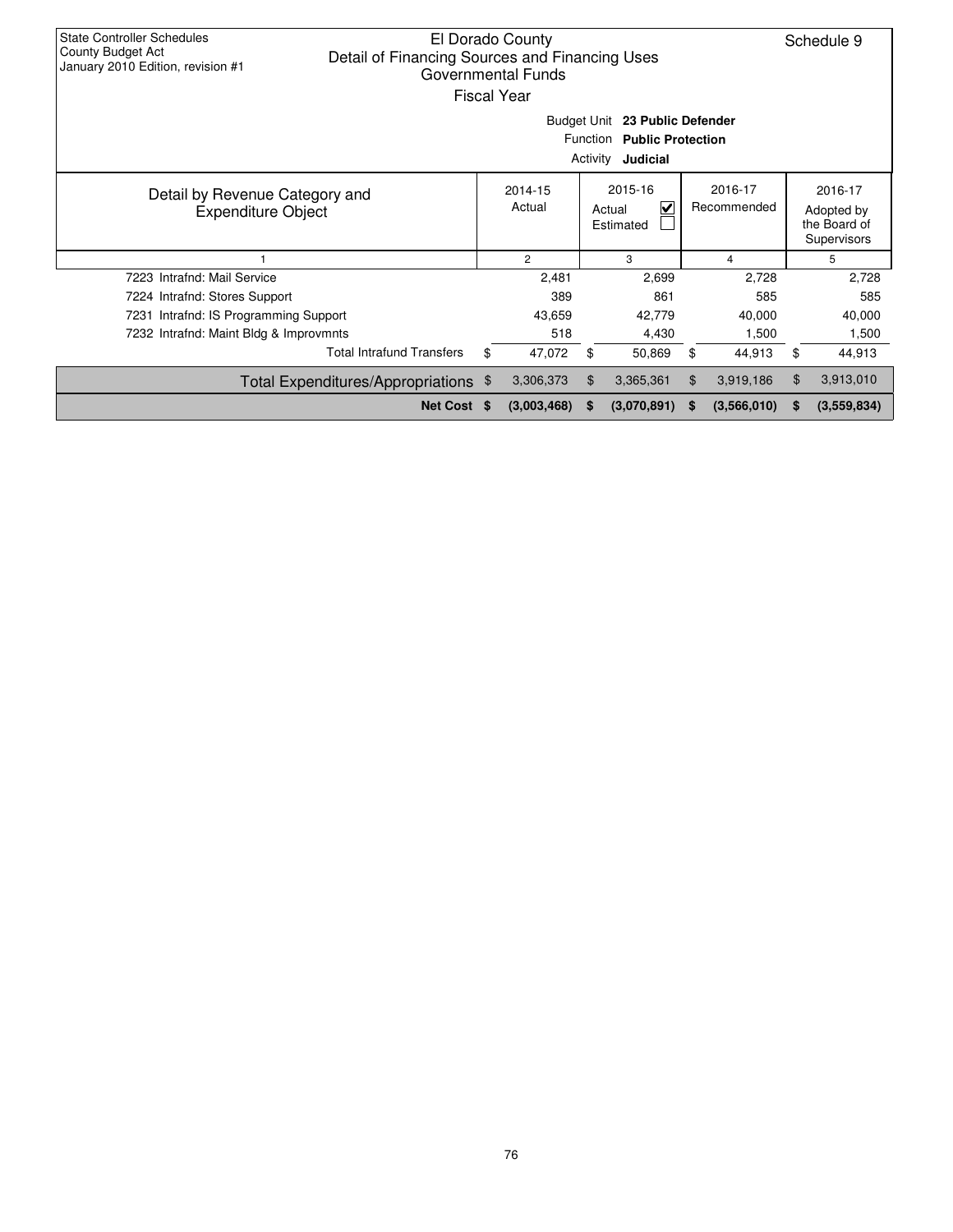| <b>State Controller Schedules</b><br><b>County Budget Act</b><br>Detail of Financing Sources and Financing Uses<br>January 2010 Edition, revision #1 |          | El Dorado County<br><b>Governmental Funds</b><br><b>Fiscal Year</b> |          |                                                      |          |                                             |          | Schedule 9                                           |
|------------------------------------------------------------------------------------------------------------------------------------------------------|----------|---------------------------------------------------------------------|----------|------------------------------------------------------|----------|---------------------------------------------|----------|------------------------------------------------------|
|                                                                                                                                                      |          |                                                                     |          | Budget Unit 24 Sheriff<br>Function Public Protection |          | <b>Activity Police Protection/Detention</b> |          |                                                      |
|                                                                                                                                                      |          |                                                                     |          |                                                      |          |                                             |          |                                                      |
| Detail by Revenue Category and<br><b>Expenditure Object</b>                                                                                          |          | 2014-15<br>Actual                                                   | Actual   | 2015-16<br>V<br>Estimated                            |          | 2016-17<br>Recommended                      |          | 2016-17<br>Adopted by<br>the Board of<br>Supervisors |
| $\mathbf{1}$                                                                                                                                         |          | $\overline{2}$                                                      |          | 3                                                    |          | 4                                           |          | 5                                                    |
|                                                                                                                                                      |          |                                                                     |          |                                                      |          |                                             |          |                                                      |
| Taxes<br>0110 Property Taxes - Current Unsecured<br><b>Total Taxes</b>                                                                               | \$<br>\$ | 122,578<br>122,578                                                  | \$<br>\$ | 126,772<br>126,772                                   | \$<br>\$ | 125,325<br>125,325                          | \$<br>\$ | 125,325<br>125,325                                   |
| <b>Licenses, Permits and Franchises</b>                                                                                                              |          |                                                                     |          |                                                      |          |                                             |          |                                                      |
| 0260 Other License and Permits<br>0274 Alarm Permit<br>0275 Carry Consealed Weapon Permit                                                            | \$       | 1,824<br>92,430<br>25,713                                           | \$       | 1,698<br>96,235<br>45,720                            | - \$     | 1,700<br>130,000<br>30,000                  | \$       | 1,700<br>130,000<br>30,000                           |
| Total Licenses, Permits and Franchises                                                                                                               | \$       | 119,967                                                             | \$       | 143,653                                              | \$       | 161,700                                     | \$       | 161,700                                              |
| <b>Fines. Forfeitures and Penalties</b>                                                                                                              |          |                                                                     |          |                                                      |          |                                             |          |                                                      |
| 0300 Vehicle Code Fines                                                                                                                              | \$       | 44,917                                                              | \$       | 46,273                                               | \$       | 35,000                                      | \$       | 35,000                                               |
| Total Fines, Forfeitures and Penalties                                                                                                               | \$       | 44,917                                                              | \$       | 46,273                                               | \$       | 35,000                                      | \$       | 35,000                                               |
| Revenue from Use of Money and Property                                                                                                               |          |                                                                     |          |                                                      |          |                                             |          |                                                      |
| 0422 Rent - Miscellaneous                                                                                                                            | \$       | 4,200                                                               | \$       | 4,200                                                | \$       | 4,200                                       | \$       | 4,200                                                |
| Total Revenue from Use of Money and Property                                                                                                         | \$       | 4,200                                                               | \$       | 4,200                                                | \$       | 4,200                                       | \$       | 4,200                                                |
| Intergovernmental Revenue - State                                                                                                                    |          |                                                                     |          |                                                      |          |                                             |          |                                                      |
| 0542 State - Vehicle Abatement Surcharge                                                                                                             | \$       | 190,459                                                             | \$       | 125,410                                              | \$       | 110,000                                     | \$       | 110,000                                              |
| 0760 State - Corrections<br>0860 State - Public Safety Sales Tax                                                                                     |          | 56,390<br>7,073,392                                                 |          | 7,157,749                                            |          | 57,750<br>7,477,195                         |          | 7,508,005                                            |
| 0880 State - Other                                                                                                                                   |          | 138,700                                                             |          | 254,889                                              |          | 279,528                                     |          | 103,490                                              |
| 0883 State - Peace Officers Training Program                                                                                                         |          | 45,095                                                              |          | 40,995                                               |          | 45,000                                      |          | 45,000                                               |
| 0900 State - Boating and Waterways                                                                                                                   |          | 359,546                                                             |          | 315,208                                              |          | 319,546                                     |          | 319,546                                              |
| Total Intergovernmental Revenue - State                                                                                                              | \$       | 7,863,582                                                           | \$       | 7,894,250                                            | \$       | 8,289,019                                   | \$       | 8,086,041                                            |
| Intergovernmental Revenue - Federal                                                                                                                  |          |                                                                     |          |                                                      |          |                                             |          |                                                      |
| 1060 Federal - Emerg Mngt Agency (FEMA)                                                                                                              | \$       |                                                                     | \$       | 585,453                                              | \$       |                                             | \$       |                                                      |
| 1100 Federal - Other                                                                                                                                 |          | 781,164                                                             |          | 559,152                                              |          | 321,361                                     |          | 873,727                                              |
| 1121 Federal - SCAAP - ST Criminal Alien Asst P                                                                                                      |          |                                                                     |          | 6,383                                                |          | 6,383                                       |          | 6,383                                                |
| Total Intergovernmental Revenue - Federal                                                                                                            | \$       | 781,164                                                             | \$       | 1,150,989                                            | \$       | 327,744                                     | \$       | 880,110                                              |
| <b>Revenue Other Governmental Agencies</b>                                                                                                           |          |                                                                     |          |                                                      |          |                                             |          |                                                      |
| 1200 Other - Governmental Agencies                                                                                                                   | \$       |                                                                     | \$       | 117,484                                              | \$       |                                             | \$       |                                                      |
| 1207 Shingle Springs Rancheria                                                                                                                       |          | 500,000                                                             |          | 500,000                                              |          | 500,000                                     |          | 500,000                                              |
| Total Revenue Other Governmental Agencies                                                                                                            | \$       | 500,000                                                             | \$       | 617,484                                              | \$       | 500,000                                     | \$       | 500,000                                              |
| <b>Charges for Services</b>                                                                                                                          |          |                                                                     |          |                                                      |          |                                             |          |                                                      |
| 1340 Communication Services                                                                                                                          | \$       | 6,256                                                               | \$       | $5,174$ \$                                           |          | 7,000                                       | \$       | 7,000                                                |
| 1490 Civil Process Services                                                                                                                          |          | 89,861                                                              |          | 49,159                                               |          | 45,000                                      |          | 45,000                                               |
| 1500 Court Fees and Costs                                                                                                                            |          | 381                                                                 |          | 482                                                  |          | 100                                         |          | 100                                                  |
| 1508 Booking Fee                                                                                                                                     |          | 92,808                                                              |          | 91,830                                               |          | 90,000                                      |          | 90,000                                               |
| 1540 Estate Fees                                                                                                                                     |          | 25,090                                                              |          | 21,668                                               |          | 12,000                                      |          | 12,000                                               |
| 1580 Law Enforcement Services<br>1581 United States Forest Service (USFS)                                                                            |          | 150,587<br>(587)                                                    |          | 92,871<br>12,005                                     |          | 95,000<br>37,000                            |          | 95,000<br>37,000                                     |
| 1582 Law Enforcement: Fingerprinting Services                                                                                                        |          | 25,716                                                              |          | 32,248                                               |          | 25,000                                      |          | 25,000                                               |
| 1583 Law Enforcement: Vehicle Abatement                                                                                                              |          |                                                                     |          | 1,710                                                |          |                                             |          |                                                      |
| 1740 Charges for Services                                                                                                                            |          | 20,760                                                              |          | 58,102                                               |          | 31,000                                      |          | 31,000                                               |
| 1742 Miscellaneous Copy Fees                                                                                                                         |          | 8,830                                                               |          | 8,027                                                |          | 8,500                                       |          | 8,500                                                |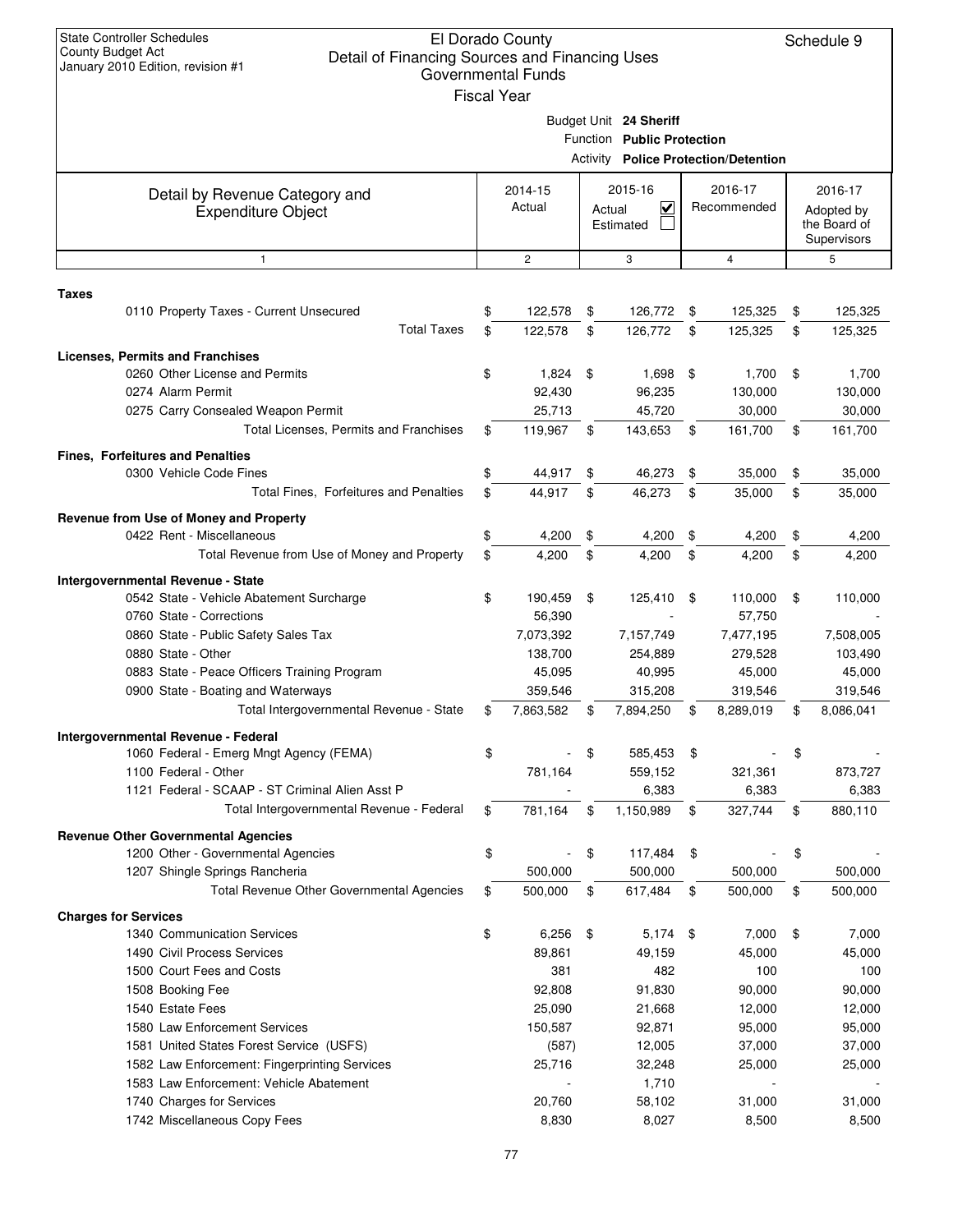| <b>State Controller Schedules</b><br><b>County Budget Act</b><br>Detail of Financing Sources and Financing Uses<br>January 2010 Edition, revision #1 | El Dorado County<br><b>Governmental Funds</b><br><b>Fiscal Year</b> |       |                                   |     |                                             | Schedule 9       |
|------------------------------------------------------------------------------------------------------------------------------------------------------|---------------------------------------------------------------------|-------|-----------------------------------|-----|---------------------------------------------|------------------|
|                                                                                                                                                      |                                                                     |       | Budget Unit 24 Sheriff            |     |                                             |                  |
|                                                                                                                                                      |                                                                     |       | Function Public Protection        |     |                                             |                  |
|                                                                                                                                                      |                                                                     |       |                                   |     | <b>Activity Police Protection/Detention</b> |                  |
|                                                                                                                                                      | 2014-15                                                             |       | 2015-16                           |     | 2016-17                                     | 2016-17          |
| Detail by Revenue Category and                                                                                                                       | Actual                                                              |       | $\overline{\mathsf{v}}$<br>Actual |     | Recommended                                 | Adopted by       |
| <b>Expenditure Object</b>                                                                                                                            |                                                                     |       | Estimated                         |     |                                             | the Board of     |
|                                                                                                                                                      |                                                                     |       |                                   |     |                                             | Supervisors      |
| $\mathbf{1}$                                                                                                                                         | $\overline{2}$                                                      |       | 3                                 |     | $\overline{4}$                              | 5                |
| 1748 In Custody Weekender Work Program                                                                                                               | 14,130                                                              |       | 17,040                            |     | 12,000                                      | 12,000           |
| 1749 Weekender Work Program                                                                                                                          | 69,839                                                              |       | 57,328                            |     | 58,000                                      | 58,000           |
| 1800 Interfund Revenue                                                                                                                               | 1,164                                                               |       | 924                               |     | 1,200                                       | 1,200            |
| 1802 Intrfnd Rev: Radio Equip & Support                                                                                                              | 1,080                                                               |       |                                   |     | 1,000                                       | 1,000            |
| <b>Total Charges for Services</b>                                                                                                                    | \$<br>505,914                                                       | \$    | 448,568                           | \$  | 422,800                                     | \$<br>422,800    |
| <b>Miscellaneous Revenues</b>                                                                                                                        |                                                                     |       |                                   |     |                                             |                  |
| 1920 Other Sales                                                                                                                                     | \$<br>8,498                                                         | \$    | 4,893                             | -\$ | 5,000                                       | \$<br>5,000      |
| 1940 Miscellaneous Revenue                                                                                                                           | 6,463                                                               |       | 11,565                            |     | 7,500                                       | 7,500            |
| 1941 Miscellaneous Refund                                                                                                                            | 6,386                                                               |       |                                   |     |                                             |                  |
| 1943 Miscellaneous Donation                                                                                                                          | 13,864                                                              |       | 4,605                             |     | 5,000                                       | 5,000            |
| 1947 Insurance Refund                                                                                                                                | 208,802                                                             |       |                                   |     |                                             |                  |
| 1951 Advertising                                                                                                                                     | 52,920                                                              |       | 56,520                            |     | 50,000                                      | 50,000           |
| 1952 Unclaimed Cash                                                                                                                                  | 427                                                                 |       | 3,274                             |     | 800                                         | 800              |
| <b>Total Miscellaneous Revenues</b>                                                                                                                  | \$<br>297,360                                                       | \$    | 80,858                            | \$  | 68,300                                      | \$<br>68,300     |
|                                                                                                                                                      |                                                                     |       |                                   |     |                                             |                  |
| <b>Other Financing Sources</b>                                                                                                                       |                                                                     |       |                                   |     |                                             |                  |
| 2000 Sale of Fixed Assets                                                                                                                            | \$                                                                  | \$    | 19,209                            | \$  |                                             | \$               |
| 2020 Operating Transfers In                                                                                                                          | 4,402,011                                                           |       | 5,272,534                         |     | 5,371,007                                   | 5,392,765        |
| <b>Total Other Financing Sources</b>                                                                                                                 | \$<br>4,402,011                                                     | \$    | 5,291,743                         | \$  | 5,371,007                                   | \$<br>5,392,765  |
| <b>Residual Equity Transfers</b>                                                                                                                     |                                                                     |       |                                   |     |                                             |                  |
| 2100 Residual Equity Transfers In                                                                                                                    | \$                                                                  | \$    |                                   | \$  |                                             | \$<br>27,170     |
| <b>Total Residual Equity Transfers</b>                                                                                                               | \$                                                                  | \$    |                                   | \$  |                                             | \$<br>27,170     |
| <b>Total Revenue</b>                                                                                                                                 | \$<br>14,641,694                                                    | $\$\$ | 15,804,790                        | \$  | 15,305,095                                  | \$<br>15,703,411 |
| <b>Salaries and Employee Benefits</b>                                                                                                                |                                                                     |       |                                   |     |                                             |                  |
| 3000 Permanent Employees / Elected Officials                                                                                                         | \$<br>26,548,640                                                    | \$    | 27,742,868                        | \$  | 28,832,954                                  | \$<br>28,584,763 |
| 3001 Temporary Employees                                                                                                                             | 175,607                                                             |       | 167,456                           |     | 151,655                                     | 151,655          |
| 3002 Overtime                                                                                                                                        | 2,302,997                                                           |       | 2,234,094                         |     | 2,059,844                                   | 1,992,186        |
| 3003 Standby Pay                                                                                                                                     | 55,689                                                              |       | 56,464                            |     | 1,280                                       | 1,280            |
| 3004 Other Compensation                                                                                                                              | 830,418                                                             |       | 788,732                           |     | 227,880                                     | 227,880          |
| 3005 Tahoe Differential                                                                                                                              | 186,133                                                             |       | 183,161                           |     | 194,400                                     | 194,400          |
| 3006 Bilingual Pay                                                                                                                                   | 31,398                                                              |       | 35,195                            |     | 35,100                                      | 35,100           |
| 3007 Hazard Pay                                                                                                                                      | 4,392                                                               |       | 5,328                             |     | 31,200                                      | 31,200           |
| 3020 Employer Share - Employee Retirement                                                                                                            | 7,976,403                                                           |       | 8,606,057                         |     | 10,529,400                                  | 10,529,400       |
| 3022 Employer Share - Medi Care                                                                                                                      | 416,788                                                             |       | 433,243                           |     | 456,525                                     | 456,525          |
| 3040 Employer Share - Health Insurance                                                                                                               | 5,504,940                                                           |       | 5,449,823                         |     | 5,992,526                                   | 5,992,526        |
| 3042 Employer Share - Long Term Disab Insurance                                                                                                      | 24,062                                                              |       | 26,388                            |     | 36,437                                      | 36,437           |
| 3043 Employer Share - Deferred Compensation                                                                                                          | 51,980                                                              |       | 55,779                            |     | 56,623                                      | 56,623           |
| 3046 Retiree Health - Defined Contributions                                                                                                          | 362,419                                                             |       | 382,126                           |     | 389,309                                     | 389,309          |
| 3060 Employer Share - Workers' Compensation                                                                                                          | 2,480,586                                                           |       | 3,053,758                         |     | 3,777,295                                   | 3,777,295        |
| 3080 Flexible Benefits                                                                                                                               | 160,756                                                             |       | 153,408                           |     | 777,388                                     | 777,388          |
| <b>Total Salaries and Employee Benefits</b>                                                                                                          | \$                                                                  |       | 49,373,882                        |     | 53,549,816                                  |                  |
|                                                                                                                                                      | 47,113,208                                                          | \$    |                                   | \$  |                                             | \$<br>53,233,967 |
| <b>Services and Supplies</b>                                                                                                                         |                                                                     |       |                                   |     |                                             |                  |
| 4020 Clothing and Personal Supplies                                                                                                                  | \$<br>118,823                                                       | \$    | 97,460                            | -\$ | 145,866                                     | \$<br>140,854    |
| 4023 Non-cnty Employee Uniform Allowance                                                                                                             | 2,625                                                               |       | 2,850                             |     | 7,200                                       | 7,200            |
| 4040 Telephone Company Vendor Payments                                                                                                               | 124,106                                                             |       | 107,705                           |     | 150,120                                     | 150,120          |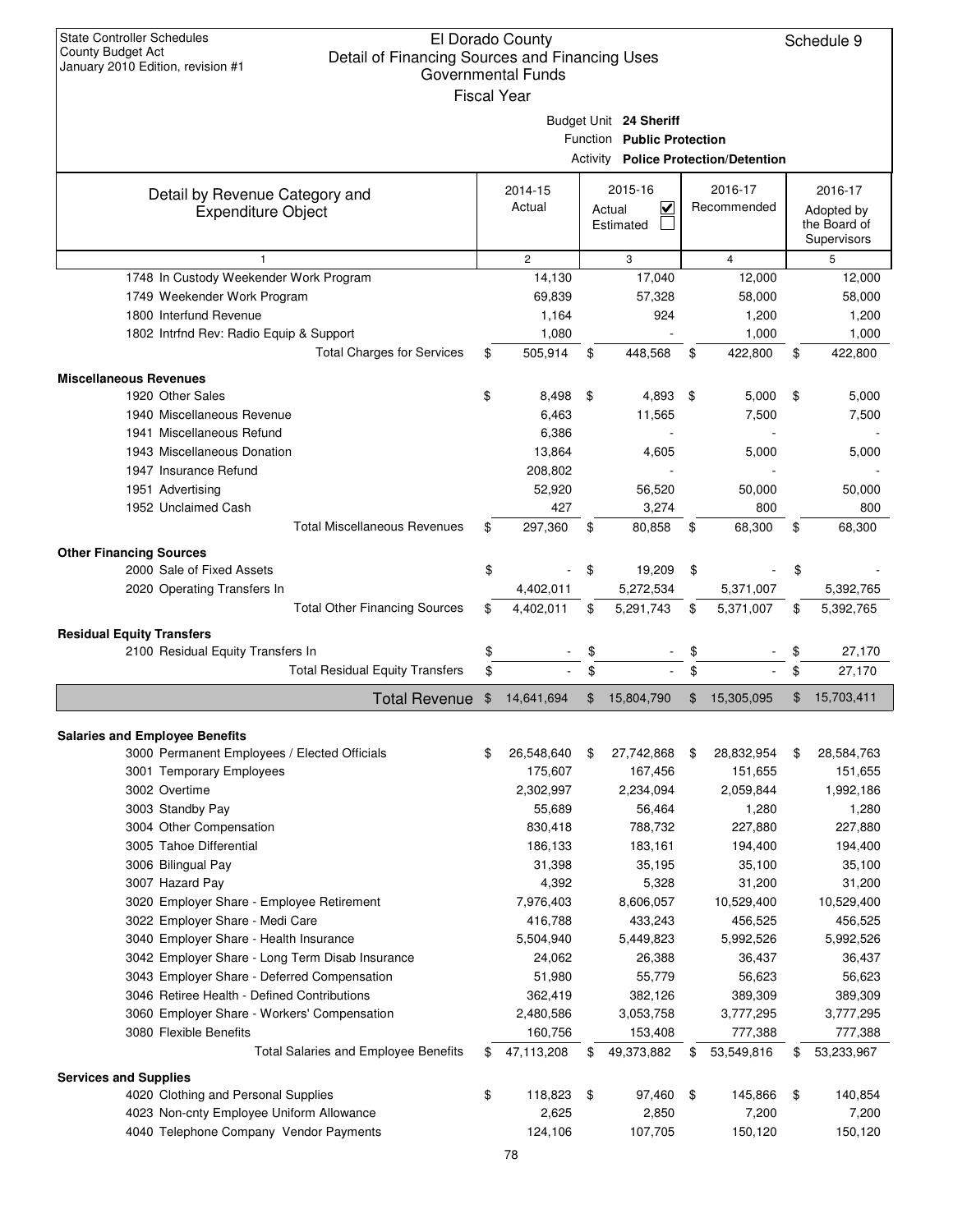## El Dorado County Detail of Financing Sources and Financing Uses Governmental Funds

| $\alpha$ ilualy zviv Lullivii, itevisivii $\pi$ i | Governmental Funds |                                   |                                             |                             |
|---------------------------------------------------|--------------------|-----------------------------------|---------------------------------------------|-----------------------------|
|                                                   | <b>Fiscal Year</b> |                                   |                                             |                             |
|                                                   |                    | Budget Unit 24 Sheriff            |                                             |                             |
|                                                   |                    | Function Public Protection        |                                             |                             |
|                                                   |                    |                                   | <b>Activity Police Protection/Detention</b> |                             |
|                                                   |                    |                                   |                                             |                             |
| Detail by Revenue Category and                    | 2014-15            | 2015-16                           | 2016-17                                     | 2016-17                     |
| <b>Expenditure Object</b>                         | Actual             | $\overline{\mathbf{v}}$<br>Actual | Recommended                                 | Adopted by                  |
|                                                   |                    | Estimated                         |                                             | the Board of<br>Supervisors |
| $\mathbf{1}$                                      | $\overline{2}$     | 3                                 | $\overline{4}$                              | 5                           |
| 4041 Cnty Pass thru Telephone Chrges to Depts     | 45,433             | 37,262                            | 36,475                                      | 36,475                      |
| 4044 Cable/Internet Service                       | 8,686              | 10,599                            | 12,781                                      | 12,781                      |
| 4060 Food and Food Products                       | 592,156            | 540,942                           | 712,545                                     | 712,545                     |
| 4080 Household Expense                            | 143,381            | 146,882                           | 140,662                                     | 140,662                     |
| 4081 Household Expense - Paper Goods              | 103                | 97                                |                                             |                             |
| 4082 Household Expense - Other                    | 30,141             | 32,388                            | 33,550                                      | 33,550                      |
| 4083 Household Expense - Laundry                  | 1,344              | (324)                             |                                             |                             |
| 4085 Household Expense - Refuse Disposal          | 33,073             | 33,731                            | 32,714                                      | 32,714                      |
| 4086 Household Expense - Janitorial/Custodial     | 18,684             | 18,684                            | 21,800                                      | 21,800                      |
| 4100 Insurance - Premium                          | 1,251,604          | 1,126,103                         | 1,388,192                                   | 1,388,192                   |
| 4101 Insurance - Additional Liability             | 2,758              | 2,723                             | 3,000                                       | 3,000                       |
| 4140 Maintenance - Equipment                      | 130,612            | 116,255                           | 160,447                                     | 155,447                     |
| 4141 Maintenance - Office Equipment               |                    |                                   | 900                                         | 900                         |
| 4142 Maintenance - Telephone / Radio              | 74                 | 322                               | 15,500                                      | 15,500                      |
| 4143 Maintenance - Service Contracts              | 36,625             | 9,540                             |                                             | 85,681                      |
| 4144 Maintenance - Computer System Supplies       | 247,725            | 334,793                           | 327,717                                     | 329,967                     |
| 4145 Maintenance - Equipment Parts                | 8,295              | 5,478                             | 15,640                                      | 15,640                      |
| 4160 Maintenance Vehicles - Service Contract      |                    |                                   | 2,460                                       | 2,460                       |
| 4161 Maintenance Vehicles - Parts/Direct Chrg     | 5,578              | 949                               | 6,750                                       | 1,750                       |
| 4162 Maintenance Vehicles - Supplies              | 655                | 489                               | 11,600                                      | 11,600                      |
| 4164 Maintenance Vehicles - Tires and Tubes       |                    | 1,140                             | 4,850                                       | 4,850                       |
| 4165 Maintenance Vehicles - Oil and Grease        | 154                | 202                               | 500                                         | 500                         |
| 4180 Maintenance - Building and Improvements      | 16,695             | 8,432                             | 150,250                                     | 150,250                     |
| 4197 Maintenance - Building Supplies              | 1,235              | 367                               | 1,700                                       | 1,700                       |
| 4200 Medical, Dental and Laboratory Supplies      | 30,652             | 2,732                             | 200                                         | 200                         |
| 4220 Memberships                                  | 5,316              | 6,013                             | 11,560                                      | 11,560                      |
| 4221 Memberships - Legislative Advocacy           | 6,840              | 6,940                             | 7,000                                       | 7,000                       |
| 4240 Miscellaneous Expense                        |                    | 163                               |                                             |                             |
| 4241 Cash Shortage                                |                    | 1,079                             |                                             |                             |
| 4260 Office Expense                               | 78,466             | 70,295                            | 89,375                                      | 89,375                      |
| 4261 Postage                                      | 23,265             | 20,860                            | 24,290                                      | 24,290                      |
| 4262 Software                                     | 32,814             | 3,215                             | 73,570                                      | 120,570                     |
| 4263 Subscription / Newspaper / Journals          | 6,452              | 4,891                             | 6,303                                       | 6,303                       |
| 4264 Books / Manuals                              | 888                | 3,237                             | 10,100                                      | 10,100                      |
| 4265 Law Books                                    | 1,857              | 880                               | 3,085                                       | 3,085                       |
| 4266 Printing / Duplicating                       | 11,314             | 23,210                            | 27,600                                      | 27,600                      |
| 4267 On-Line Subscriptions                        | 314                | 1,759                             | 300                                         | 300                         |
| 4300 Professional and Specialized Services        | 540,127            | 476,916                           | 829,706                                     | 850,486                     |
| 4305 Auditing and Accounting Services             |                    | 89                                |                                             |                             |
| 4308 External Data Processing Services            | 101,628            | 76,836                            | 115,000                                     | 115,000                     |
| 4312 Arbitrator                                   |                    | 4,617                             |                                             |                             |
| 4315 Contract Legal Attorney                      |                    | 44,408                            |                                             |                             |
| 4318 Interpreter                                  | 1,022              | 32                                |                                             |                             |
| 4320 Verbatim Report - Transcription              | 1,486              | 1,944                             | 3,280                                       | 3,280                       |
| 4323 Psychiatric Medical Services                 | 10,025             | 14,375                            | 13,000                                      | 13,000                      |
| 4324 Medical, Dental and Lab Services             | 202,848            | 410,902                           | 230,770                                     | 230,770                     |
|                                                   |                    |                                   |                                             |                             |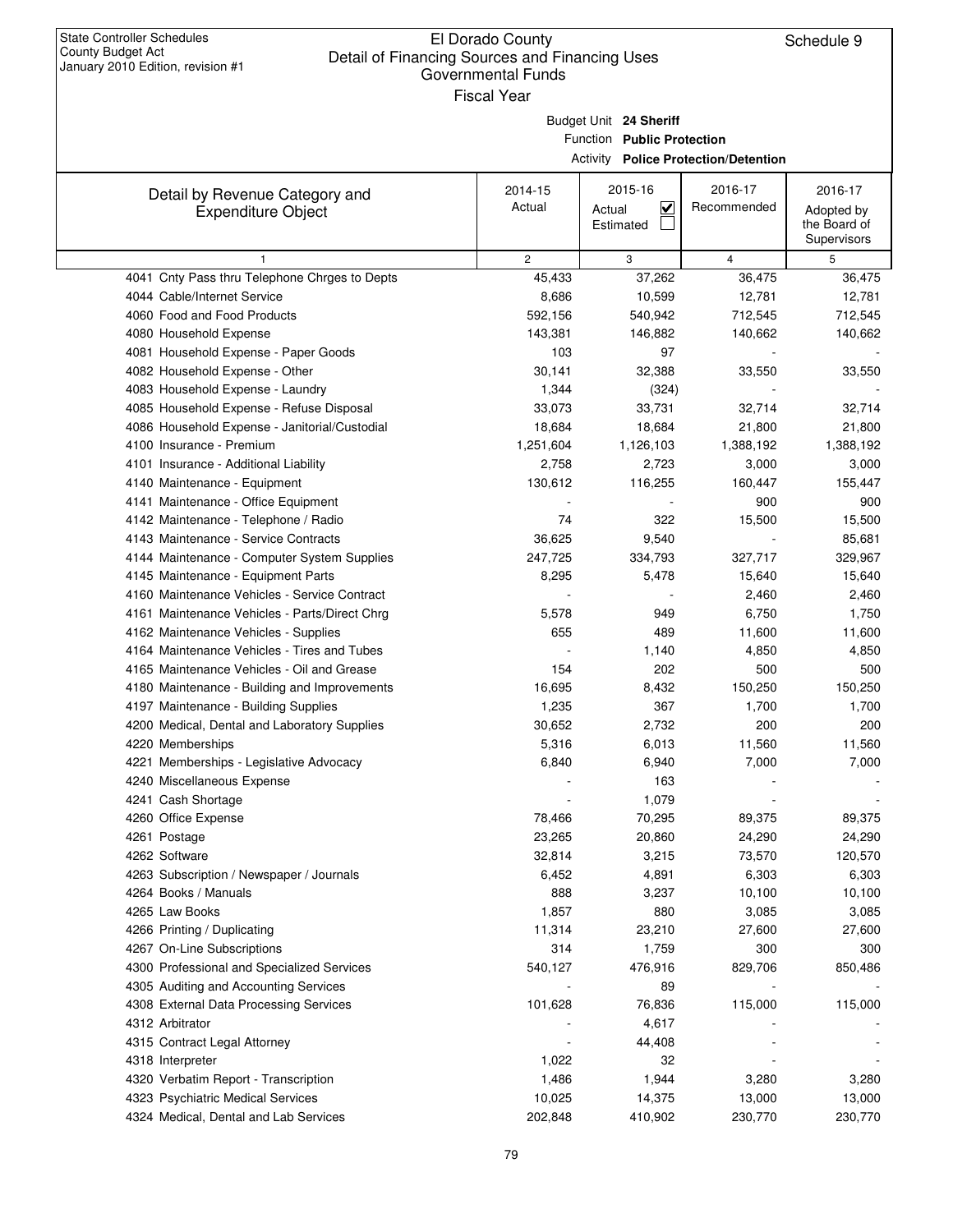## El Dorado County Governmental Funds

| <b>County Budget Act</b><br>Detail of Financing Sources and Financing Uses<br>January 2010 Edition, revision #1 | Li Dorago Godrity<br><b>Governmental Funds</b><br><b>Fiscal Year</b> |                                                      |                                             | <b>Principally</b>                                   |
|-----------------------------------------------------------------------------------------------------------------|----------------------------------------------------------------------|------------------------------------------------------|---------------------------------------------|------------------------------------------------------|
|                                                                                                                 |                                                                      | Budget Unit 24 Sheriff<br>Function Public Protection | <b>Activity Police Protection/Detention</b> |                                                      |
| Detail by Revenue Category and<br><b>Expenditure Object</b>                                                     | 2014-15<br>Actual                                                    | 2015-16<br>$\checkmark$<br>Actual<br>Estimated       | 2016-17<br>Recommended                      | 2016-17<br>Adopted by<br>the Board of<br>Supervisors |
| $\mathbf{1}$                                                                                                    | $\overline{c}$                                                       | 3                                                    | $\overline{4}$                              | 5                                                    |
| 4334 Fire Prevention and Inspection                                                                             | 334                                                                  | 854                                                  | 7,322                                       | 7,322                                                |
| 4335 El Dorado County (EDC) Dept or Agency                                                                      |                                                                      | 27                                                   |                                             |                                                      |
| 4420 Rents and Leases - Equipment                                                                               | 97,899                                                               | 83,332                                               | 241,136                                     | 235,136                                              |
| 4421 Security System                                                                                            | 14,414                                                               | 14,904                                               | 13,118                                      | 13,118                                               |
| 4440 Rent & Lease - Building/Improvements                                                                       | 316,838                                                              | 322,264                                              | 327,106                                     | 327,106                                              |
| 4460 Small Tools and Instruments                                                                                | 64,276                                                               | 54,796                                               | 77,509                                      | 81,597                                               |
| 4461 Minor Equipment                                                                                            | 187,674                                                              | 106,748                                              | 176,891                                     | 206,596                                              |
| 4462 Minor Computer Equipment                                                                                   | 150,180                                                              | 105,066                                              | 136,021                                     | 140,227                                              |
| 4463 Minor Telephone and Radio Equipment                                                                        | 159,379                                                              | 46,762                                               | 42,460                                      | 171,983                                              |
| 4464 Minor Law Enforcement Equipment                                                                            | 185,631                                                              | 260,244                                              | 318,261                                     | 326,575                                              |
| 4465 Minor Vehicle Equipment                                                                                    | 23,080                                                               | 351,915                                              | 259,400                                     | 259,400                                              |
| 4500 Special Departmental Expense                                                                               | 246,119                                                              | 30,395                                               | 65,100                                      | 65,100                                               |
| 4501 Special Projects                                                                                           | 885                                                                  | 1,212                                                |                                             |                                                      |
| 4502 Educational Materials                                                                                      | 75                                                                   | 92                                                   |                                             |                                                      |
| 4503 Staff Development                                                                                          | 76,125                                                               | 122,995                                              | 208,703                                     | 215,853                                              |
| 4505 SB 924 - Transportation and Travel                                                                         | 41,853                                                               | 91,000                                               | 68,295                                      | 68,295                                               |
| 4506 Film Development/Photography Supplies                                                                      |                                                                      |                                                      | 50                                          | 50                                                   |
| 4507 Fire and Safety Supplies                                                                                   |                                                                      | 1,295                                                |                                             |                                                      |
| 4529 Software License                                                                                           | 19,420                                                               | 9,839                                                | 10,775                                      | 10,775                                               |
| 4534 Ammunition                                                                                                 | 116,472                                                              | 214,149                                              | 216,037                                     | 215,957                                              |
| 4540 Staff Development                                                                                          | 10,869                                                               | 15,009                                               | 20,000                                      | 20,000                                               |
| 4600 Transportation and Travel                                                                                  | 71,217                                                               | 112,943                                              | 141,902                                     | 183,781                                              |
| 4601 Volunteer - Transportation and Travel                                                                      | 8,202                                                                | 10,909                                               | 5,067                                       | 5,067                                                |
| 4602 Employee - Private Auto Mileage                                                                            | 12,308                                                               | 15,327                                               | 26,314                                      | 26,249                                               |
| 4604 Volunteer - Private Auto Mileage                                                                           |                                                                      |                                                      | 3,000                                       | 3,000                                                |
| 4605 Vehicle - Rent or Lease                                                                                    | 1,022,498                                                            | 1,048,075                                            | 1,087,153                                   | 1,087,153                                            |
| 4606 Fuel Purchases                                                                                             | 605,322                                                              | 457,985                                              | 865,827                                     | 863,540                                              |
| 4608 Hotel Accommodations                                                                                       | 113,363                                                              | 130,839                                              | 189,889                                     | 189,489                                              |
| 4620 Utilities<br><b>Total Services and Supplies</b>                                                            | \$<br>780,478<br>8,200,788                                           | \$<br>841,981<br>8,261,418                           | \$<br>751,808<br>10,087,502                 | \$<br>751,808<br>10,444,234                          |
|                                                                                                                 |                                                                      |                                                      |                                             |                                                      |
| <b>Other Charges</b>                                                                                            |                                                                      |                                                      |                                             |                                                      |
| 5240 Contribution To Non-county Governmental                                                                    | \$<br>6,353                                                          | \$<br>492,184                                        | \$                                          | \$<br>114,200                                        |
| 5300 Interfund Expenditures<br><b>Total Other Charges</b>                                                       | \$<br>25,138<br>31,490                                               | \$<br>26,643<br>518,826                              | \$<br>75,000<br>75,000                      | \$<br>75,000<br>189,200                              |
| <b>Fixed Assets</b>                                                                                             |                                                                      |                                                      |                                             |                                                      |
| 6020 Fixed Assets - Building and Improvement                                                                    | \$                                                                   | \$                                                   | \$<br>210,000                               | \$<br>210,000                                        |
| 6040 Fixed Assets - Equipment                                                                                   | 599,328                                                              | 481,859                                              | 343,500                                     | 452,200                                              |
| 6042 Fixed Assets - Computer Sys Equipment                                                                      | 280,124                                                              | 772,230                                              | 656,500                                     | 536,916                                              |
| 6045 Fixed Assets - Vehicles                                                                                    |                                                                      |                                                      | 85,000                                      | 85,000                                               |
| <b>Total Fixed Assets</b>                                                                                       | \$<br>879,452                                                        | \$<br>1,254,088                                      | \$<br>1,295,000                             | \$<br>1,284,116                                      |
|                                                                                                                 |                                                                      |                                                      |                                             |                                                      |

**Other Financing Uses** 7000 Operating Transfers Out 124,321 \$47,678 \$9

7001 Operating Transfers Out: Fleet  $\overline{ }$  97,060 36,000 36,000 36,000 Total Other Financing Uses  $$ 124,321 \over $ 144,738 \over $ 36,000 \over $ 63,149$ 

**Intrafund Transfers**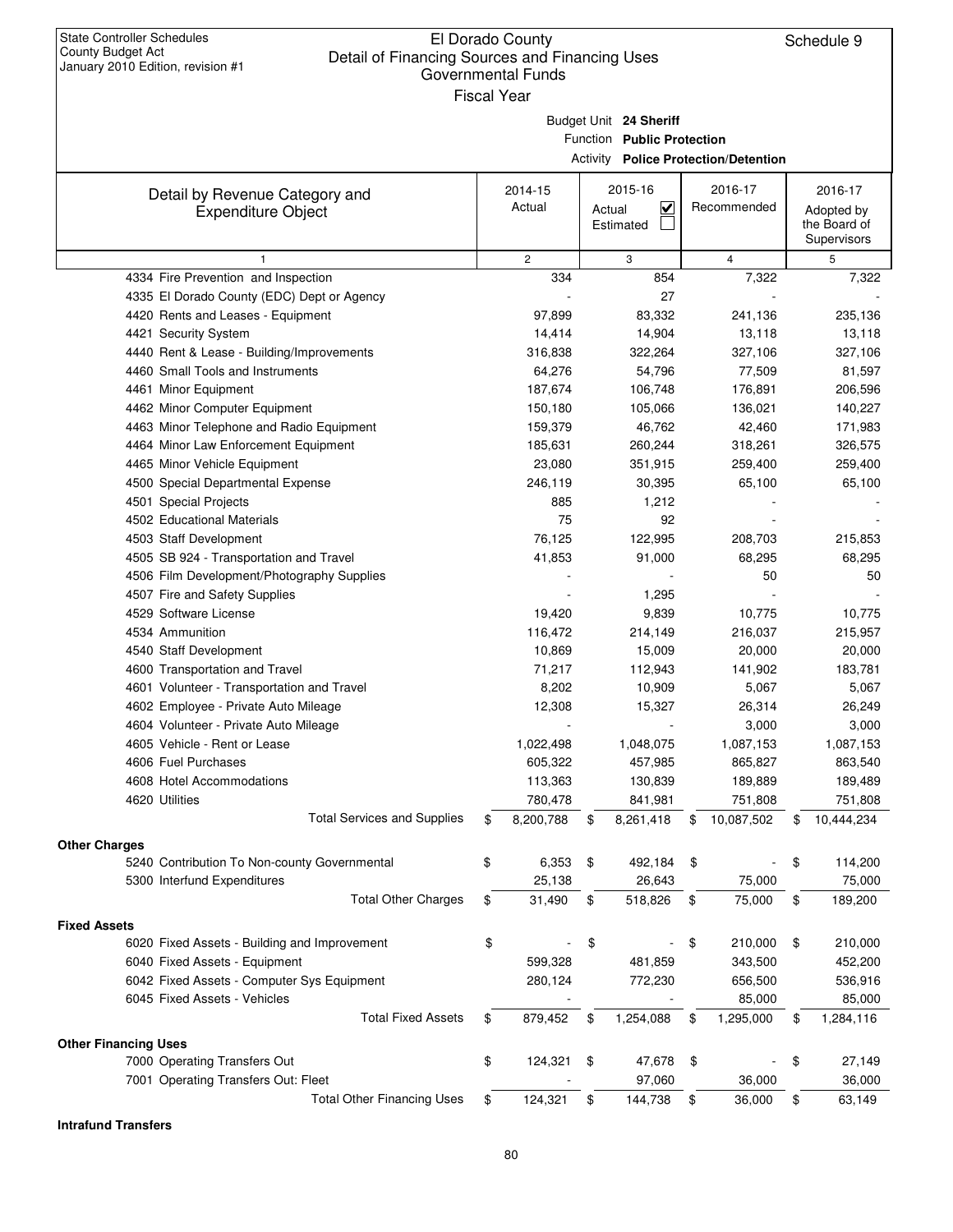| <b>State Controller Schedules</b><br>County Budget Act<br>Detail of Financing Sources and Financing Uses<br>January 2010 Edition, revision #1 |                                                                                                                                                                  | El Dorado County<br>Governmental Funds<br><b>Fiscal Year</b> |          | Budget Unit 24 Sheriff     |    |                                    |    | Schedule 9   |  |  |
|-----------------------------------------------------------------------------------------------------------------------------------------------|------------------------------------------------------------------------------------------------------------------------------------------------------------------|--------------------------------------------------------------|----------|----------------------------|----|------------------------------------|----|--------------|--|--|
|                                                                                                                                               |                                                                                                                                                                  |                                                              | Activity | Function Public Protection |    | <b>Police Protection/Detention</b> |    |              |  |  |
| Detail by Revenue Category and<br><b>Expenditure Object</b>                                                                                   | 2015-16<br>2016-17<br>2016-17<br>2014-15<br>Actual<br>$\overline{\mathsf{v}}$<br>Recommended<br>Actual<br>Adopted by<br>Estimated<br>the Board of<br>Supervisors |                                                              |          |                            |    |                                    |    |              |  |  |
|                                                                                                                                               | $\overline{2}$<br>3<br>5<br>4                                                                                                                                    |                                                              |          |                            |    |                                    |    |              |  |  |
| 7200 Intrafund Transfers                                                                                                                      | \$                                                                                                                                                               | 3,595                                                        | \$       | 3,633                      | \$ | 4,200                              | \$ | 4,200        |  |  |
| 7210 Intrafnd: Collections                                                                                                                    |                                                                                                                                                                  | 11                                                           |          |                            |    |                                    |    |              |  |  |
| 7223 Intrafnd: Mail Service                                                                                                                   |                                                                                                                                                                  | 12,234                                                       |          | 12.823                     |    | 14,039                             |    | 14,039       |  |  |
| 7224 Intrafnd: Stores Support                                                                                                                 |                                                                                                                                                                  | 12,061                                                       |          | 13,435                     |    | 17,256                             |    | 17,256       |  |  |
| 7231 Intrafnd: IS Programming Support                                                                                                         |                                                                                                                                                                  | 2,200                                                        |          |                            |    |                                    |    |              |  |  |
| 7232 Intrafnd: Maint Bldg & Improvmnts                                                                                                        |                                                                                                                                                                  | 66,442                                                       |          | 104,434                    |    | 103,000                            |    | 103,000      |  |  |
| <b>Total Intrafund Transfers</b>                                                                                                              | \$                                                                                                                                                               | 96,543                                                       | \$       | 134,327                    | \$ | 138,495                            | \$ | 138,495      |  |  |
| <b>Intrafund Abatement</b>                                                                                                                    |                                                                                                                                                                  |                                                              |          |                            |    |                                    |    |              |  |  |
| 7350 Intrfnd Abatemnt: Only General Fund                                                                                                      | \$                                                                                                                                                               | $(4, 104)$ \$                                                |          | $(29,991)$ \$              |    | $(3,900)$ \$                       |    | (3,900)      |  |  |
| 7355 Intrfnd Abatemnt: Radio Equipment and Support                                                                                            |                                                                                                                                                                  | (6, 175)                                                     |          |                            |    |                                    |    |              |  |  |
| <b>Total Intrafund Abatement</b>                                                                                                              | \$                                                                                                                                                               | (10, 279)                                                    | \$       | (29, 991)                  | \$ | (3,900)                            | \$ | (3,900)      |  |  |
| <b>Total Expenditures/Appropriations</b>                                                                                                      |                                                                                                                                                                  | 56,435,523                                                   | \$       | 59,657,288                 | \$ | 65,177,913                         | \$ | 65,349,261   |  |  |
| <b>Net Cost</b>                                                                                                                               | S                                                                                                                                                                | (41,793,829)                                                 |          | (43, 852, 498)             | S  | (49, 872, 818)                     | S. | (49,645,850) |  |  |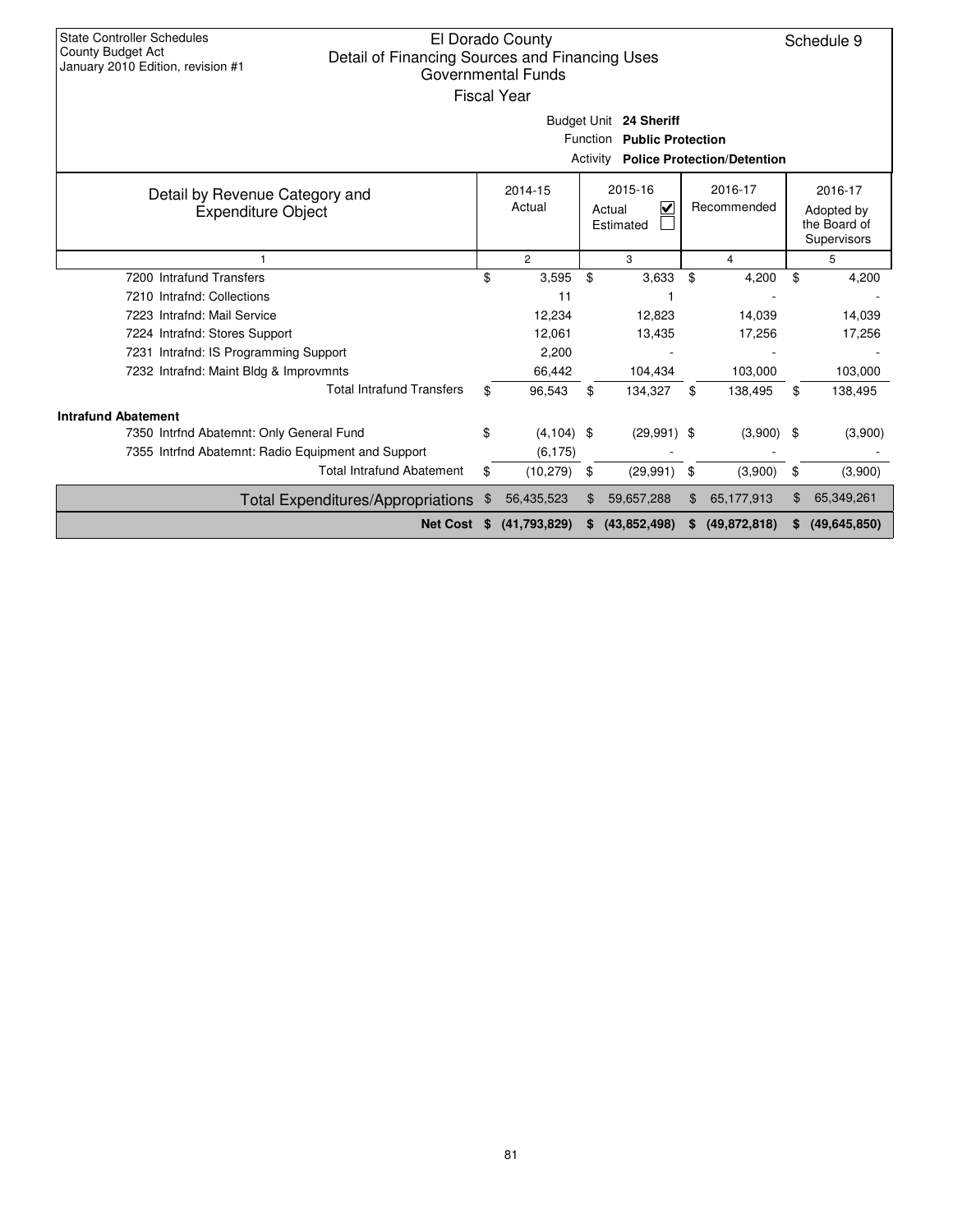| <b>State Controller Schedules</b><br>County Budget Act<br>Detail of Financing Sources and Financing Uses<br>January 2010 Edition, revision #1 |                | El Dorado County<br><b>Governmental Funds</b><br><b>Fiscal Year</b> |        |                            |          |                                          | Schedule 9                 |
|-----------------------------------------------------------------------------------------------------------------------------------------------|----------------|---------------------------------------------------------------------|--------|----------------------------|----------|------------------------------------------|----------------------------|
|                                                                                                                                               |                |                                                                     |        |                            |          | Budget Unit 24 Sheriff - Jail Commissary |                            |
|                                                                                                                                               |                |                                                                     |        | Function Public Protection |          |                                          |                            |
|                                                                                                                                               |                |                                                                     |        |                            |          | <b>Activity Detention and Correction</b> |                            |
|                                                                                                                                               |                |                                                                     |        |                            |          |                                          |                            |
| Detail by Revenue Category and                                                                                                                |                | 2014-15<br>Actual                                                   |        | 2015-16<br>$\checkmark$    |          | 2016-17<br>Recommended                   | 2016-17                    |
| <b>Expenditure Object</b>                                                                                                                     |                |                                                                     | Actual | Estimated                  |          |                                          | Adopted by<br>the Board of |
|                                                                                                                                               |                |                                                                     |        |                            |          |                                          | Supervisors                |
| $\mathbf{1}$                                                                                                                                  |                | $\overline{c}$                                                      |        | 3                          |          | 4                                        | 5                          |
|                                                                                                                                               |                |                                                                     |        |                            |          |                                          |                            |
| Revenue from Use of Money and Property<br>0400 Interest                                                                                       | \$             | 2,676                                                               | \$     | 5,388                      | \$       | 4,500                                    | \$<br>5,000                |
| Total Revenue from Use of Money and Property                                                                                                  | \$             | 2.676                                                               | \$     | 5,388                      | \$       | 4,500                                    | \$<br>5,000                |
|                                                                                                                                               |                |                                                                     |        |                            |          |                                          |                            |
| <b>Miscellaneous Revenues</b>                                                                                                                 |                |                                                                     |        |                            |          |                                          |                            |
| 1940 Miscellaneous Revenue                                                                                                                    | \$             |                                                                     | \$     | 80                         | \$       |                                          | \$                         |
| 1944 Inmate Welfare Trust                                                                                                                     |                | 523,451                                                             |        | 437,096                    |          | 357,801                                  | 407,801                    |
| <b>Total Miscellaneous Revenues</b>                                                                                                           | \$             | 523,451                                                             | \$     | 437,177                    | \$       | 357,801                                  | \$<br>407,801              |
| <b>Residual Equity Transfers</b>                                                                                                              |                |                                                                     |        |                            |          |                                          |                            |
| 2100 Residual Equity Transfers In                                                                                                             | \$             | 381,696                                                             | \$     |                            | \$       |                                          | \$                         |
| <b>Total Residual Equity Transfers</b>                                                                                                        | \$             | 381,696                                                             | \$     | ÷.                         | \$       |                                          | \$                         |
| <b>Total Revenue</b>                                                                                                                          | $\mathfrak{F}$ | 907,822                                                             | \$     | 442,565                    | \$       | 362,301                                  | \$<br>412,801              |
|                                                                                                                                               |                |                                                                     |        |                            |          |                                          |                            |
| <b>Services and Supplies</b>                                                                                                                  | \$             |                                                                     |        | 2,280                      |          |                                          |                            |
| 4020 Clothing and Personal Supplies<br>4040 Telephone Company Vendor Payments                                                                 |                | 39                                                                  | \$     | 5                          | \$       | 4,000                                    | \$<br>4,000                |
| 4044 Cable/Internet Service                                                                                                                   |                | 4,353                                                               |        | 4,269                      |          | 6,000                                    | 6,000                      |
| 4080 Household Expense                                                                                                                        |                |                                                                     |        | 833                        |          | 2,500                                    | 2,500                      |
| 4260 Office Expense                                                                                                                           |                | 1,608                                                               |        | 1,168                      |          | 5,000                                    | 5,000                      |
| 4261 Postage                                                                                                                                  |                | 2,173                                                               |        | 3,387                      |          | 7,000                                    | 7,000                      |
| 4263 Subscription / Newspaper / Journals                                                                                                      |                | 30                                                                  |        |                            |          | 500                                      | 500                        |
| 4264 Books / Manuals                                                                                                                          |                |                                                                     |        |                            |          | 4,000                                    | 4,000                      |
| 4265 Law Books                                                                                                                                |                |                                                                     |        |                            |          | 500                                      | 500                        |
| 4266 Printing / Duplicating                                                                                                                   |                | 170                                                                 |        | 181                        |          | 2,500                                    | 2,500                      |
| 4300 Professional and Specialized Services                                                                                                    |                | 67,867                                                              |        | 16,536                     |          | 100,000                                  | 100,000                    |
| 4302 Construction and Engineering Contracts                                                                                                   |                |                                                                     |        |                            |          | 15,000                                   | 15,000                     |
| 4324 Medical, Dental and Lab Services                                                                                                         |                | 13,780                                                              |        | 15,002                     |          | 7,500                                    | 7,500                      |
| 4420 Rents and Leases - Equipment                                                                                                             |                | 1,271                                                               |        | 28,378                     |          | 25,000                                   | 25,000                     |
| 4460 Small Tools and Instruments                                                                                                              |                | 352                                                                 |        | 2,373                      |          | 10,000                                   | 10,000                     |
| 4461 Minor Equipment                                                                                                                          |                | 6,498                                                               |        | 20,834                     |          | 14,000                                   | 14,000                     |
| 4462 Minor Computer Equipment                                                                                                                 |                |                                                                     |        |                            |          | 3,000                                    | 3,000                      |
| 4463 Minor Telephone and Radio Equipment                                                                                                      |                |                                                                     |        | 12                         |          |                                          |                            |
| 4500 Special Departmental Expense                                                                                                             |                | 266,147                                                             |        | 229,172                    |          | 430,000                                  | 463,315                    |
| <b>Total Services and Supplies</b>                                                                                                            | \$             | 364,286                                                             | \$     | 324,430                    | \$       | 636,500                                  | \$<br>669,815              |
| <b>Other Financing Uses</b>                                                                                                                   |                |                                                                     |        |                            |          |                                          |                            |
| 7000 Operating Transfers Out                                                                                                                  | \$             |                                                                     | \$     | 18,577                     | \$       |                                          | \$                         |
| <b>Total Other Financing Uses</b>                                                                                                             | \$             |                                                                     | \$     | 18,577                     | \$       |                                          |                            |
|                                                                                                                                               |                |                                                                     |        |                            |          |                                          |                            |
| <b>Residual Equity Transfers</b><br>7100 Residual Equity Transfers Out                                                                        | \$             | 381,696                                                             | \$     |                            | \$       |                                          | \$                         |
| <b>Total Residual Equity Transfers</b>                                                                                                        | \$             | 381,696                                                             | \$     |                            | \$       |                                          |                            |
|                                                                                                                                               |                |                                                                     |        |                            |          |                                          |                            |
| <b>Appropriations for Contingencies</b>                                                                                                       |                |                                                                     |        |                            |          |                                          |                            |
| 7700 Contingency<br><b>Total Appropriations for Contingencies</b>                                                                             | \$<br>\$       |                                                                     | \$     | $\blacksquare$             | \$<br>\$ | 1,051,502                                | \$<br>1,051,502            |
|                                                                                                                                               |                |                                                                     | \$     |                            |          | 1,051,502                                | \$<br>1,051,502            |
| Total Expenditures/Appropriations                                                                                                             | \$             | 745,982                                                             | \$     | 343,007                    | \$       | 1,688,002                                | \$<br>1,721,317            |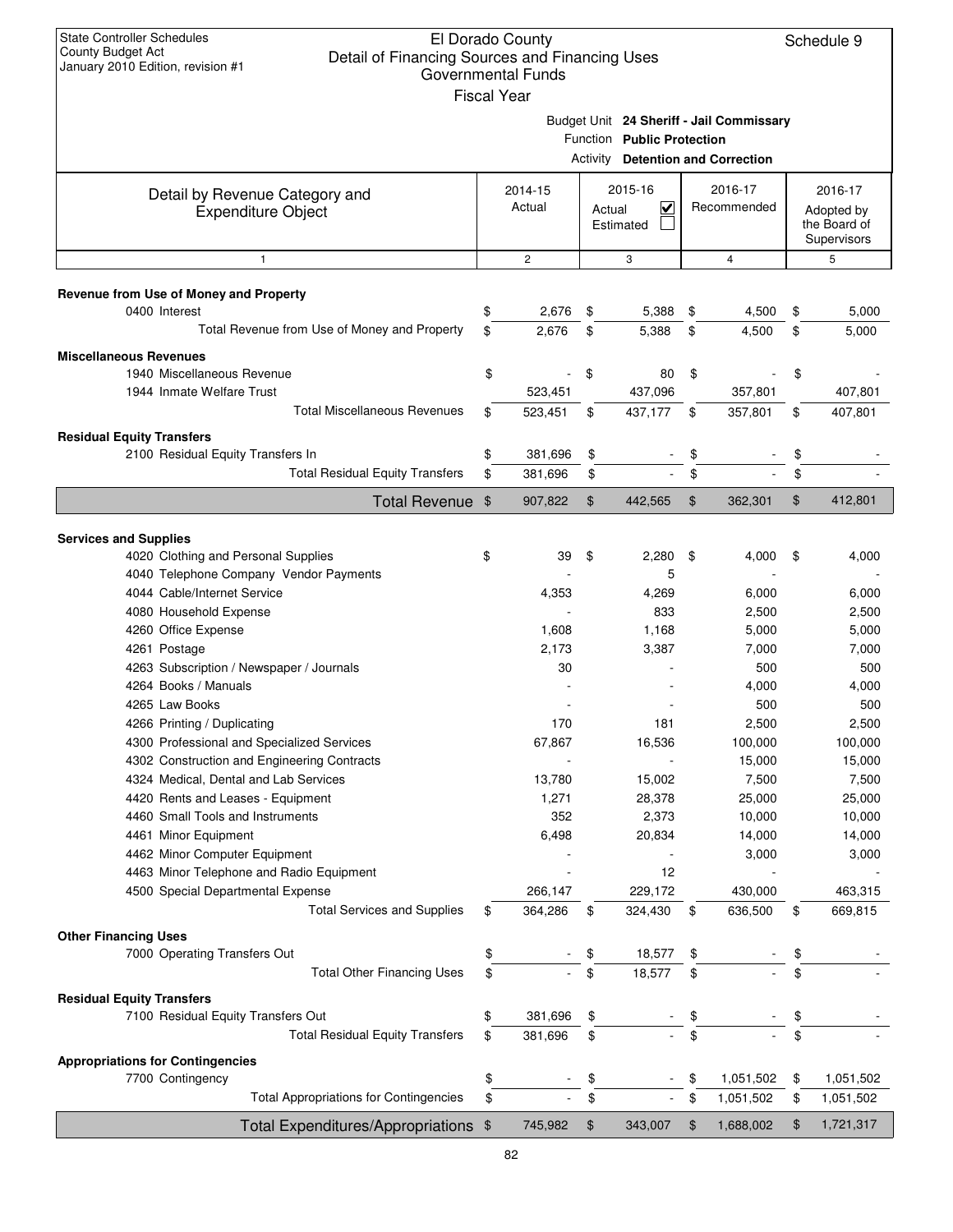| <b>State Controller Schedules</b><br>County Budget Act<br>January 2010 Edition, revision #1 | El Dorado County<br>Schedule 9<br>Detail of Financing Sources and Financing Uses<br>Governmental Funds<br><b>Fiscal Year</b> |                                                                                                                       |                                                        |                        |                                                      |  |  |  |  |  |  |  |
|---------------------------------------------------------------------------------------------|------------------------------------------------------------------------------------------------------------------------------|-----------------------------------------------------------------------------------------------------------------------|--------------------------------------------------------|------------------------|------------------------------------------------------|--|--|--|--|--|--|--|
|                                                                                             |                                                                                                                              | Budget Unit 24 Sheriff - Jail Commissary<br>Function Public Protection<br>Activity<br><b>Detention and Correction</b> |                                                        |                        |                                                      |  |  |  |  |  |  |  |
| Detail by Revenue Category and<br><b>Expenditure Object</b>                                 |                                                                                                                              | 2014-15<br>Actual                                                                                                     | 2015-16<br>$\blacktriangledown$<br>Actual<br>Estimated | 2016-17<br>Recommended | 2016-17<br>Adopted by<br>the Board of<br>Supervisors |  |  |  |  |  |  |  |
|                                                                                             |                                                                                                                              | 2                                                                                                                     | 3                                                      | 4                      | 5                                                    |  |  |  |  |  |  |  |
|                                                                                             | Net Cost \$                                                                                                                  | 161,841                                                                                                               | S<br>99,558                                            | (1,325,701)<br>S       | (1,308,516)<br>æ.                                    |  |  |  |  |  |  |  |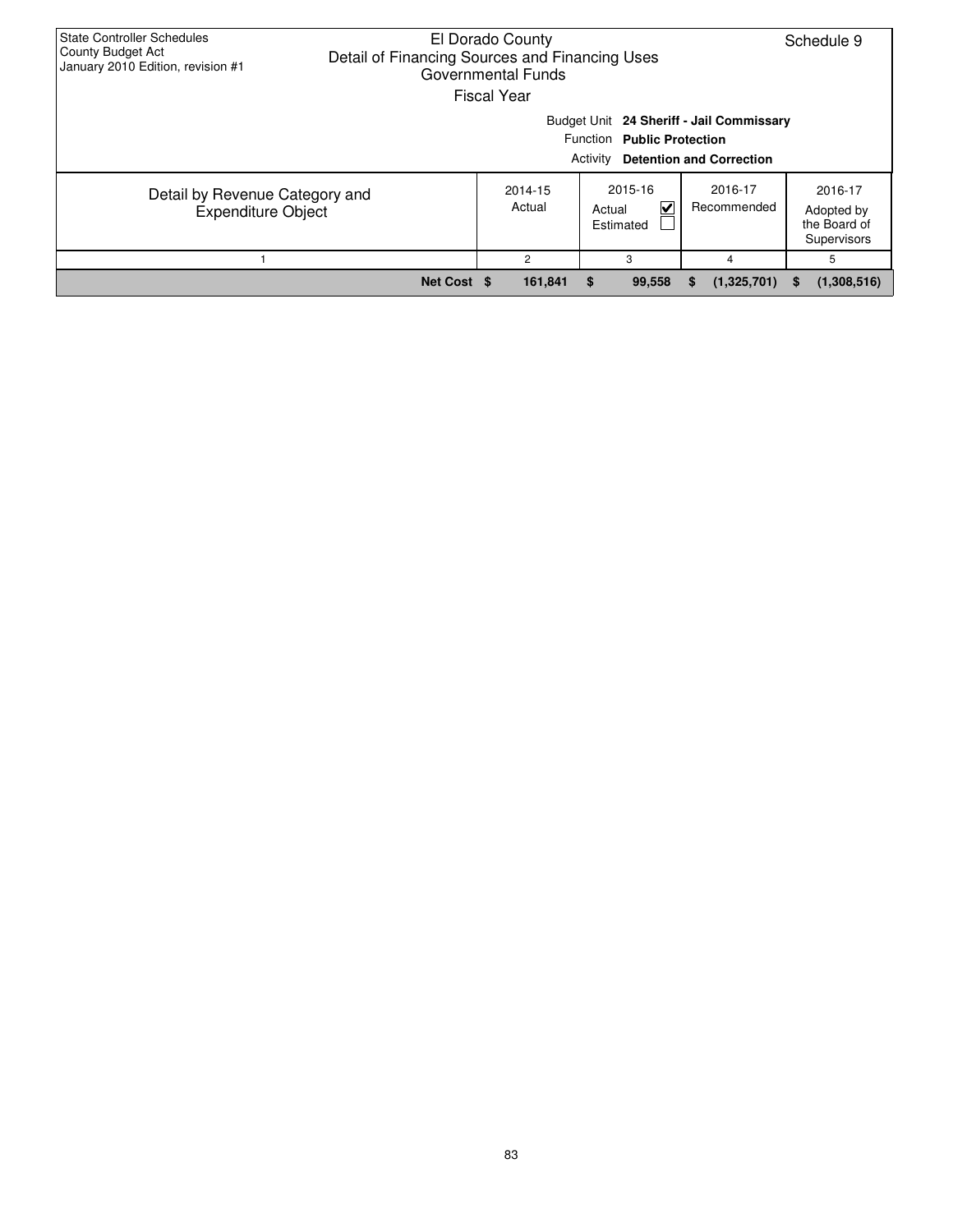| <b>State Controller Schedules</b><br>El Dorado County<br>County Budget Act<br>Detail of Financing Sources and Financing Uses<br>January 2010 Edition, revision #1<br><b>Governmental Funds</b><br><b>Fiscal Year</b> |    |                   |          |                                                        |    |                                 |    |                                                      |
|----------------------------------------------------------------------------------------------------------------------------------------------------------------------------------------------------------------------|----|-------------------|----------|--------------------------------------------------------|----|---------------------------------|----|------------------------------------------------------|
|                                                                                                                                                                                                                      |    |                   | Activity | Budget Unit 25 Probation<br>Function Public Protection |    | <b>Detention and Correction</b> |    |                                                      |
| Detail by Revenue Category and<br><b>Expenditure Object</b>                                                                                                                                                          |    | 2014-15<br>Actual | Actual   | 2015-16<br>V<br>Estimated                              |    | 2016-17<br>Recommended          |    | 2016-17<br>Adopted by<br>the Board of<br>Supervisors |
| $\mathbf{1}$                                                                                                                                                                                                         |    | $\overline{2}$    |          | 3                                                      |    | $\overline{4}$                  |    | 5                                                    |
| <b>Fines, Forfeitures and Penalties</b>                                                                                                                                                                              |    |                   |          |                                                        |    |                                 |    |                                                      |
| 0341 Restitution Fee                                                                                                                                                                                                 | \$ | 7,954             | \$       | 10,991                                                 | \$ | 3,750                           | \$ | 3,750                                                |
| Total Fines, Forfeitures and Penalties                                                                                                                                                                               | \$ | 7,954             | \$       | 10,991                                                 | \$ | 3,750                           | \$ | 3,750                                                |
| <b>Intergovernmental Revenue - State</b>                                                                                                                                                                             |    |                   |          |                                                        |    |                                 |    |                                                      |
| 0760 State - Corrections                                                                                                                                                                                             | \$ | 56,940            | \$       | 56,160                                                 | \$ | 59,020                          | \$ | 59,020                                               |
| 0860 State - Public Safety Sales Tax                                                                                                                                                                                 |    | 1,236,952         |          | 1,209,252                                              |    | 1,249,322                       |    | 1,249,322                                            |
| 0880 State - Other                                                                                                                                                                                                   |    | 580,453           |          | 660,097                                                |    | 811,406                         |    | 883,156                                              |
| Total Intergovernmental Revenue - State                                                                                                                                                                              | \$ | 1,874,345         | \$       | 1,925,509                                              | \$ | 2,119,748                       | \$ | 2,191,498                                            |
| Intergovernmental Revenue - Federal                                                                                                                                                                                  |    |                   |          |                                                        |    |                                 |    |                                                      |
| 1000 Federal - Public Assistance Admin.<br>1101 Federal - Block Grant Revenues                                                                                                                                       | \$ | 84,496            | \$       | 69,579<br>12,625                                       | \$ | 75,000                          | \$ | 75,000                                               |
| Total Intergovernmental Revenue - Federal                                                                                                                                                                            | \$ | 84,496            | \$       | 82,204                                                 | \$ | 75,000                          | \$ | 75,000                                               |
| <b>Revenue Other Governmental Agencies</b>                                                                                                                                                                           |    |                   |          |                                                        |    |                                 |    |                                                      |
| 1202 Community Action- Responsive Educ                                                                                                                                                                               | \$ | 30,011            | \$       | 25,584                                                 | \$ | 25,000                          | \$ | 25,000                                               |
| Total Revenue Other Governmental Agencies                                                                                                                                                                            | \$ | 30,011            | \$       | 25,584                                                 | \$ | 25,000                          | \$ | 25,000                                               |
|                                                                                                                                                                                                                      |    |                   |          |                                                        |    |                                 |    |                                                      |
| <b>Charges for Services</b><br>1502 Court Administration Fee - PC1205.d                                                                                                                                              | \$ | 35                | \$       | 24                                                     | \$ |                                 | \$ |                                                      |
| 1680 Institutional Care and Services                                                                                                                                                                                 |    | 200,600           |          | 127,850                                                |    | 125,000                         |    | 125,000                                              |
| 1683 Probation - Adult Defendant                                                                                                                                                                                     |    | 57,161            |          | 47,525                                                 |    | 50,000                          |    | 50,000                                               |
| 1684 Care In Juvenile Hall                                                                                                                                                                                           |    | 73,886            |          | 66,964                                                 |    | 80,000                          |    | 80,000                                               |
| 1685 Urinalysis Testing                                                                                                                                                                                              |    | 3,132             |          | 3,147                                                  |    | 3,000                           |    | 3,000                                                |
| 1747 Home Electronic Monitoring Prog (HEMP)                                                                                                                                                                          |    | 22,761            |          | 17,999                                                 |    | 13,000                          |    | 13,000                                               |
| 1751 Probation - Present Report Fee                                                                                                                                                                                  |    | 2,756             |          | 3,123                                                  |    | 3,000                           |    | 3,000                                                |
| <b>Total Charges for Services</b>                                                                                                                                                                                    | \$ | 360,331           | \$       | 266,632                                                | \$ | 274,000                         | \$ | 274,000                                              |
| <b>Miscellaneous Revenues</b>                                                                                                                                                                                        |    |                   |          |                                                        |    |                                 |    |                                                      |
| 1940 Miscellaneous Revenue                                                                                                                                                                                           | \$ | 4,426             | \$       | 3,061                                                  | \$ | 4,750                           | \$ | 4,750                                                |
| <b>Total Miscellaneous Revenues</b>                                                                                                                                                                                  | \$ | 4,426             | \$       | 3,061                                                  | \$ | 4,750                           | \$ | 4,750                                                |
| <b>Other Financing Sources</b>                                                                                                                                                                                       |    |                   |          |                                                        |    |                                 |    |                                                      |
| 2020 Operating Transfers In                                                                                                                                                                                          | \$ | 2,425,455         | \$       | 3,007,399                                              | \$ | 3,357,804                       | \$ | 3,432,330                                            |
| 2027 Operating Transfers In: Sales Tax Realingment                                                                                                                                                                   |    | 156,756           |          | 156,756                                                |    | 156,756                         |    | 156,756                                              |
| <b>Total Other Financing Sources</b>                                                                                                                                                                                 | \$ | 2,582,211         | \$       | 3,164,155                                              | \$ | 3,514,560                       | \$ | 3,589,086                                            |
|                                                                                                                                                                                                                      |    |                   |          |                                                        |    |                                 | \$ |                                                      |
| <b>Total Revenue</b>                                                                                                                                                                                                 | \$ | 4,943,774         | \$       | 5,478,136                                              | \$ | 6,016,808                       |    | 6,163,084                                            |
| <b>Salaries and Employee Benefits</b>                                                                                                                                                                                |    |                   |          |                                                        |    |                                 |    |                                                      |
| 3000 Permanent Employees / Elected Officials                                                                                                                                                                         | \$ | 7,204,804         | \$       | 7,706,564                                              | \$ | 8,533,170                       | \$ | 8,385,837                                            |
| 3001 Temporary Employees                                                                                                                                                                                             |    | 79,501            |          | 79,598                                                 |    | 68,101                          |    | 68,101                                               |
| 3002 Overtime                                                                                                                                                                                                        |    | 269,764           |          | 341,289                                                |    | 222,718                         |    | 222,718                                              |
| 3003 Standby Pay                                                                                                                                                                                                     |    | 20,549            |          | 20,442                                                 |    | 20,468                          |    | 20,468                                               |
| 3004 Other Compensation                                                                                                                                                                                              |    | 138,006           |          | 101,362                                                |    | 112,291                         |    | 112,291                                              |
| 3005 Tahoe Differential                                                                                                                                                                                              |    | 109,385           |          | 102,693                                                |    | 117,600                         |    | 117,600                                              |
| 3006 Bilingual Pay                                                                                                                                                                                                   |    | 10,556            |          | 9,668                                                  |    | 11,440                          |    | 11,440                                               |
| 3020 Employer Share - Employee Retirement                                                                                                                                                                            |    | 2,262,895         |          | 2,454,059                                              |    | 2,926,573                       |    | 2,816,073                                            |
| 3022 Employer Share - Medi Care                                                                                                                                                                                      |    | 110,650           |          | 116,615                                                |    | 125,731                         |    | 125,731                                              |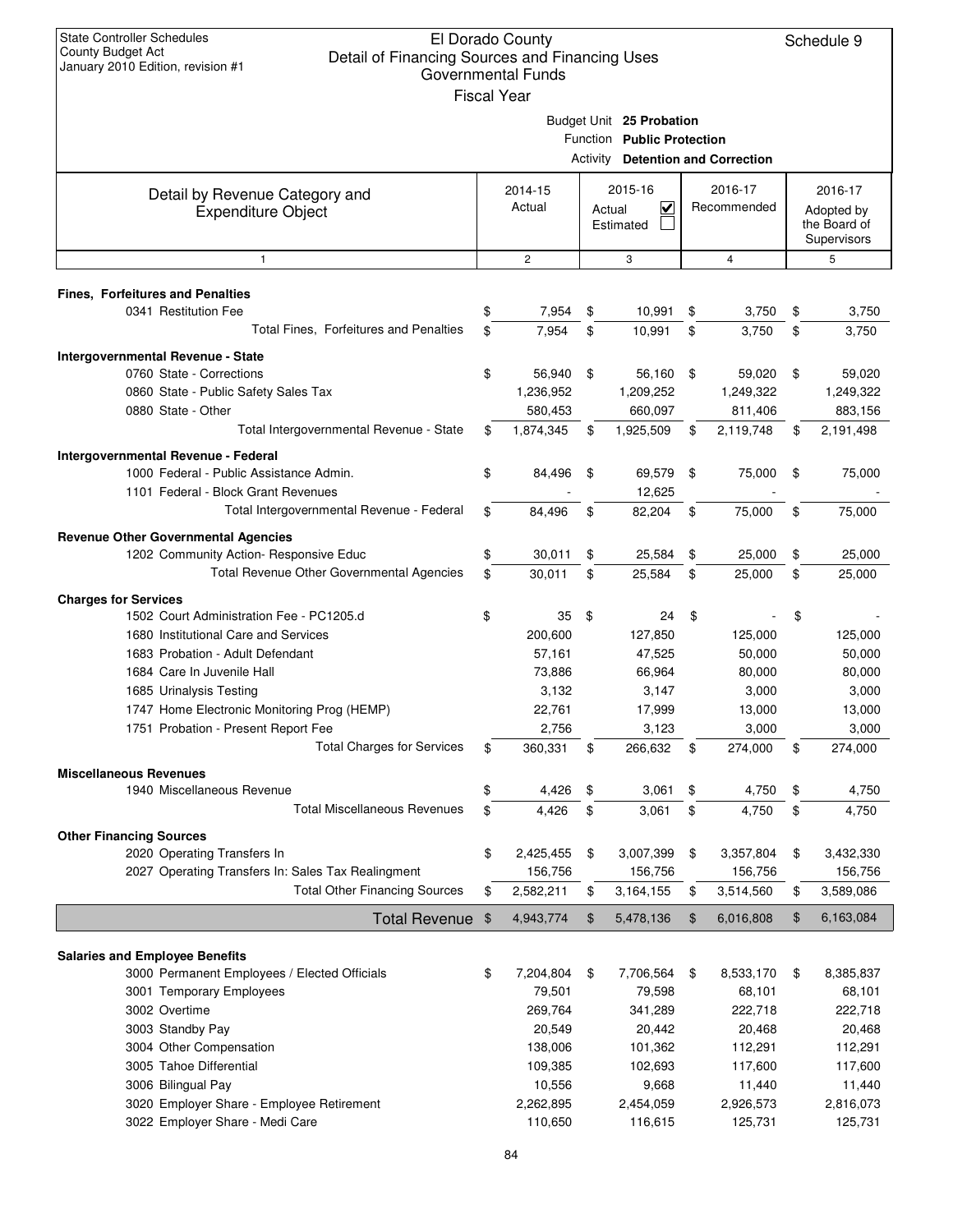## El Dorado County Detail of Financing Sources and Financing Uses Governmental Funds

| January 2010 Edition, revision #1<br>Governmental Funds                       |    |                             |    |                                          |    |                 |    |                 |  |  |  |
|-------------------------------------------------------------------------------|----|-----------------------------|----|------------------------------------------|----|-----------------|----|-----------------|--|--|--|
| <b>Fiscal Year</b><br>Budget Unit 25 Probation                                |    |                             |    |                                          |    |                 |    |                 |  |  |  |
|                                                                               |    |                             |    |                                          |    |                 |    |                 |  |  |  |
|                                                                               |    |                             |    | Function Public Protection               |    |                 |    |                 |  |  |  |
|                                                                               |    |                             |    | <b>Activity Detention and Correction</b> |    |                 |    |                 |  |  |  |
|                                                                               |    |                             |    |                                          |    |                 |    |                 |  |  |  |
| Detail by Revenue Category and                                                |    | 2014-15                     |    | 2015-16                                  |    | 2016-17         |    | 2016-17         |  |  |  |
| <b>Expenditure Object</b>                                                     |    | Actual                      |    | $\overline{\mathbf{v}}$<br>Actual        |    | Recommended     |    | Adopted by      |  |  |  |
|                                                                               |    |                             |    | Estimated                                |    |                 |    | the Board of    |  |  |  |
|                                                                               |    |                             |    |                                          |    |                 |    | Supervisors     |  |  |  |
| $\mathbf{1}$<br>3040 Employer Share - Health Insurance                        |    | $\overline{c}$<br>2,032,420 |    | 3<br>1,934,052                           |    | 4<br>2,338,434  |    | 5<br>2,227,934  |  |  |  |
| 3042 Employer Share - Long Term Disab Insurance                               |    | 11,182                      |    | 11,649                                   |    | 21,293          |    | 21,293          |  |  |  |
| 3043 Employer Share - Deferred Compensation                                   |    | 13,097                      |    | 14,403                                   |    | 19,959          |    | 19,959          |  |  |  |
| 3046 Retiree Health - Defined Contributions                                   |    | 127,970                     |    | 134,566                                  |    | 138,889         |    | 138,889         |  |  |  |
| 3060 Employer Share - Workers' Compensation                                   |    | 410,975                     |    | 519,788                                  |    | 659,816         |    | 659,816         |  |  |  |
| 3080 Flexible Benefits                                                        |    | 3,067                       |    | 4,634                                    |    | 54,000          |    | 54,000          |  |  |  |
| <b>Total Salaries and Employee Benefits</b>                                   | \$ | 12,804,822                  | S  | 13,551,382                               | \$ | 15,370,483      | \$ | 15,002,150      |  |  |  |
|                                                                               |    |                             |    |                                          |    |                 |    |                 |  |  |  |
| <b>Services and Supplies</b>                                                  |    |                             |    |                                          |    |                 |    |                 |  |  |  |
| 4000 Agriculture                                                              | \$ | 152                         | \$ |                                          | \$ |                 | \$ |                 |  |  |  |
| 4020 Clothing and Personal Supplies                                           |    | 10,614                      |    | 25,020                                   |    | 20,000          |    | 21,547          |  |  |  |
| 4022 Uniforms                                                                 |    | 4,699                       |    | 2,126                                    |    | 2,250           |    | 2,250           |  |  |  |
| 4040 Telephone Company Vendor Payments                                        |    | 5,422                       |    | 10,544                                   |    | 28,128          |    | 28,128          |  |  |  |
| 4041 Cnty Pass thru Telephone Chrges to Depts                                 |    | 8,647                       |    | 4,506                                    |    | 9,114           |    | 9,114           |  |  |  |
| 4044 Cable/Internet Service                                                   |    | 2,217                       |    | 2,320                                    |    | 2,784           |    | 2,784           |  |  |  |
| 4060 Food and Food Products                                                   |    | 118,352                     |    | 141,311                                  |    | 164,000         |    | 164,000         |  |  |  |
| 4080 Household Expense                                                        |    | 34,069                      |    | 34,970                                   |    | 40,000          |    | 40,000          |  |  |  |
| 4085 Household Expense - Refuse Disposal                                      |    | 18,876                      |    | 19,266                                   |    | 19,800          |    | 19,800          |  |  |  |
| 4086 Household Expense - Janitorial/Custodial                                 |    | 18,000                      |    | 18,000                                   |    | 21,600          |    | 21,600          |  |  |  |
| 4100 Insurance - Premium                                                      |    | 100,201                     |    | 149,119                                  |    | 95,815          |    | 95,815          |  |  |  |
| 4140 Maintenance - Equipment                                                  |    | 2,638                       |    | 664                                      |    | 3,700           |    | 3,700           |  |  |  |
| 4144 Maintenance - Computer System Supplies                                   |    | 41,989                      |    | 48,223                                   |    | 97,424          |    | 97,424          |  |  |  |
| 4145 Maintenance - Equipment Parts<br>4162 Maintenance Vehicles - Supplies    |    |                             |    | 988<br>33                                |    | 1,000           |    | 1,000           |  |  |  |
| 4180 Maintenance - Building and Improvements                                  |    |                             |    |                                          |    |                 |    |                 |  |  |  |
|                                                                               |    | 12,184<br>687               |    | 12,911<br>913                            |    | 58,213          |    | 58,213          |  |  |  |
| 4197 Maintenance - Building Supplies                                          |    | 12,212                      |    | 6,734                                    |    | 1,800           |    | 1,800           |  |  |  |
| 4200 Medical, Dental and Laboratory Supplies<br>4201 Medical Supplies - Field |    | 356                         |    |                                          |    | 1,968<br>10,698 |    | 1,968<br>10,698 |  |  |  |
| 4220 Memberships                                                              |    | 520                         |    | 1,065                                    |    | 1,760           |    | 1,760           |  |  |  |
| 4221 Memberships - Legislative Advocacy                                       |    | 4,146                       |    | 4,270                                    |    | 4,398           |    | 4,398           |  |  |  |
| 4260 Office Expense                                                           |    | 30,128                      |    | 32,275                                   |    | 37,410          |    | 37,410          |  |  |  |
| 4261 Postage                                                                  |    | 8,493                       |    | 6,152                                    |    | 9,650           |    | 9,650           |  |  |  |
| 4263 Subscription / Newspaper / Journals                                      |    | 386                         |    | 180                                      |    | 388             |    | 388             |  |  |  |
| 4264 Books / Manuals                                                          |    | 4,637                       |    | 6,041                                    |    | 18,200          |    | 28,200          |  |  |  |
| 4265 Law Books                                                                |    |                             |    | 36                                       |    |                 |    |                 |  |  |  |
| 4266 Printing / Duplicating                                                   |    | 2,442                       |    | 2,613                                    |    | 4,700           |    | 4,700           |  |  |  |
| 4300 Professional and Specialized Services                                    |    | 112,322                     |    | 311,069                                  |    | 595,240         |    | 670,817         |  |  |  |
| 4308 External Data Processing Services                                        |    | 3,348                       |    | 3,420                                    |    | 3,420           |    | 3,420           |  |  |  |
| 4318 Interpreter                                                              |    |                             |    |                                          |    | 500             |    | 500             |  |  |  |
| 4320 Verbatim Report - Transcription                                          |    | 36                          |    |                                          |    | 500             |    | 500             |  |  |  |
| 4323 Psychiatric Medical Services                                             |    | 125,799                     |    | 166,761                                  |    | 293,010         |    | 293,010         |  |  |  |
| 4324 Medical, Dental and Lab Services                                         |    | 45,052                      |    | 40,177                                   |    | 99,196          |    | 99,196          |  |  |  |
| 4329 Probation - Non Govmt Agency Assist                                      |    | 1,050                       |    | 1,325                                    |    | 3,600           |    | 3,600           |  |  |  |
| 4334 Fire Prevention and Inspection                                           |    | 422                         |    | 621                                      |    | 2,622           |    | 2,622           |  |  |  |
| 4400 Publication and Legal Notices                                            |    |                             |    |                                          |    | 600             |    | 600             |  |  |  |
| 4420 Rents and Leases - Equipment                                             |    | 22,694                      |    | 24,508                                   |    | 26,478          |    | 26,478          |  |  |  |
| 4440 Rent & Lease - Building/Improvements                                     |    | 251,383                     |    | 263,025                                  |    | 276,118         |    | 276,118         |  |  |  |
|                                                                               |    |                             |    |                                          |    |                 |    |                 |  |  |  |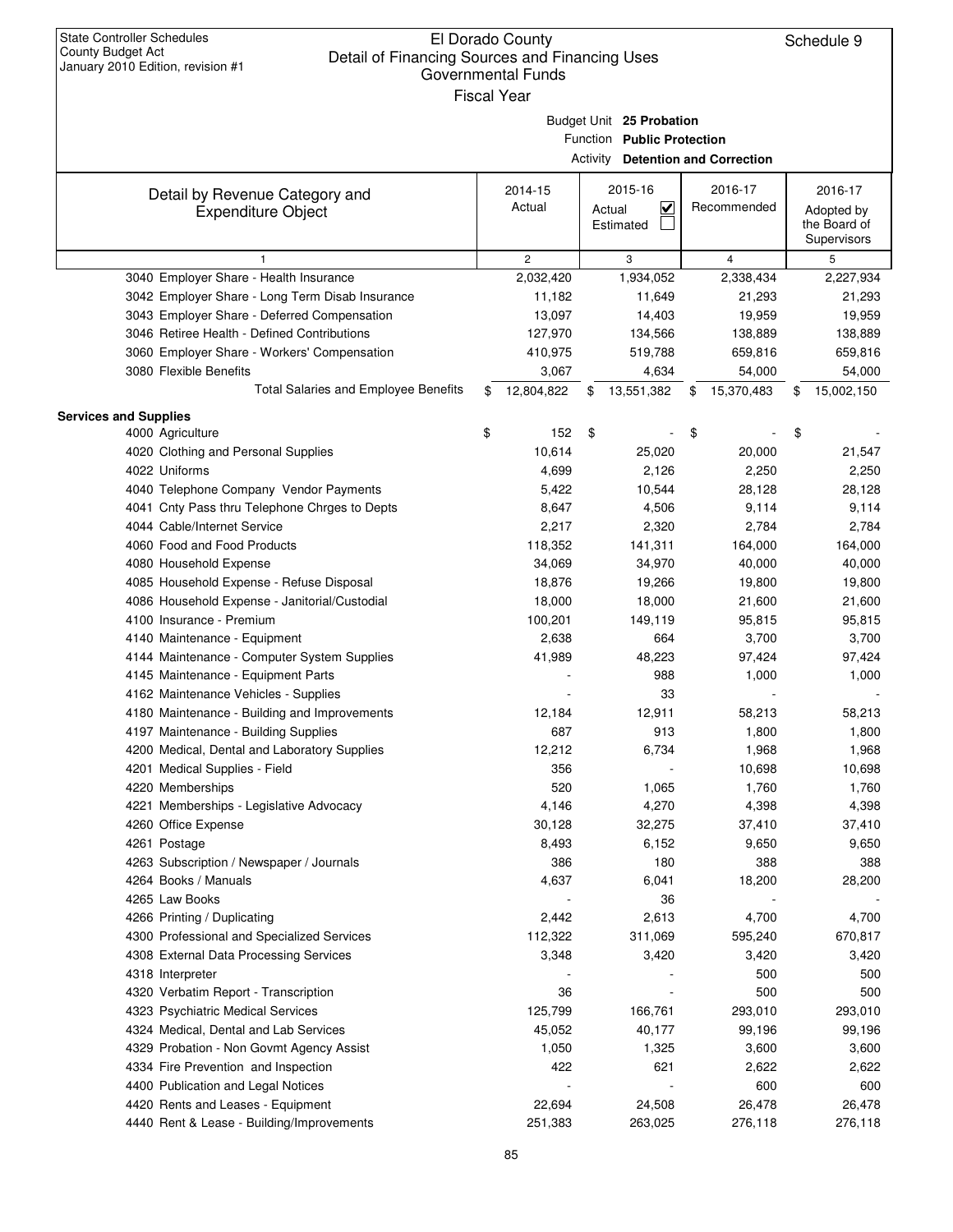|                             |                                             | <b>State Controller Schedules</b><br>El Dorado County<br>Schedule 9<br>County Budget Act<br>Detail of Financing Sources and Financing Uses<br>January 2010 Edition, revision #1<br><b>Governmental Funds</b><br><b>Fiscal Year</b> |        |                                      |                |                                          |    |                            |  |  |
|-----------------------------|---------------------------------------------|------------------------------------------------------------------------------------------------------------------------------------------------------------------------------------------------------------------------------------|--------|--------------------------------------|----------------|------------------------------------------|----|----------------------------|--|--|
|                             |                                             |                                                                                                                                                                                                                                    |        | Budget Unit 25 Probation             |                |                                          |    |                            |  |  |
|                             |                                             |                                                                                                                                                                                                                                    |        | Function Public Protection           |                |                                          |    |                            |  |  |
|                             |                                             |                                                                                                                                                                                                                                    |        |                                      |                | <b>Activity Detention and Correction</b> |    |                            |  |  |
|                             |                                             |                                                                                                                                                                                                                                    |        |                                      |                |                                          |    |                            |  |  |
|                             | Detail by Revenue Category and              | 2014-15<br>Actual                                                                                                                                                                                                                  |        | 2015-16                              |                | 2016-17                                  |    | 2016-17                    |  |  |
|                             | <b>Expenditure Object</b>                   |                                                                                                                                                                                                                                    | Actual | $\overline{\mathsf{v}}$<br>Estimated |                | Recommended                              |    | Adopted by<br>the Board of |  |  |
|                             |                                             |                                                                                                                                                                                                                                    |        |                                      |                |                                          |    | Supervisors                |  |  |
|                             | $\mathbf{1}$                                | $\overline{2}$                                                                                                                                                                                                                     |        | 3                                    |                | $\overline{4}$                           |    | 5                          |  |  |
|                             | 4460 Small Tools and Instruments            | 1,030                                                                                                                                                                                                                              |        | 366                                  |                | 1,600                                    |    | 1,600                      |  |  |
|                             | 4461 Minor Equipment                        | 24,852                                                                                                                                                                                                                             |        | 34,853                               |                | 63,978                                   |    | 63,978                     |  |  |
|                             | 4462 Minor Computer Equipment               | 41,002                                                                                                                                                                                                                             |        | 18,541                               |                | 36,125                                   |    | 36,125                     |  |  |
|                             | 4463 Minor Telephone and Radio Equipment    | 985                                                                                                                                                                                                                                |        | 4,310                                |                | 15,619                                   |    | 15,619                     |  |  |
|                             | 4464 Minor Law Enforcement Equipment        | 96.768                                                                                                                                                                                                                             |        | 87,107                               |                | 56,363                                   |    | 63,767                     |  |  |
|                             | 4465 Minor Vehicle Equipment                | 332                                                                                                                                                                                                                                |        | 3,299                                |                | 27,000                                   |    | 35,000                     |  |  |
|                             | 4500 Special Departmental Expense           | 19,343                                                                                                                                                                                                                             |        | 37,211                               |                | 102,047                                  |    | 88,956                     |  |  |
|                             | 4502 Educational Materials                  | 4,524                                                                                                                                                                                                                              |        | 90                                   |                |                                          |    |                            |  |  |
|                             | 4503 Staff Development                      | 19,696                                                                                                                                                                                                                             |        | 26,565                               |                | 98,495                                   |    | 248,495                    |  |  |
|                             | 4505 SB 924 - Transportation and Travel     | 130,650                                                                                                                                                                                                                            |        | 142,824                              |                | 184,807                                  |    |                            |  |  |
|                             | 4529 Software License                       | 15,642                                                                                                                                                                                                                             |        | 24,311                               |                | 6,072                                    |    | 6,072                      |  |  |
|                             | 4534 Ammunition                             | 28,846                                                                                                                                                                                                                             |        | 26,824                               |                | 28,320                                   |    | 28,320                     |  |  |
|                             | 4540 Staff Development                      |                                                                                                                                                                                                                                    |        | 1,500                                |                |                                          |    |                            |  |  |
|                             | 4600 Transportation and Travel              | 5,230                                                                                                                                                                                                                              |        | 6,797                                |                | 2,836                                    |    | 9,643                      |  |  |
|                             | 4602 Employee - Private Auto Mileage        | 10,289                                                                                                                                                                                                                             |        | 9,126                                |                | 9,460                                    |    | 19,460                     |  |  |
|                             | 4605 Vehicle - Rent or Lease                | 94,006                                                                                                                                                                                                                             |        | 105,004                              |                | 109,216                                  |    | 109,216                    |  |  |
|                             | 4606 Fuel Purchases                         | 34,281                                                                                                                                                                                                                             |        | 28,902                               |                | 45,205                                   |    | 45,205                     |  |  |
|                             | 4608 Hotel Accommodations                   | 8,362                                                                                                                                                                                                                              |        | 11,987                               |                | 4,580                                    |    | 22,580                     |  |  |
|                             | 4620 Utilities                              | 110,436                                                                                                                                                                                                                            |        | 130,560                              |                | 129,346                                  |    | 129,346                    |  |  |
|                             | <b>Total Services and Supplies</b>          | \$<br>1,650,448                                                                                                                                                                                                                    | \$     | 2,041,364                            | \$             | 2,877,153                                | \$ | 2,966,590                  |  |  |
|                             |                                             |                                                                                                                                                                                                                                    |        |                                      |                |                                          |    |                            |  |  |
| <b>Other Charges</b>        | 5000 Support and Care of Persons            | \$<br>11,519                                                                                                                                                                                                                       | \$     | 42,546                               | \$             | 117,500                                  | \$ | 117,500                    |  |  |
|                             | 5002 Institute For Mental Disease - MenHith |                                                                                                                                                                                                                                    |        | 37,521                               |                |                                          |    |                            |  |  |
|                             | 5300 Interfund Expenditures                 | 505                                                                                                                                                                                                                                |        | 488                                  |                |                                          |    |                            |  |  |
|                             | 5319 Intrfnd Exp: Mental Health Services    | 52,800                                                                                                                                                                                                                             |        | 29,718                               |                |                                          |    |                            |  |  |
|                             | <b>Total Other Charges</b>                  | 64,824                                                                                                                                                                                                                             |        | 110,273                              |                | 117,500                                  |    | 117,500                    |  |  |
|                             |                                             | \$                                                                                                                                                                                                                                 | \$     |                                      | \$             |                                          | \$ |                            |  |  |
| <b>Fixed Assets</b>         |                                             |                                                                                                                                                                                                                                    |        |                                      |                |                                          |    |                            |  |  |
|                             | 6040 Fixed Assets - Equipment               | \$<br>57,842                                                                                                                                                                                                                       | \$     |                                      | \$             |                                          | \$ |                            |  |  |
|                             | 6042 Fixed Assets - Computer Sys Equipment  | 6,462                                                                                                                                                                                                                              |        |                                      |                |                                          |    |                            |  |  |
|                             | <b>Total Fixed Assets</b>                   | \$<br>64,305                                                                                                                                                                                                                       | \$     |                                      | \$             |                                          | \$ |                            |  |  |
| <b>Other Financing Uses</b> |                                             |                                                                                                                                                                                                                                    |        |                                      |                |                                          |    |                            |  |  |
|                             | 7000 Operating Transfers Out                | \$                                                                                                                                                                                                                                 | \$     | 58,890                               | \$             |                                          | \$ | 159,382                    |  |  |
|                             | 7001 Operating Transfers Out: Fleet         |                                                                                                                                                                                                                                    |        |                                      |                | 42,000                                   |    | 76,000                     |  |  |
|                             | <b>Total Other Financing Uses</b>           | \$                                                                                                                                                                                                                                 | \$     | 58,890                               | \$             | 42,000                                   | \$ | 235,382                    |  |  |
| <b>Intrafund Transfers</b>  |                                             |                                                                                                                                                                                                                                    |        |                                      |                |                                          |    |                            |  |  |
|                             | 7200 Intrafund Transfers                    | \$<br>3,025                                                                                                                                                                                                                        | \$     | 281                                  | \$             | 1,000                                    | \$ | 1,000                      |  |  |
|                             | 7210 Intrafnd: Collections                  | 3,687                                                                                                                                                                                                                              |        | 2,850                                |                | 3,371                                    |    | 3,371                      |  |  |
|                             | 7221 Intrafnd: Radio Equipment and Support  | 2,201                                                                                                                                                                                                                              |        |                                      |                | 2,000                                    |    | 2,000                      |  |  |
|                             | 7223 Intrafnd: Mail Service                 | 8,336                                                                                                                                                                                                                              |        | 8,765                                |                | 8,998                                    |    | 8,998                      |  |  |
|                             | 7224 Intrafnd: Stores Support               | 3,588                                                                                                                                                                                                                              |        | 4,650                                |                | 5,264                                    |    | 5,264                      |  |  |
|                             | 7231 Intrafnd: IS Programming Support       |                                                                                                                                                                                                                                    |        |                                      |                | 2,000                                    |    | 2,000                      |  |  |
|                             | 7232 Intrafnd: Maint Bldg & Improvmnts      | 31,025                                                                                                                                                                                                                             |        | 20,536                               |                | 10,000                                   |    | 10,000                     |  |  |
|                             | <b>Total Intrafund Transfers</b>            | \$<br>51,862                                                                                                                                                                                                                       |        |                                      |                |                                          |    |                            |  |  |
|                             |                                             |                                                                                                                                                                                                                                    | \$     | 37,083                               | \$             | 32,633                                   | \$ | 32,633                     |  |  |
|                             | <b>Total Expenditures/Appropriations</b>    | \$<br>14,636,261                                                                                                                                                                                                                   | \$     | 15,798,992                           | $\mathfrak{F}$ | 18,439,769                               | \$ | 18,354,255                 |  |  |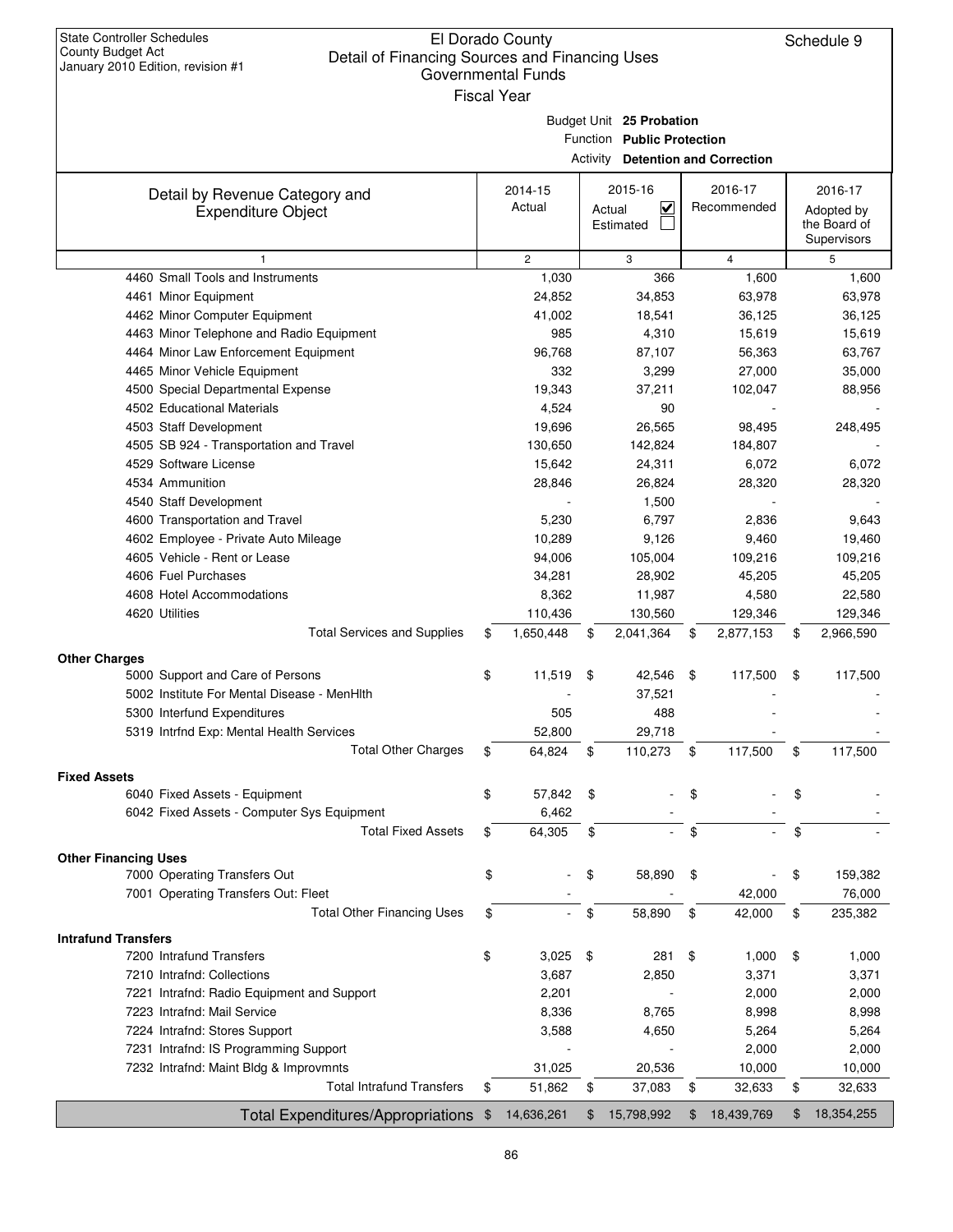| <b>State Controller Schedules</b><br>County Budget Act<br>January 2010 Edition, revision #1 | El Dorado County<br>Detail of Financing Sources and Financing Uses<br>Governmental Funds<br><b>Fiscal Year</b> |                   |                                     |                        |                                                      |  |  |  |  |  |  |  |
|---------------------------------------------------------------------------------------------|----------------------------------------------------------------------------------------------------------------|-------------------|-------------------------------------|------------------------|------------------------------------------------------|--|--|--|--|--|--|--|
|                                                                                             | Budget Unit 25 Probation<br>Function Public Protection<br><b>Detention and Correction</b><br>Activity          |                   |                                     |                        |                                                      |  |  |  |  |  |  |  |
| Detail by Revenue Category and<br><b>Expenditure Object</b>                                 |                                                                                                                | 2014-15<br>Actual | 2015-16<br>V<br>Actual<br>Estimated | 2016-17<br>Recommended | 2016-17<br>Adopted by<br>the Board of<br>Supervisors |  |  |  |  |  |  |  |
|                                                                                             |                                                                                                                | 2                 | 3                                   | 4                      | 5                                                    |  |  |  |  |  |  |  |
|                                                                                             | Net Cost \$                                                                                                    | (9,692,487)       | (10, 320, 856)<br>S.                | (12, 422, 961)<br>−Տ⊳  | \$(12, 191, 171)                                     |  |  |  |  |  |  |  |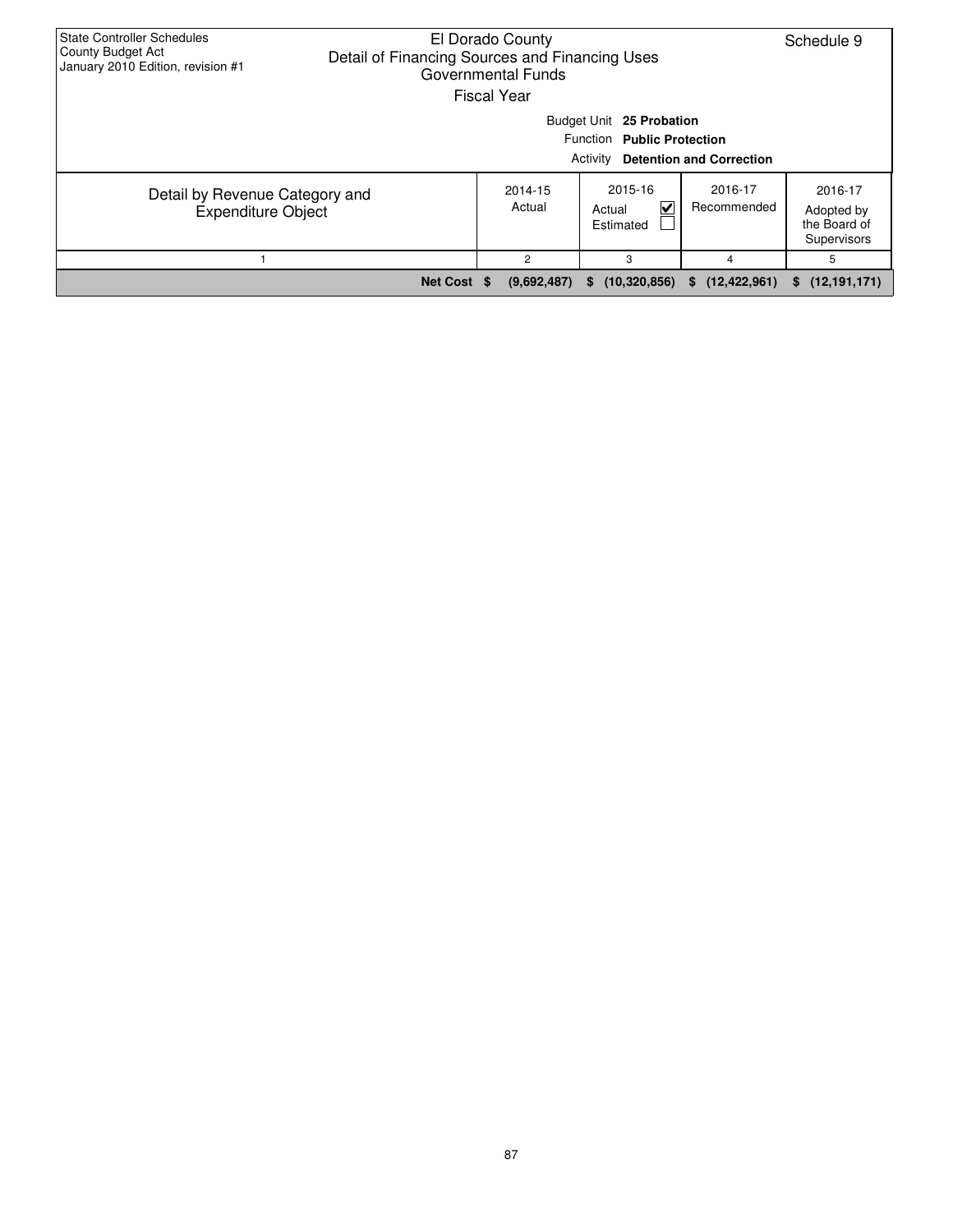| <b>State Controller Schedules</b><br><b>County Budget Act</b><br>Detail of Financing Sources and Financing Uses<br>January 2010 Edition, revision #1 | <b>Fiscal Year</b> | El Dorado County<br><b>Governmental Funds</b> |               |                              |                |                                          | Schedule 9                 |
|------------------------------------------------------------------------------------------------------------------------------------------------------|--------------------|-----------------------------------------------|---------------|------------------------------|----------------|------------------------------------------|----------------------------|
|                                                                                                                                                      |                    |                                               |               |                              |                | Budget Unit 26 Agricultural Commissioner |                            |
|                                                                                                                                                      |                    |                                               |               | Function Public Protection   |                |                                          |                            |
|                                                                                                                                                      |                    |                                               | Activity      | <b>Protection Inspection</b> |                |                                          |                            |
|                                                                                                                                                      |                    |                                               |               | 2015-16                      |                |                                          |                            |
| Detail by Revenue Category and                                                                                                                       |                    | 2014-15<br>Actual                             |               | $\overline{\mathbf{v}}$      |                | 2016-17<br>Recommended                   | 2016-17                    |
| <b>Expenditure Object</b>                                                                                                                            |                    |                                               | Actual        | Estimated                    |                |                                          | Adopted by<br>the Board of |
|                                                                                                                                                      |                    |                                               |               |                              |                |                                          | Supervisors                |
| 1                                                                                                                                                    |                    | $\mathbf{2}$                                  |               | 3                            |                | $\overline{4}$                           | 5                          |
|                                                                                                                                                      |                    |                                               |               |                              |                |                                          |                            |
| Licenses, Permits and Franchises<br>0210 Business Licenses                                                                                           | \$                 | 5,435                                         | \$            | 6,835                        | \$             |                                          | \$<br>6,000                |
| 0260 Other License and Permits                                                                                                                       |                    |                                               |               |                              |                | 6,000                                    |                            |
|                                                                                                                                                      |                    | 97,809                                        |               | 119,734                      |                | 114,099                                  | 114,099                    |
| Total Licenses, Permits and Franchises                                                                                                               | \$                 | 103,244                                       | \$            | 126,569                      | \$             | 120,099                                  | \$<br>120,099              |
| Revenue from Use of Money and Property                                                                                                               |                    |                                               |               |                              |                |                                          |                            |
| 0421 Rent - Equipment                                                                                                                                | \$                 | 40                                            | \$            | 60                           | \$             | 300                                      | \$<br>300                  |
| Total Revenue from Use of Money and Property                                                                                                         | \$                 | 40                                            | \$            | 60                           | \$             | 300                                      | \$<br>300                  |
| Intergovernmental Revenue - State                                                                                                                    |                    |                                               |               |                              |                |                                          |                            |
| 0720 State - Agriculture                                                                                                                             | \$                 | 128,591                                       | \$            | 132,701                      | \$             | 131,279                                  | \$<br>131,279              |
| 0722 State - Pesticide Use Enforcement                                                                                                               |                    | 140,858                                       |               | 149,693                      |                | 146,692                                  | 146,692                    |
| 0723 State - Seed Inspection                                                                                                                         |                    | 200                                           |               |                              |                | 200                                      | 200                        |
| 0724 State - Nursery Inspection                                                                                                                      |                    | 500                                           |               |                              |                | 500                                      | 500                        |
| 0727 State - Weights and Measures                                                                                                                    |                    | 5,723                                         |               | 5,327                        |                | 6,460                                    | 6,460                      |
| 0728 State - Fruit and Vegetable Certificate                                                                                                         |                    | 1,030                                         |               | 1,220                        |                | 200                                      | 200                        |
| 0729 State - Unclaimed Gas Tax Refund                                                                                                                |                    | 250,157                                       |               | 288,816                      |                | 288,816                                  | 288,816                    |
| Total Intergovernmental Revenue - State                                                                                                              | \$                 | 527,059                                       | \$            | 577,757                      | \$             | 574,147                                  | \$<br>574,147              |
| Intergovernmental Revenue - Federal                                                                                                                  |                    |                                               |               |                              |                |                                          |                            |
| 1100 Federal - Other                                                                                                                                 | \$                 | 102,803                                       | \$            | 109,616                      | \$             | 138,128                                  | \$<br>138,128              |
| Total Intergovernmental Revenue - Federal                                                                                                            | \$                 | 102,803                                       | \$            | 109,616                      | \$             | 138,128                                  | \$<br>138,128              |
| <b>Revenue Other Governmental Agencies</b>                                                                                                           |                    |                                               |               |                              |                |                                          |                            |
| 1200 Other - Governmental Agencies                                                                                                                   | \$                 | 29,729                                        | \$            | 32,724                       | \$             | 13,727                                   | \$<br>13,727               |
| Total Revenue Other Governmental Agencies                                                                                                            | \$                 | 29,729                                        | \$            | 32,724                       | \$             | 13,727                                   | \$<br>13,727               |
| <b>Charges for Services</b>                                                                                                                          |                    |                                               |               |                              |                |                                          |                            |
| 1480 Agricultural Services                                                                                                                           | \$                 | 9,244                                         | \$            | 26,933                       | \$             | 31,050                                   | \$<br>31,050               |
| 1742 Miscellaneous Copy Fees                                                                                                                         |                    |                                               |               |                              |                | 100                                      | 100                        |
| 1744 Miscellaneous Inspections or Services                                                                                                           |                    | 1,425                                         |               | 1,200                        |                | 2,000                                    | 2,000                      |
| 1800 Interfund Revenue                                                                                                                               |                    | 541                                           |               | 541                          |                | 543                                      | 543                        |
| <b>Total Charges for Services</b>                                                                                                                    | \$                 | 11,210                                        | \$            | 28,674                       | \$             | 33,693                                   | \$<br>33,693               |
| <b>Miscellaneous Revenues</b>                                                                                                                        |                    |                                               |               |                              |                |                                          |                            |
| 1920 Other Sales                                                                                                                                     | \$                 | 270                                           | \$            | 171                          | \$             | 200                                      | \$<br>200                  |
| <b>Total Miscellaneous Revenues</b>                                                                                                                  | \$                 | 270                                           | \$            | 171                          | \$             | 200                                      | \$<br>200                  |
| Total Revenue \$                                                                                                                                     |                    | 774,355                                       | $\frac{1}{2}$ | 875,572                      | $\mathfrak{F}$ | 880,294                                  | \$<br>880,294              |
|                                                                                                                                                      |                    |                                               |               |                              |                |                                          |                            |
| <b>Salaries and Employee Benefits</b>                                                                                                                |                    |                                               |               |                              |                |                                          |                            |
| 3000 Permanent Employees / Elected Officials                                                                                                         | \$                 | 647,254                                       | \$            | 662,647                      | -\$            | 710,820                                  | \$<br>710,820              |
| 3001 Temporary Employees                                                                                                                             |                    | 107,597                                       |               | 107,042                      |                | 109,735                                  | 109,735                    |
| 3002 Overtime                                                                                                                                        |                    | 11,851                                        |               | 5,533                        |                | 5,000                                    | 5,000                      |
| 3004 Other Compensation                                                                                                                              |                    | 31,180                                        |               | 8,017                        |                | 7,235                                    | 7,235                      |
| 3020 Employer Share - Employee Retirement                                                                                                            |                    | 130,251                                       |               | 148,906                      |                | 155,533                                  | 155,533                    |
| 3022 Employer Share - Medi Care                                                                                                                      |                    | 11,260                                        |               | 11,034                       |                | 11,896                                   | 11,896                     |
| 3040 Employer Share - Health Insurance                                                                                                               |                    | 133,280                                       |               | 135,273                      |                | 116,677                                  | 116,677                    |
| 3042 Employer Share - Long Term Disab Insurance                                                                                                      |                    | 1,066                                         |               | 1,044                        |                | 1,776                                    | 1,776                      |
| 3043 Employer Share - Deferred Compensation                                                                                                          |                    | 3,617                                         |               | 3,900                        |                | 3,808                                    | 3,808                      |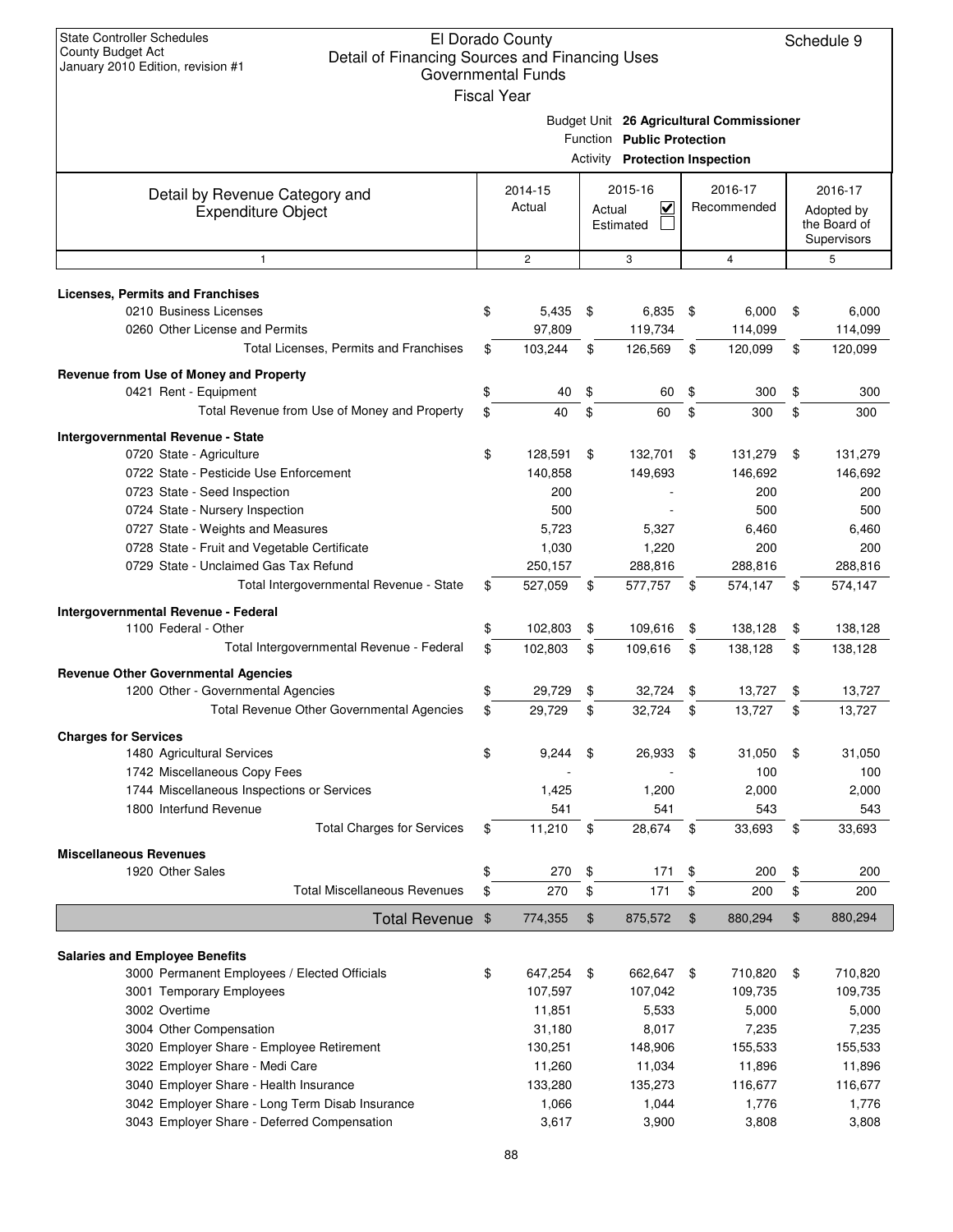| <b>State Controller Schedules</b><br>El Dorado County<br>Schedule 9<br>County Budget Act<br>Detail of Financing Sources and Financing Uses<br>January 2010 Edition, revision #1<br>Governmental Funds<br><b>Fiscal Year</b> |    |                   |        |                                                                     |    |                                          |    |                                                      |  |
|-----------------------------------------------------------------------------------------------------------------------------------------------------------------------------------------------------------------------------|----|-------------------|--------|---------------------------------------------------------------------|----|------------------------------------------|----|------------------------------------------------------|--|
|                                                                                                                                                                                                                             |    |                   |        | Function Public Protection<br><b>Activity Protection Inspection</b> |    | Budget Unit 26 Agricultural Commissioner |    |                                                      |  |
| Detail by Revenue Category and<br><b>Expenditure Object</b>                                                                                                                                                                 |    | 2014-15<br>Actual | Actual | 2015-16<br>V<br>Estimated                                           |    | 2016-17<br>Recommended                   |    | 2016-17<br>Adopted by<br>the Board of<br>Supervisors |  |
|                                                                                                                                                                                                                             |    | $\overline{2}$    |        | 3                                                                   |    | $\overline{4}$                           |    | 5                                                    |  |
| 3046 Retiree Health - Defined Contributions                                                                                                                                                                                 |    | 9,769             |        | 10,272                                                              |    | 10,522                                   |    | 10,522                                               |  |
| 3060 Employer Share - Workers' Compensation                                                                                                                                                                                 |    | 7,461             |        | 10,053                                                              |    | 13,997                                   |    | 13,997                                               |  |
| 3080 Flexible Benefits                                                                                                                                                                                                      |    | 368               |        | 473                                                                 |    | 12,000                                   |    | 12,000                                               |  |
| <b>Total Salaries and Employee Benefits</b>                                                                                                                                                                                 | \$ | 1,094,953         | \$     | 1,104,195                                                           | \$ | 1,158,999                                | \$ | 1,158,999                                            |  |
| <b>Services and Supplies</b>                                                                                                                                                                                                |    |                   |        |                                                                     |    |                                          |    |                                                      |  |
| 4000 Agriculture                                                                                                                                                                                                            | \$ | 1,490             | \$     | 2,452                                                               | \$ | 6,000                                    | \$ | 6,000                                                |  |
| 4020 Clothing and Personal Supplies                                                                                                                                                                                         |    | 1,779             |        | 578                                                                 |    | 1,500                                    |    | 1,500                                                |  |
| 4040 Telephone Company Vendor Payments                                                                                                                                                                                      |    | 1,559             |        | 1,494                                                               |    | 1,200                                    |    | 1,200                                                |  |
| 4041 Cnty Pass thru Telephone Chrges to Depts                                                                                                                                                                               |    | 356               |        | 242                                                                 |    | 500                                      |    | 500                                                  |  |
| 4060 Food and Food Products                                                                                                                                                                                                 |    |                   |        | 451                                                                 |    |                                          |    |                                                      |  |
| 4080 Household Expense                                                                                                                                                                                                      |    | 250               |        | 185                                                                 |    | 500                                      |    | 500                                                  |  |
| 4100 Insurance - Premium                                                                                                                                                                                                    |    | 5,492             |        | 5,257                                                               |    | 5,855                                    |    | 5,855                                                |  |
| 4140 Maintenance - Equipment                                                                                                                                                                                                |    | 893               |        |                                                                     |    | 700                                      |    | 700                                                  |  |
| 4144 Maintenance - Computer System Supplies                                                                                                                                                                                 |    | 1,365             |        | 1,450                                                               |    | 1,237                                    |    | 1,237                                                |  |
| 4160 Maintenance Vehicles - Service Contract                                                                                                                                                                                |    | 1,206             |        |                                                                     |    | 4,000                                    |    |                                                      |  |
|                                                                                                                                                                                                                             |    |                   |        | 2,212                                                               |    |                                          |    | 4,000                                                |  |
| 4161 Maintenance Vehicles - Parts/Direct Chrg                                                                                                                                                                               |    | 78                |        | 994                                                                 |    | 500                                      |    | 500                                                  |  |
| 4162 Maintenance Vehicles - Supplies                                                                                                                                                                                        |    |                   |        | 27                                                                  |    | 100                                      |    | 100                                                  |  |
| 4163 Maintenance Vehicles - Inventory                                                                                                                                                                                       |    |                   |        |                                                                     |    | 1,000                                    |    | 1,000                                                |  |
| 4164 Maintenance Vehicles - Tires and Tubes                                                                                                                                                                                 |    |                   |        |                                                                     |    | 100                                      |    | 100                                                  |  |
| 4180 Maintenance - Building and Improvements                                                                                                                                                                                |    |                   |        |                                                                     |    | 400                                      |    | 400                                                  |  |
| 4220 Memberships                                                                                                                                                                                                            |    | 3,800             |        | 3,575                                                               |    | 4,620                                    |    | 4,620                                                |  |
| 4221 Memberships - Legislative Advocacy                                                                                                                                                                                     |    | 14,316            |        | 13,000                                                              |    | 13,000                                   |    | 13,000                                               |  |
| 4260 Office Expense                                                                                                                                                                                                         |    | 1,568             |        | 2,431                                                               |    | 4,000                                    |    | 4,000                                                |  |
| 4261 Postage                                                                                                                                                                                                                |    | 1,624             |        | 1,664                                                               |    | 2,000                                    |    | 2,000                                                |  |
| 4262 Software                                                                                                                                                                                                               |    |                   |        |                                                                     |    | 2,600                                    |    | 2,600                                                |  |
| 4263 Subscription / Newspaper / Journals                                                                                                                                                                                    |    | 144               |        | 324                                                                 |    | 300                                      |    | 300                                                  |  |
| 4264 Books / Manuals                                                                                                                                                                                                        |    |                   |        |                                                                     |    | 300                                      |    | 300                                                  |  |
| 4265 Law Books                                                                                                                                                                                                              |    |                   |        |                                                                     |    | 275                                      |    | 275                                                  |  |
| 4266 Printing / Duplicating                                                                                                                                                                                                 |    | 616               |        | 989                                                                 |    | 1,000                                    |    | 1,000                                                |  |
| 4300 Professional and Specialized Services                                                                                                                                                                                  |    | 47,293            |        | 56,217                                                              |    | 71,400                                   |    | 71,400                                               |  |
| 4324 Medical, Dental and Lab Services                                                                                                                                                                                       |    | 187               |        | 1,246                                                               |    | 1,323                                    |    | 1,323                                                |  |
| 4400 Publication and Legal Notices                                                                                                                                                                                          |    | 260               |        | 56                                                                  |    | 400                                      |    | 400                                                  |  |
| 4420 Rents and Leases - Equipment                                                                                                                                                                                           |    | 5,458             |        | 5,196                                                               |    | 4,500                                    |    | 4,500                                                |  |
| 4460 Small Tools and Instruments                                                                                                                                                                                            |    | 852               |        | 1,437                                                               |    | 1,500                                    |    | 1,500                                                |  |
| 4461 Minor Equipment                                                                                                                                                                                                        |    |                   |        | 378                                                                 |    | 2,000                                    |    | 2,000                                                |  |
| 4462 Minor Computer Equipment                                                                                                                                                                                               |    |                   |        | 1,851                                                               |    | 2,000                                    |    | 2,000                                                |  |
| 4463 Minor Telephone and Radio Equipment                                                                                                                                                                                    |    | 248               |        |                                                                     |    |                                          |    |                                                      |  |
| 4465 Minor Vehicle Equipment                                                                                                                                                                                                |    |                   |        | 756                                                                 |    |                                          |    |                                                      |  |
| 4500 Special Departmental Expense                                                                                                                                                                                           |    | 449               |        | 311                                                                 |    | 1,900                                    |    | 1,900                                                |  |
| 4503 Staff Development                                                                                                                                                                                                      |    | 1,095             |        | 1,009                                                               |    | 2,000                                    |    | 2,000                                                |  |
| 4529 Software License                                                                                                                                                                                                       |    |                   |        |                                                                     |    | 3,300                                    |    | 3,300                                                |  |
| 4534 Ammunition                                                                                                                                                                                                             |    |                   |        | 70                                                                  |    | 500                                      |    | 500                                                  |  |
| 4540 Staff Development                                                                                                                                                                                                      |    |                   |        | 75                                                                  |    |                                          |    |                                                      |  |
| 4600 Transportation and Travel                                                                                                                                                                                              |    | 1,001             |        | 616                                                                 |    | 2,300                                    |    | 2,300                                                |  |
| 4602 Employee - Private Auto Mileage                                                                                                                                                                                        |    | 545               |        | 372                                                                 |    | 1,500                                    |    | 1,500                                                |  |
| 4605 Vehicle - Rent or Lease                                                                                                                                                                                                |    | 47,126            |        | 46,100                                                              |    | 47,000                                   |    | 47,000                                               |  |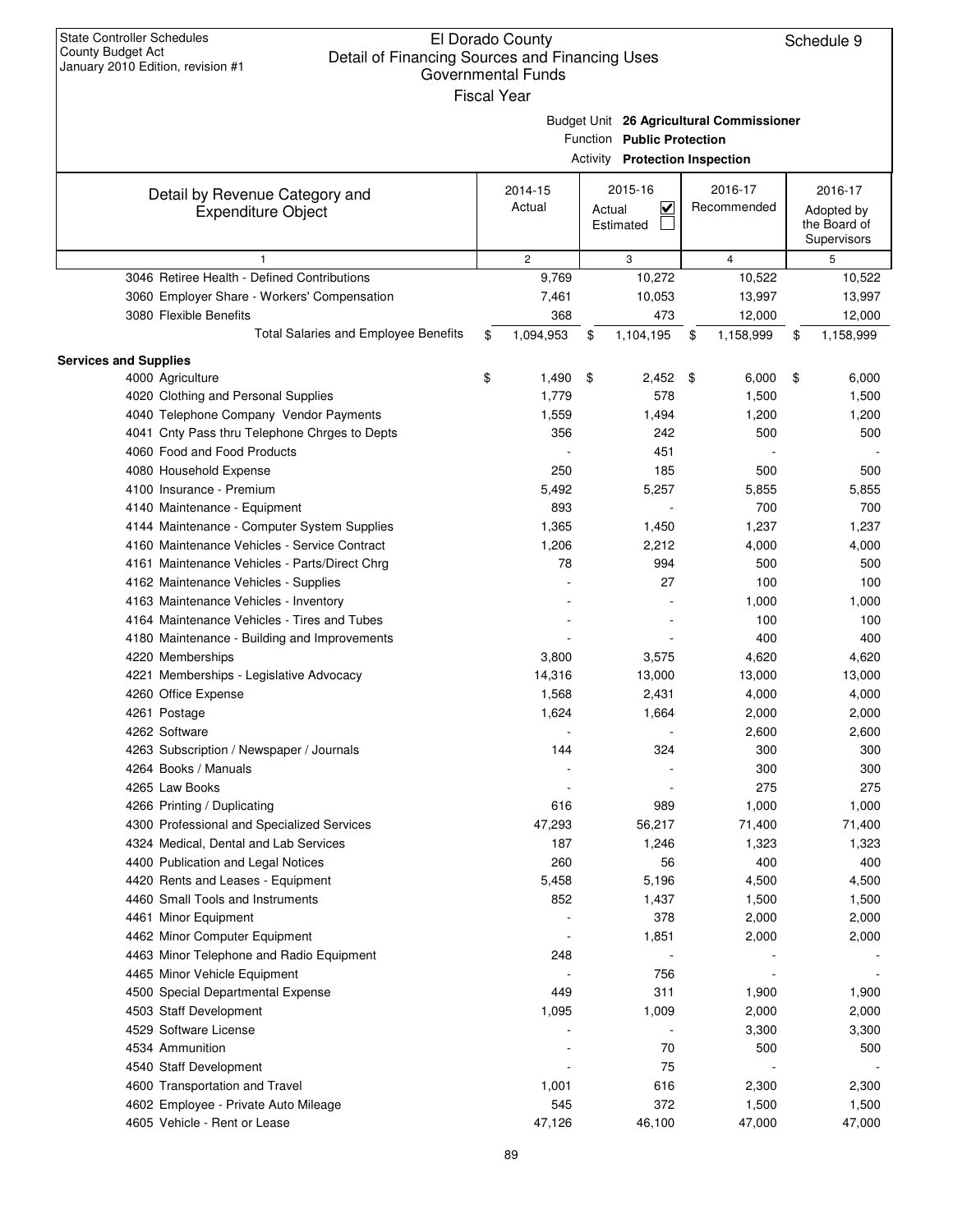| <b>State Controller Schedules</b><br>El Dorado County<br>Schedule 9<br><b>County Budget Act</b><br>Detail of Financing Sources and Financing Uses<br>January 2010 Edition, revision #1<br><b>Governmental Funds</b><br><b>Fiscal Year</b><br>Budget Unit 26 Agricultural Commissioner |                                                                                        |                |    |                          |    |            |    |                                                      |  |  |  |  |
|---------------------------------------------------------------------------------------------------------------------------------------------------------------------------------------------------------------------------------------------------------------------------------------|----------------------------------------------------------------------------------------|----------------|----|--------------------------|----|------------|----|------------------------------------------------------|--|--|--|--|
| Function Public Protection<br><b>Activity Protection Inspection</b>                                                                                                                                                                                                                   |                                                                                        |                |    |                          |    |            |    |                                                      |  |  |  |  |
| Detail by Revenue Category and<br><b>Expenditure Object</b>                                                                                                                                                                                                                           | 2015-16<br>2016-17<br>$2014 - 15$<br>Actual<br>⊽<br>Recommended<br>Actual<br>Estimated |                |    |                          |    |            |    | 2016-17<br>Adopted by<br>the Board of<br>Supervisors |  |  |  |  |
| $\mathbf{1}$                                                                                                                                                                                                                                                                          |                                                                                        | $\overline{2}$ |    | 3<br>$\overline{4}$<br>5 |    |            |    |                                                      |  |  |  |  |
| 4606 Fuel Purchases                                                                                                                                                                                                                                                                   |                                                                                        | 22,363         |    | 19,158                   |    | 26,100     |    | 26,100                                               |  |  |  |  |
| 4608 Hotel Accommodations                                                                                                                                                                                                                                                             |                                                                                        | 1,647          |    | 957                      |    | 1,000      |    | 1,000                                                |  |  |  |  |
| <b>Total Services and Supplies</b>                                                                                                                                                                                                                                                    | \$                                                                                     | 165,059        | \$ | 173,132                  | \$ | 220,410    | \$ | 220,410                                              |  |  |  |  |
| <b>Other Charges</b>                                                                                                                                                                                                                                                                  |                                                                                        |                |    |                          |    |            |    |                                                      |  |  |  |  |
| 5300 Interfund Expenditures                                                                                                                                                                                                                                                           | \$                                                                                     | 2,784          | \$ | 1,560                    | \$ | 1,000      | \$ | 1,000                                                |  |  |  |  |
| <b>Total Other Charges</b>                                                                                                                                                                                                                                                            | \$                                                                                     | 2.784          | \$ | 1,560                    | \$ | 1.000      | \$ | 1.000                                                |  |  |  |  |
| <b>Intrafund Transfers</b>                                                                                                                                                                                                                                                            |                                                                                        |                |    |                          |    |            |    |                                                      |  |  |  |  |
| 7200 Intrafund Transfers                                                                                                                                                                                                                                                              | \$                                                                                     |                | \$ | 25                       | \$ | 500        | \$ | 500                                                  |  |  |  |  |
| 7223 Intrafnd: Mail Service                                                                                                                                                                                                                                                           |                                                                                        | 2,774          |    | 3,021                    |    | 3.000      |    | 3,000                                                |  |  |  |  |
| 7224 Intrafnd: Stores Support                                                                                                                                                                                                                                                         |                                                                                        | 43             |    | 287                      |    | 117        |    | 117                                                  |  |  |  |  |
| 7231 Intrafnd: IS Programming Support                                                                                                                                                                                                                                                 |                                                                                        | 38             |    |                          |    | 1,500      |    | 1,500                                                |  |  |  |  |
| 7232 Intrafnd: Maint Bldg & Improvmnts                                                                                                                                                                                                                                                |                                                                                        |                |    |                          |    | 500        |    | 500                                                  |  |  |  |  |
| <b>Total Intrafund Transfers</b>                                                                                                                                                                                                                                                      | \$                                                                                     | 2,855          | \$ | 3,333                    | \$ | 5,617      | \$ | 5,617                                                |  |  |  |  |
| Total Expenditures/Appropriations \$                                                                                                                                                                                                                                                  |                                                                                        | 1,265,651      | \$ | 1,282,220                | \$ | 1,386,026  | \$ | 1,386,026                                            |  |  |  |  |
| Net Cost \$                                                                                                                                                                                                                                                                           |                                                                                        | (491, 296)     | \$ | (406, 648)               | \$ | (505, 732) | \$ | (505, 732)                                           |  |  |  |  |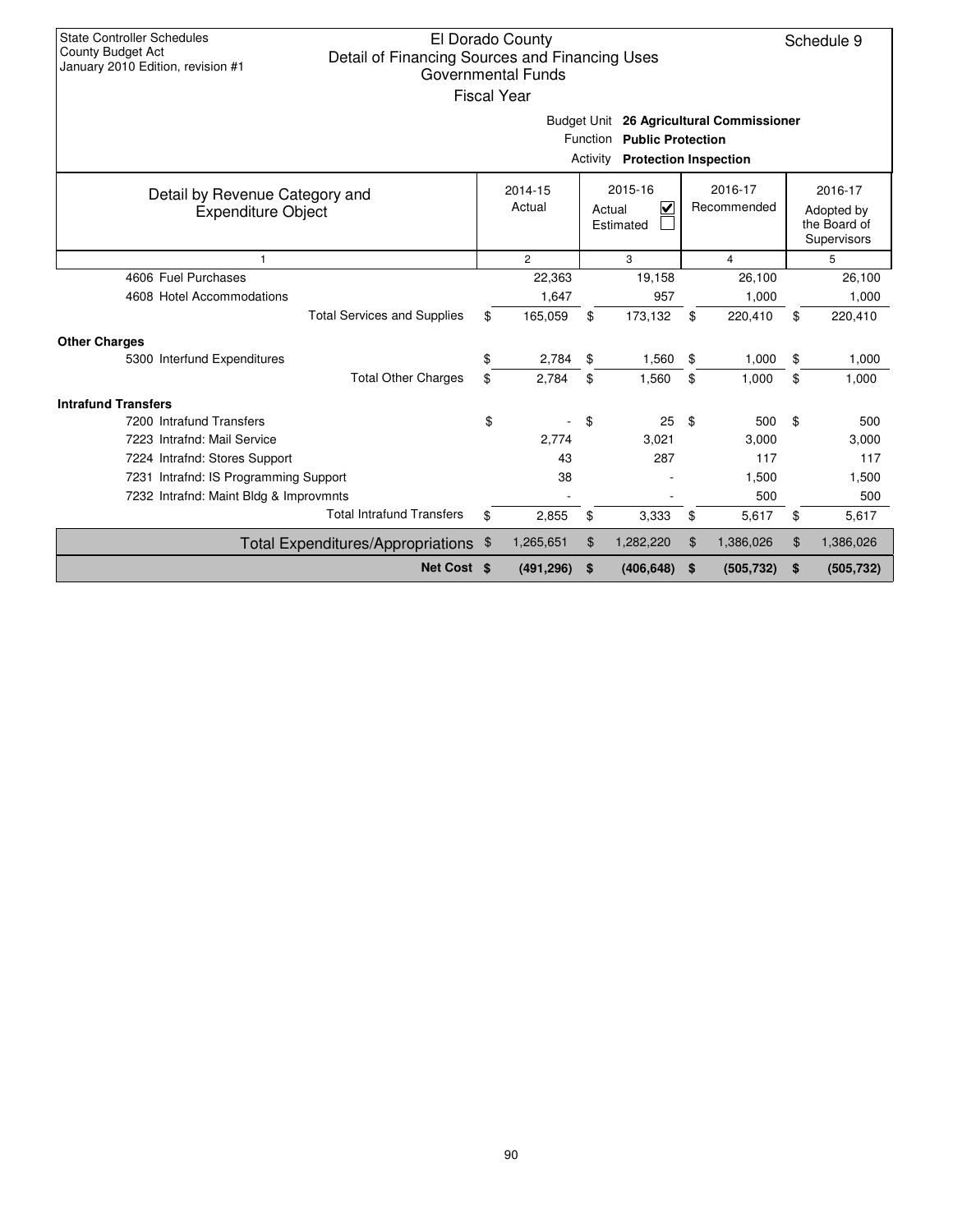| <b>State Controller Schedules</b><br>El Dorado County<br>Schedule 9<br>County Budget Act<br>Detail of Financing Sources and Financing Uses<br>January 2010 Edition, revision #1<br><b>Governmental Funds</b><br><b>Fiscal Year</b> |    |                   |        |                                                                                                 |      |                   |    |                                           |  |
|------------------------------------------------------------------------------------------------------------------------------------------------------------------------------------------------------------------------------------|----|-------------------|--------|-------------------------------------------------------------------------------------------------|------|-------------------|----|-------------------------------------------|--|
|                                                                                                                                                                                                                                    |    |                   |        | Budget Unit 28 Recorder/Clerk<br>Function Public Protection<br><b>Activity Other Protection</b> |      |                   |    |                                           |  |
| Detail by Revenue Category and                                                                                                                                                                                                     |    | 2014-15           |        | 2015-16                                                                                         |      | 2016-17           |    | 2016-17                                   |  |
| <b>Expenditure Object</b>                                                                                                                                                                                                          |    | Actual            | Actual | $\checkmark$<br>Estimated                                                                       |      | Recommended       |    | Adopted by<br>the Board of<br>Supervisors |  |
| $\mathbf{1}$                                                                                                                                                                                                                       |    | $\overline{c}$    |        | 3                                                                                               |      | 4                 |    | 5                                         |  |
| <b>Licenses, Permits and Franchises</b>                                                                                                                                                                                            |    |                   |        |                                                                                                 |      |                   |    |                                           |  |
| 0261 Marriage License                                                                                                                                                                                                              | \$ | 76,035            | \$     | 88,329                                                                                          | \$   | 79,000            | \$ | 79,000                                    |  |
| Total Licenses, Permits and Franchises                                                                                                                                                                                             | \$ | 76,035            | \$     | 88,329                                                                                          | \$   | 79,000            | \$ | 79,000                                    |  |
| Intergovernmental Revenue - State                                                                                                                                                                                                  |    |                   |        |                                                                                                 |      |                   |    |                                           |  |
| 0881 State - Mandated Reimbursements                                                                                                                                                                                               | \$ | 3,233             | \$     | 7,428                                                                                           | \$   | 3,500             | \$ | 3,500                                     |  |
| Total Intergovernmental Revenue - State                                                                                                                                                                                            | \$ | 3,233             | \$     | 7,428                                                                                           | \$   | 3,500             | \$ | 3,500                                     |  |
| Intergovernmental Revenue - Federal                                                                                                                                                                                                |    |                   |        |                                                                                                 |      |                   |    |                                           |  |
| 1100 Federal - Other                                                                                                                                                                                                               | \$ | 137,864           | \$     | 137,260                                                                                         | \$   | 82,459            | \$ | 82,459                                    |  |
| 1125 Federal - HAVA                                                                                                                                                                                                                |    | 48,617            |        | 39,980                                                                                          |      |                   |    |                                           |  |
| 1126 Federal - HAVA (Sec 261)<br>Total Intergovernmental Revenue - Federal                                                                                                                                                         | \$ | 281<br>186,762    | \$     | 10,110<br>187,350                                                                               | \$   | 82,459            | \$ | 82,459                                    |  |
|                                                                                                                                                                                                                                    |    |                   |        |                                                                                                 |      |                   |    |                                           |  |
| <b>Charges for Services</b><br>1360 Election Services                                                                                                                                                                              | \$ |                   | \$     |                                                                                                 | - \$ |                   | \$ |                                           |  |
| 1361 Candidate Filing Fee                                                                                                                                                                                                          |    | 295,695<br>46,919 |        | 101,613<br>42,562                                                                               |      | 250,000           |    | 250,000                                   |  |
| 1600 Recording Fees                                                                                                                                                                                                                |    | 715,681           |        | 731,416                                                                                         |      | 685,500           |    | 685,500                                   |  |
| 1604 Recording Fees CD Reproduction                                                                                                                                                                                                |    | 11,163            |        | 8,580                                                                                           |      | 6,500             |    | 6,500                                     |  |
| <b>Total Charges for Services</b>                                                                                                                                                                                                  | \$ | 1,069,458         | \$     | 884,170                                                                                         | \$   | 942,000           | \$ | 942,000                                   |  |
| <b>Miscellaneous Revenues</b>                                                                                                                                                                                                      |    |                   |        |                                                                                                 |      |                   |    |                                           |  |
| 1940 Miscellaneous Revenue                                                                                                                                                                                                         | \$ | 250,309           | \$     | 279,941                                                                                         | \$   | 255,000           | \$ | 255,000                                   |  |
| <b>Total Miscellaneous Revenues</b>                                                                                                                                                                                                | \$ | 250,309           | \$     | 279,941                                                                                         | \$   | 255,000           | \$ | 255,000                                   |  |
| <b>Other Financing Sources</b>                                                                                                                                                                                                     |    |                   |        |                                                                                                 |      |                   |    |                                           |  |
| 2020 Operating Transfers In                                                                                                                                                                                                        | \$ | 50,021            | \$     | 42,250                                                                                          | \$   | 55,000            | \$ | 55,000                                    |  |
| 2028 Operating Transfers In: Computer Recording                                                                                                                                                                                    |    | 200,000           |        | 270,000                                                                                         |      | 200,000           |    | 200,000                                   |  |
| 2029 Operating Transfers In: Micrographics                                                                                                                                                                                         |    | 226,226           |        | 190,389                                                                                         |      | 290,000           |    | 290,000                                   |  |
| 2030 Operating Transfers In: Vital Statistics                                                                                                                                                                                      |    | 20,000            |        | 25,000                                                                                          |      | 25,000            |    | 25,000                                    |  |
| 2031 Operating Transfers In: License Notary<br><b>Total Other Financing Sources</b>                                                                                                                                                | \$ | 3,000<br>499,248  | \$     | 1,000<br>528,639                                                                                | \$   | 1,000<br>571,000  | \$ | 1,000<br>571,000                          |  |
|                                                                                                                                                                                                                                    |    |                   |        |                                                                                                 |      |                   |    |                                           |  |
| Total Revenue \$                                                                                                                                                                                                                   |    | 2,085,045         | \$     | 1,975,856                                                                                       | \$   | 1,932,959         | \$ | 1,932,959                                 |  |
| <b>Salaries and Employee Benefits</b>                                                                                                                                                                                              |    |                   |        |                                                                                                 |      |                   |    |                                           |  |
| 3000 Permanent Employees / Elected Officials                                                                                                                                                                                       | \$ | 1,260,321         | \$     | 1,359,091                                                                                       | \$   | 1,377,229         | \$ | 1,377,229                                 |  |
| 3001 Temporary Employees                                                                                                                                                                                                           |    | 81,305            |        | 86,747                                                                                          |      | 85,000            |    | 85,000                                    |  |
| 3002 Overtime                                                                                                                                                                                                                      |    | 5,960             |        | 9,358                                                                                           |      | 6,000             |    | 6,000                                     |  |
| 3004 Other Compensation                                                                                                                                                                                                            |    | 4,567             |        | 2,881                                                                                           |      | 11,679            |    | 11,679                                    |  |
| 3005 Tahoe Differential                                                                                                                                                                                                            |    | 4,818             |        | 4,837                                                                                           |      | 4,800             |    | 4,800                                     |  |
| 3020 Employer Share - Employee Retirement<br>3022 Employer Share - Medi Care                                                                                                                                                       |    | 249,958<br>17,386 |        | 286,800<br>18,808                                                                               |      | 308,251<br>18,703 |    | 308,251<br>18,703                         |  |
| 3040 Employer Share - Health Insurance                                                                                                                                                                                             |    | 363,059           |        | 378,766                                                                                         |      | 374,215           |    | 374,215                                   |  |
| 3042 Employer Share - Long Term Disab Insurance                                                                                                                                                                                    |    | 2,056             |        | 2,149                                                                                           |      | 3,442             |    | 3,442                                     |  |
| 3043 Employer Share - Deferred Compensation                                                                                                                                                                                        |    | 8,374             |        | 9,038                                                                                           |      | 8,808             |    | 8,808                                     |  |
| 3046 Retiree Health - Defined Contributions                                                                                                                                                                                        |    | 22,956            |        | 24,140                                                                                          |      | 24,726            |    | 24,726                                    |  |
| 3060 Employer Share - Workers' Compensation                                                                                                                                                                                        |    | 10,271            |        | 11,617                                                                                          |      | 16,654            |    | 16,654                                    |  |
| 3080 Flexible Benefits                                                                                                                                                                                                             |    | 1,023             |        | 1,756                                                                                           |      | 18,000            |    | 18,000                                    |  |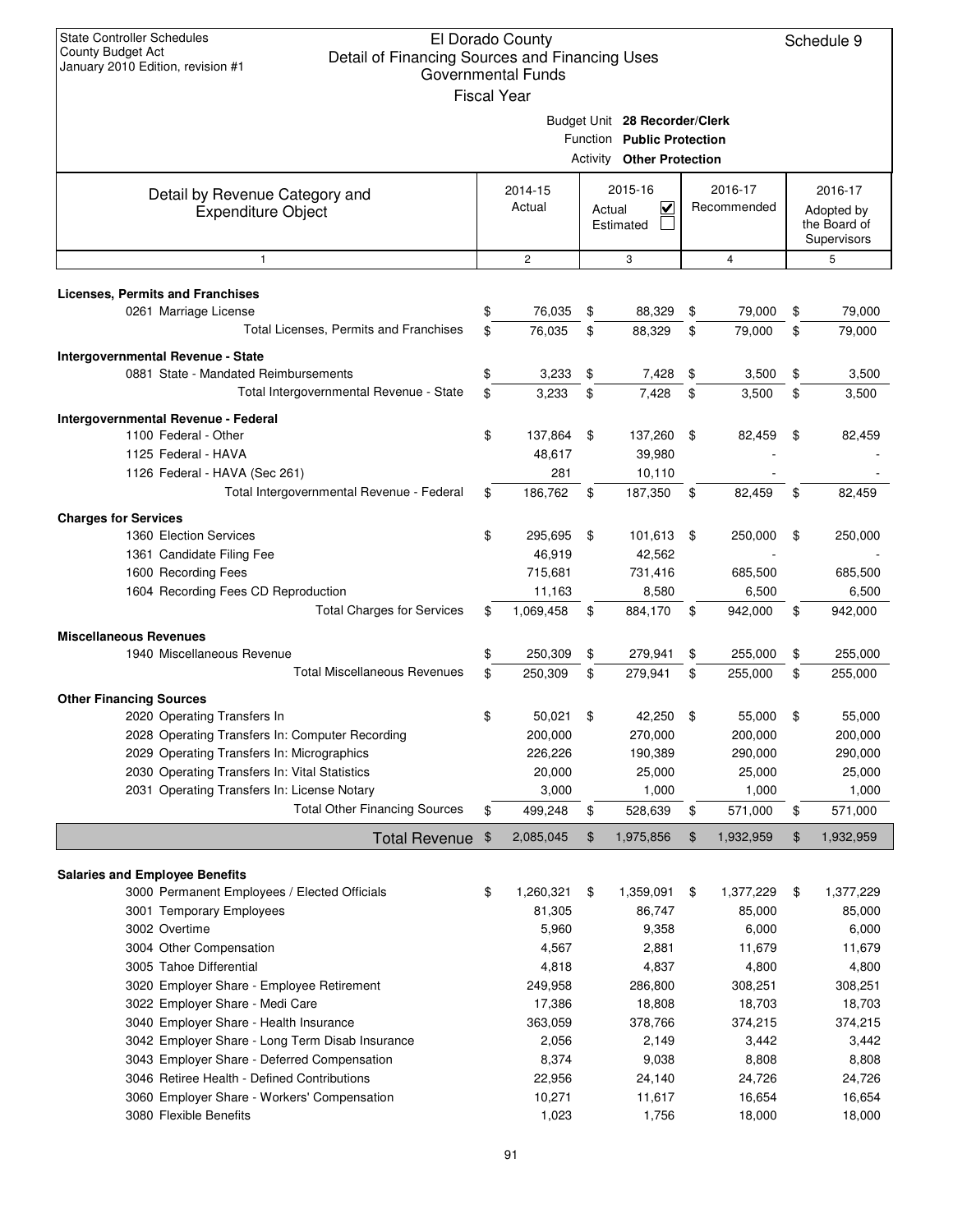| <b>State Controller Schedules</b><br>County Budget Act<br>Detail of Financing Sources and Financing Uses<br>January 2010 Edition, revision #1 | El Dorado County<br>Governmental Funds<br><b>Fiscal Year</b> |        |                                                                                                 |                        | Schedule 9                                           |
|-----------------------------------------------------------------------------------------------------------------------------------------------|--------------------------------------------------------------|--------|-------------------------------------------------------------------------------------------------|------------------------|------------------------------------------------------|
|                                                                                                                                               |                                                              |        | Budget Unit 28 Recorder/Clerk<br>Function Public Protection<br><b>Activity Other Protection</b> |                        |                                                      |
| Detail by Revenue Category and<br><b>Expenditure Object</b>                                                                                   | 2014-15<br>Actual                                            | Actual | 2015-16<br>V<br>Estimated                                                                       | 2016-17<br>Recommended | 2016-17<br>Adopted by<br>the Board of<br>Supervisors |
| 1                                                                                                                                             | $\mathbf{2}$                                                 |        | 3                                                                                               | $\overline{4}$         | 5                                                    |
| Total Salaries and Employee Benefits                                                                                                          | \$<br>2,032,054                                              | \$     | 2,195,988                                                                                       | \$<br>2,257,507        | \$<br>2,257,507                                      |
| <b>Services and Supplies</b>                                                                                                                  |                                                              |        |                                                                                                 |                        |                                                      |
| 4020 Clothing and Personal Supplies                                                                                                           | \$<br>51                                                     | \$     |                                                                                                 | \$                     | \$                                                   |
| 4040 Telephone Company Vendor Payments                                                                                                        | 456                                                          |        | 456                                                                                             | 480                    | 480                                                  |
| 4041 Cnty Pass thru Telephone Chrges to Depts                                                                                                 | 2,272                                                        |        | 1,821                                                                                           | 1,800                  | 1,800                                                |
| 4080 Household Expense                                                                                                                        | 379                                                          |        | 250                                                                                             | 400                    | 400                                                  |
| 4081 Household Expense - Paper Goods                                                                                                          | 72                                                           |        |                                                                                                 |                        |                                                      |
| 4100 Insurance - Premium                                                                                                                      | 9,808                                                        |        | 9,506                                                                                           | 11,257                 | 11,257                                               |
| 4140 Maintenance - Equipment<br>4141 Maintenance - Office Equipment                                                                           | 17,676<br>2,641                                              |        | 16,230<br>946                                                                                   | 22,000<br>2,300        | 22,000<br>2,300                                      |
| 4144 Maintenance - Computer System Supplies                                                                                                   | 48,259                                                       |        | 82,025                                                                                          | 92,610                 | 92,610                                               |
| 4145 Maintenance - Equipment Parts                                                                                                            |                                                              |        | 77                                                                                              |                        |                                                      |
| 4180 Maintenance - Building and Improvements                                                                                                  |                                                              |        |                                                                                                 | 140                    | 140                                                  |
| 4221 Memberships - Legislative Advocacy                                                                                                       | 2,450                                                        |        | 2,450                                                                                           | 3,300                  | 3,300                                                |
| 4260 Office Expense                                                                                                                           | 19,911                                                       |        | 22,137                                                                                          | 21,500                 | 21,500                                               |
| 4261 Postage                                                                                                                                  | 69,972                                                       |        | 66,544                                                                                          | 70,000                 | 70,000                                               |
| 4262 Software                                                                                                                                 | 3,005                                                        |        | 325                                                                                             | 700                    | 700                                                  |
| 4263 Subscription / Newspaper / Journals                                                                                                      | 4,700                                                        |        | 2,108                                                                                           | 700                    | 700                                                  |
| 4264 Books / Manuals                                                                                                                          | 300                                                          |        | 300                                                                                             | 450                    | 450                                                  |
| 4265 Law Books                                                                                                                                | 591                                                          |        | 591                                                                                             | 592                    | 592                                                  |
| 4266 Printing / Duplicating                                                                                                                   | 298                                                          |        | 1,946                                                                                           | 3,000                  | 3,000                                                |
| 4300 Professional and Specialized Services                                                                                                    | 251,684                                                      |        | 199,466                                                                                         | 80,000                 | 80,000                                               |
| 4307 Microfilm Services                                                                                                                       | 575                                                          |        | 334                                                                                             | 1,000                  | 1,000                                                |
| 4400 Publication and Legal Notices                                                                                                            | 3,548                                                        |        | 3,083                                                                                           | 2,000                  | 2,000                                                |
| 4420 Rents and Leases - Equipment                                                                                                             | 13,773                                                       |        | 10,189                                                                                          | 15,700                 | 15,700                                               |
| 4421 Security System<br>4440 Rent & Lease - Building/Improvements                                                                             | 1,080                                                        |        | 960                                                                                             | 15,000<br>1,230        | 15,000<br>1,230                                      |
| 4460 Small Tools and Instruments                                                                                                              |                                                              |        |                                                                                                 | 100                    | 100                                                  |
| 4461 Minor Equipment                                                                                                                          | 7,605                                                        |        | 577                                                                                             | 2,000                  | 2,000                                                |
| 4462 Minor Computer Equipment                                                                                                                 | 4,021                                                        |        | 6,529                                                                                           | 10,000                 | 10,000                                               |
| 4500 Special Departmental Expense                                                                                                             | 128,796                                                      |        | 129,905                                                                                         | 122,000                | 122,000                                              |
| 4501 Special Projects                                                                                                                         |                                                              |        | 435                                                                                             |                        |                                                      |
| 4503 Staff Development                                                                                                                        | 2,840                                                        |        | 3,090                                                                                           | 3,800                  | 3,800                                                |
| 4505 SB 924 - Transportation and Travel                                                                                                       | 286                                                          |        |                                                                                                 | 200                    | 200                                                  |
| 4511 Elections Outreach                                                                                                                       |                                                              |        |                                                                                                 | 500                    | 500                                                  |
| 4529 Software License                                                                                                                         |                                                              |        | 7,125                                                                                           |                        |                                                      |
| 4531 Precinct Board Compensation                                                                                                              | 45,083                                                       |        | 45,118                                                                                          | 55,000                 | 55,000                                               |
| 4600 Transportation and Travel                                                                                                                | 963                                                          |        | 742                                                                                             | 1,250                  | 1,250                                                |
| 4602 Employee - Private Auto Mileage                                                                                                          | 1,294                                                        |        | 2,301                                                                                           | 2,550                  | 2,550                                                |
| 4604 Volunteer - Private Auto Mileage<br>4605 Vehicle - Rent or Lease                                                                         | 1,071<br>1,524                                               |        | 1,847                                                                                           | 1,600                  | 1,600                                                |
| 4606 Fuel Purchases                                                                                                                           | 638                                                          |        | 526                                                                                             | 1,060                  | 1,060                                                |
| 4608 Hotel Accommodations                                                                                                                     | 2,103                                                        |        | 1,721                                                                                           | 3,000                  | 3,000                                                |
| <b>Total Services and Supplies</b>                                                                                                            | \$<br>649,725                                                | \$     | 621,659                                                                                         | \$<br>549,219          | \$<br>549,219                                        |
|                                                                                                                                               |                                                              |        |                                                                                                 |                        |                                                      |
| <b>Other Charges</b><br>5240 Contribution To Non-county Governmental                                                                          | \$                                                           | \$     |                                                                                                 | \$<br>82,459           | \$<br>82,459                                         |